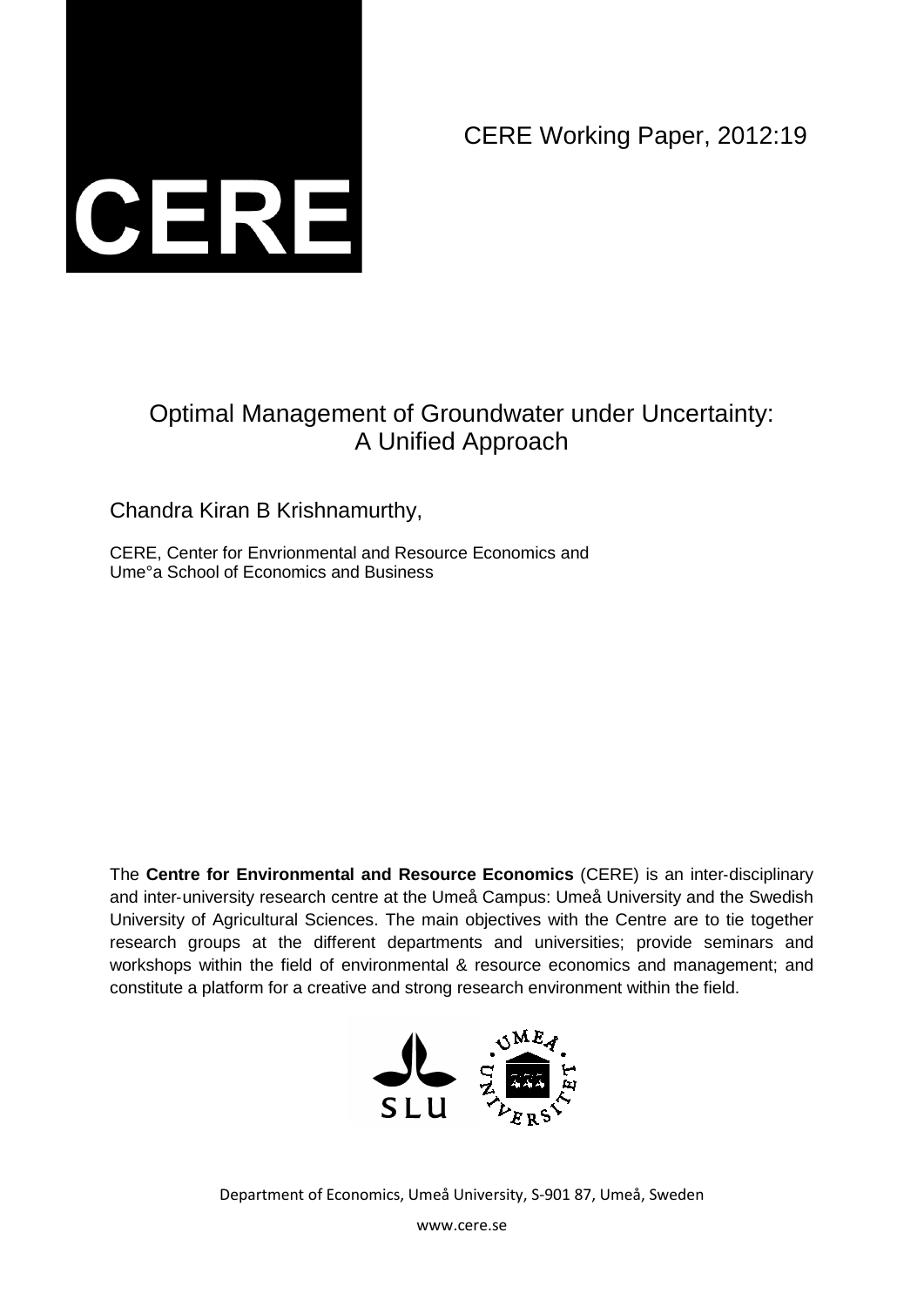# Optimal Management of Groundwater under Uncertainty: A Unified Approach<sup>∗</sup>

Chandra Kiran B Krishnamurthy Center for Envrionmental and Resource Economics and Umeå School of Economics and Business Umeå University, 90187 Sweden [chandra.kiran@econ.umu.se](mailto:chandra.kiran@econ.umu.se)

June 23, 2014

#### Abstract

Discrete-time stochastic models of groundwater management have been extensively used for understanding a variety of issues in groundwater management for agriculture. Most models used suffer from two drawbacks: relatively simplistic treatment of extraction cost (remarked in many papers in the literature) and lack of important structural results (monotonicity of extraction in stock, concavity of the value function etc), even in simple models. Lack of structural properties impede both practical policy simulation (due to the lack of robustness) and clear understanding of the resulting models and underlying economics.

This paper provides a unifying framework for discrete-time stochastic groundwater models in two directions; first, the usual cost function is extended to encompass cases where marginal cost of pumping depends on the stock and second, the analysis here dispenses with assumptions regarding concavity of the objective function and compactness of the state space, using instead lattice-theoretic methods. With these modifications, a comprehensive investigation of which structural properties can be proved in each of the resulting cases is carried out. It is shown that, for some of the richer models, *more* structural properties may be proved than for the simpler model used in the literature.

In this set-up, convergence of the resource stock under the optimal policy typically follows from monotonicity of extraction in stock. This paper introduces to the resource and agricultural economics literature, an

<sup>∗</sup>This paper is extracted from Chapter 4 of my disseration at Columbia University. I wish to sincerely acknowledge the assistance of my advisors, Geoffrey Heal and Upmanu Lall. I am indebted, for a careful and critical reading of this paper, to Bernard Salanie. I particularly ´ thank Tim Huh for advice on, and encouragement of, my work on renewable resource models and for taking the lead on the model in Section 6. Thanks are also due to the participants in the *Water Management* session at the EAERE 2013 (Toulouse) and at the Ulvön workshop, 2014. All remaining errors are, as always, mine.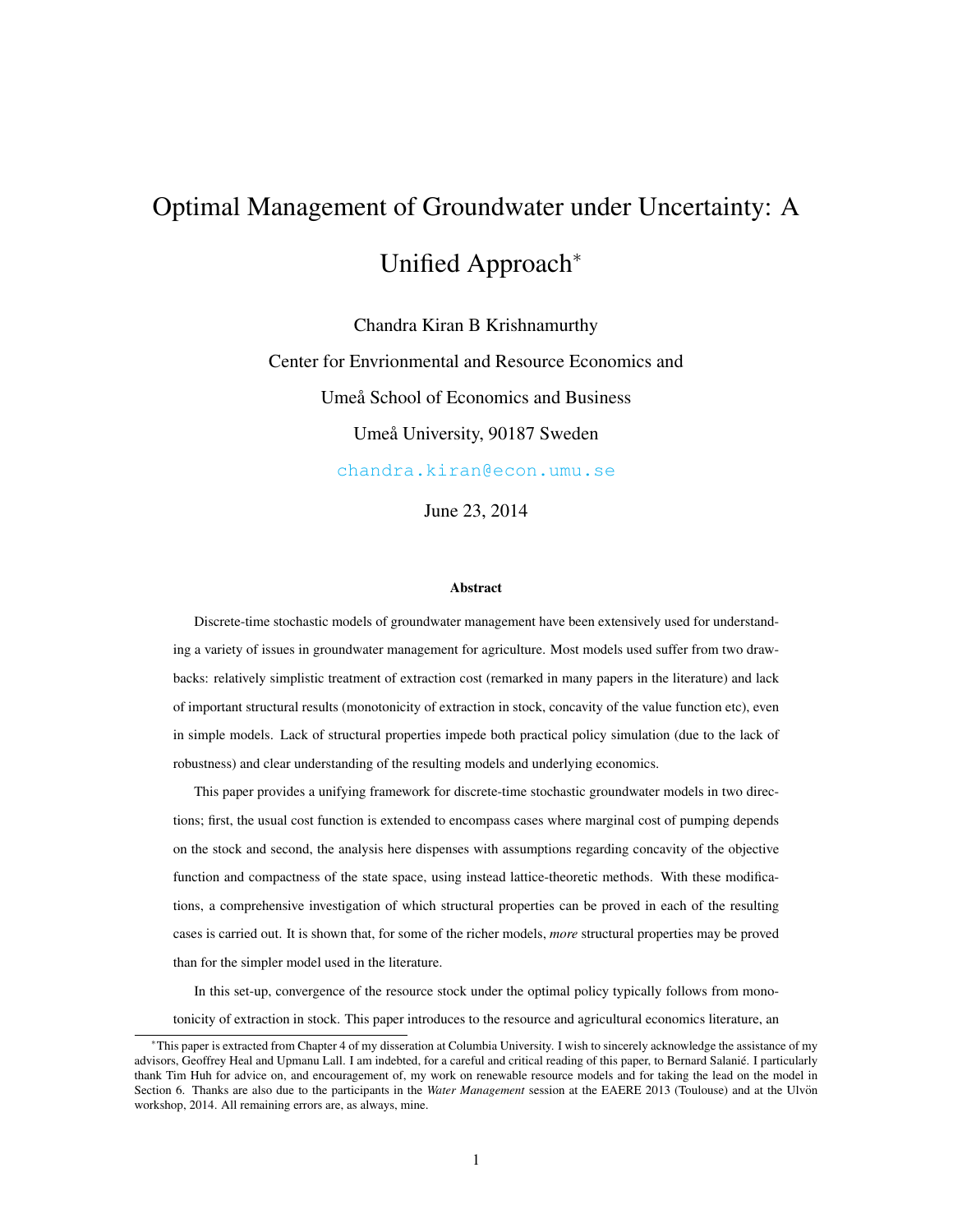important method of proving convergence to a stationary distribution which does not require monotonicity. This method is of interest in a variety of renewable resource settings.

Keywords: Stationary distributions, Dynamic programming, Groundwater JEL codes: Q25, C61, C62

## 1 Introduction

There is a substantial economic literature on groundwater management in a single-cell aquifer by a single user beginning with [Burt](#page-32-0) [\(1964\)](#page-32-0), described in [Koundouri](#page-33-0) [\(2004\)](#page-33-0). In this paper, we consider the problem of managing groundwater under random recharge in a single cell aquifer. There are two main modeling paradigms used in the literature: the first based on optimal control of the continuous-time model, e.g., [Brown and Deacon](#page-32-1) [\(1972\)](#page-32-1), [Gisser and Sanchez](#page-33-1) [\(1980\)](#page-33-1), [Tsur and Graham-Tomasi](#page-35-0) [\(1991\)](#page-35-0), [Hellegers et al.](#page-33-2) [\(2001\)](#page-33-2), [Tsur and Zemel](#page-35-1) [\(2004\)](#page-35-1), [Zeitouni](#page-35-2) [\(2004\)](#page-35-2), [Roseta-Palma and Xepapadeas](#page-34-0) [\(2004\)](#page-34-0), [Rubio and Casino](#page-34-1) [\(2001\)](#page-34-1) and the second based on dynamic programming formulation of the discrete-time model, e.g., [Burt](#page-32-0) [\(1964,](#page-32-0) [1966,](#page-32-2) [1967,](#page-32-3) [1970\)](#page-32-4), [Provencher](#page-34-2) [and Burt](#page-34-2) [\(1993\)](#page-34-2) and [Knapp and Olson](#page-33-3) [\(1995,](#page-33-3) [1996\)](#page-33-4).

Most continuous time models, due to the specific assumptions made, yield explicit solutions. For instance, in the linear case, there are deterministic [\(Aggarwal and Narayan](#page-32-5) [\(2004\)](#page-32-5)) or stochastic [\(Zeitouni](#page-35-2) [\(2004\)](#page-35-2)) "bangbang" solutions while in the linear-quadratic case [\(Roseta-Palma and Xepapadeas](#page-34-0) [\(2004\)](#page-34-0)), there are analytical solutions possible. There have been very few continuous time models wherein structural properties have been derived from relatively few assumptions on the primitives. While several discrete-time dynamic programming formulations have been proposed in the literature, few structural properties for this problem have been proven. In fact, it is only [Knapp and Olson](#page-33-3) [\(1995\)](#page-33-3) who provide a first proof of the relatively straightforward property that extraction is increasing in current period stock.

Further, almost all of these formulations, both discrete- and continuous-time, make strong assumptions regarding the cost of extraction. In particular, two assumptions are made, usually implicitly: (a)marginal cost of pumping is independent of the quantity pumped [\(Chakravorty and Umetsu](#page-32-6) [\(2003\)](#page-32-6) explicitly state this assumption) and (b) cost of pumping depends only on the beginning of period stock. Both of these are assumptions with little empirical support, even for (commonly assumed) unconfined aquifers. Yet, even with these assumptions, most structural properties of interest (see below) have not been proved.

Formally, we consider here the canonical discrete-time stochastic version of the model<sup>[1](#page-2-0)</sup>. The main objective

<span id="page-2-0"></span><sup>&</sup>lt;sup>1</sup>That this setting, for a wide variety of renewable resource problems, is similar to the one-sector stochastic growth model has been documented extensively (beginning at least with [Mendelssohn and Sobel](#page-33-5) [\(1980\)](#page-33-5)). Many resource problems (such as those on resource extinction, see [Olson and Roy](#page-34-3) [\(2000\)](#page-34-3), [Mitra and Roy](#page-34-4) [\(2006\)](#page-34-4) and references therein) are dealt with in the setting of the stochastic growth model. However, given that the model can be solved independently in a dynamic programming framework, we do not emphasize such a linkage here.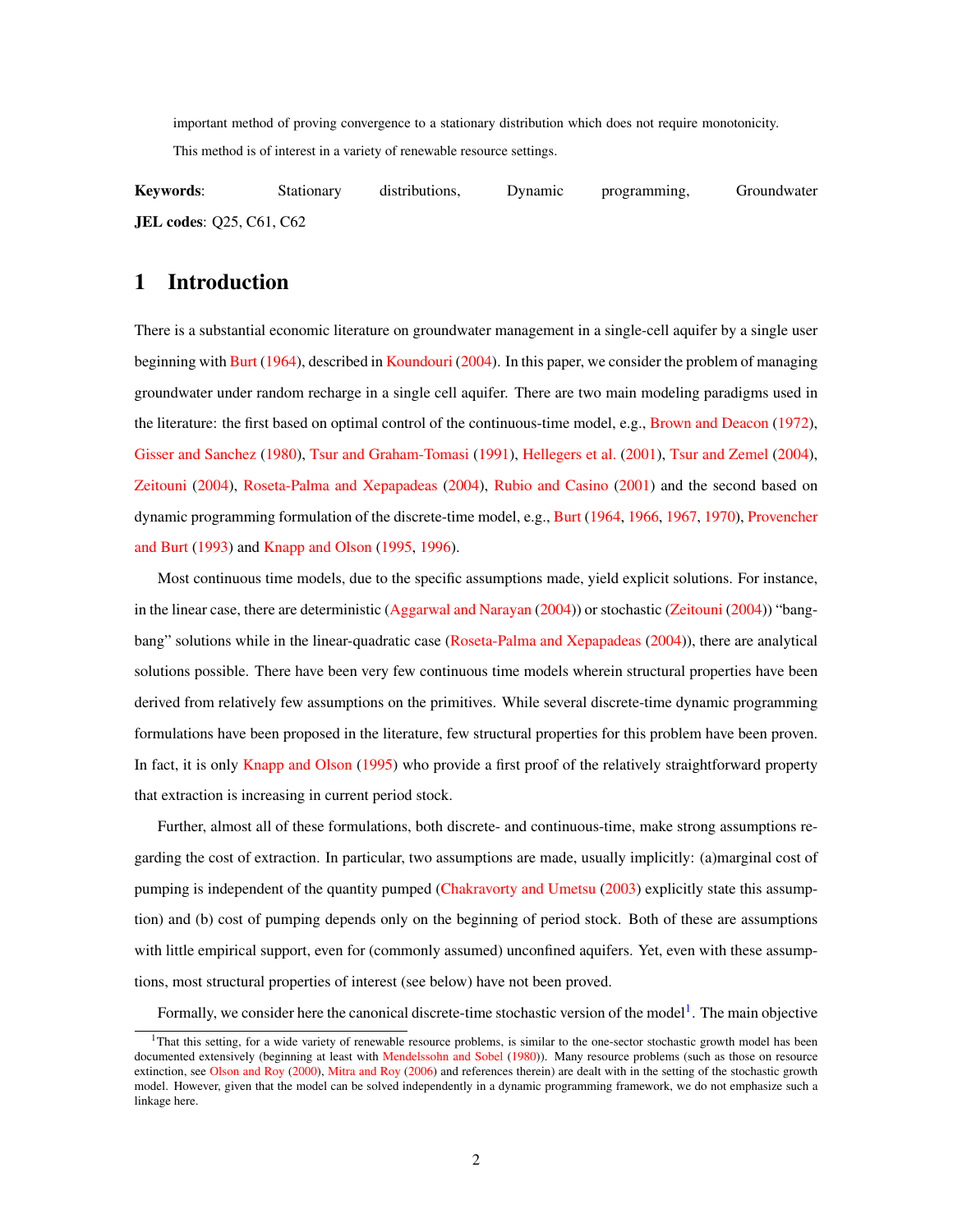of this paper is to provide a unified treatment of the structural properties of the dynamic programming problem of groundwater extraction. The unification is both in terms of methods of proof used (relying on lattice-theoretic methods) as well as in extending the analysis to encompass a variety of extraction cost functions. The analysis here is in the spirit of [Mendelssohn and Sobel](#page-33-5) [\(1980\)](#page-33-5), who provide a unified treatment of stochastic renewable resource extraction models in a stochastic growth framework.

It differs from their analysis, however, in two respects. First, we abandon all assumptions of concavity of the objective function and rely instead only on its monotonicity and supermodularity and work in a dynamic programming framework. Second, we introduce to the resource and agricultural economics literature a new way of proving convergence to an invariant distribution of the stock of resource, one which needs neither monotonicity of extraction nor compactness of state space (see below).

In discrete-time stochastic groundwater (in general, renewable resource) management problems, the following structural properties, in particular (a),(c), (d) and (e) (in an infinite horizon model) below are of interest.

- Property (a): The optimal withdrawal quantity in period *t*,  $w_t^*(x)$ , is increasing in  $x_t$ , the stock of groundwater at the start of period *t*,
- Property (b): The optimal withdrawal quantity in period  $t$ ,  $w_t^*(x)$  (which is a function of the groundwater stock *x* at the start of the period), is the maximizer of a concave function of *w*,
- **Property** (c):  $x_t w_t^*(x)$ , denoted the "re-investment function" in the literature, is nondecreasing in *x*,
- **Property** (d):  $w_t^*(x)$  is nondecreasing in *t*, where the periods are indexed forward in time and
- Property (e): The Markov Chain generated by the optimal policy  $w_t^*(x)$ ,  $\{X_t\}$ , converges to a unique, stationary distribution.

We note first that in the case of groundwater models, many of the results in [Mendelssohn and Sobel](#page-33-5) [\(1980\)](#page-33-5) are not directly applicable, primarily due to lack of concavity of the net benefit function (we indicate, after each result, if it follows from any existing framework). Further, the question regarding the concavity of the value function has been answered in the negative in [Knapp and Olson](#page-33-3) [\(1995\)](#page-33-3). Models used in the literature are replete with assumptions regarding smoothness, in particular, (joint) concavity of the objective function and convexity/compactness of the relevant spaces. Such assumptions appear to be an artifact of the sufficient conditions for obtaining the structural properties listed above, rather than arising from any underlying characteristic of the natural-economic system being studied.

Knapp and Olson [\(Knapp and Olson](#page-33-3) [\(1995,](#page-33-3) [1996\)](#page-33-4)) move away from such smoothness conditions and work in a lattice-theoretic framework, which we also adopt. However, their formulation of the problem side-steps the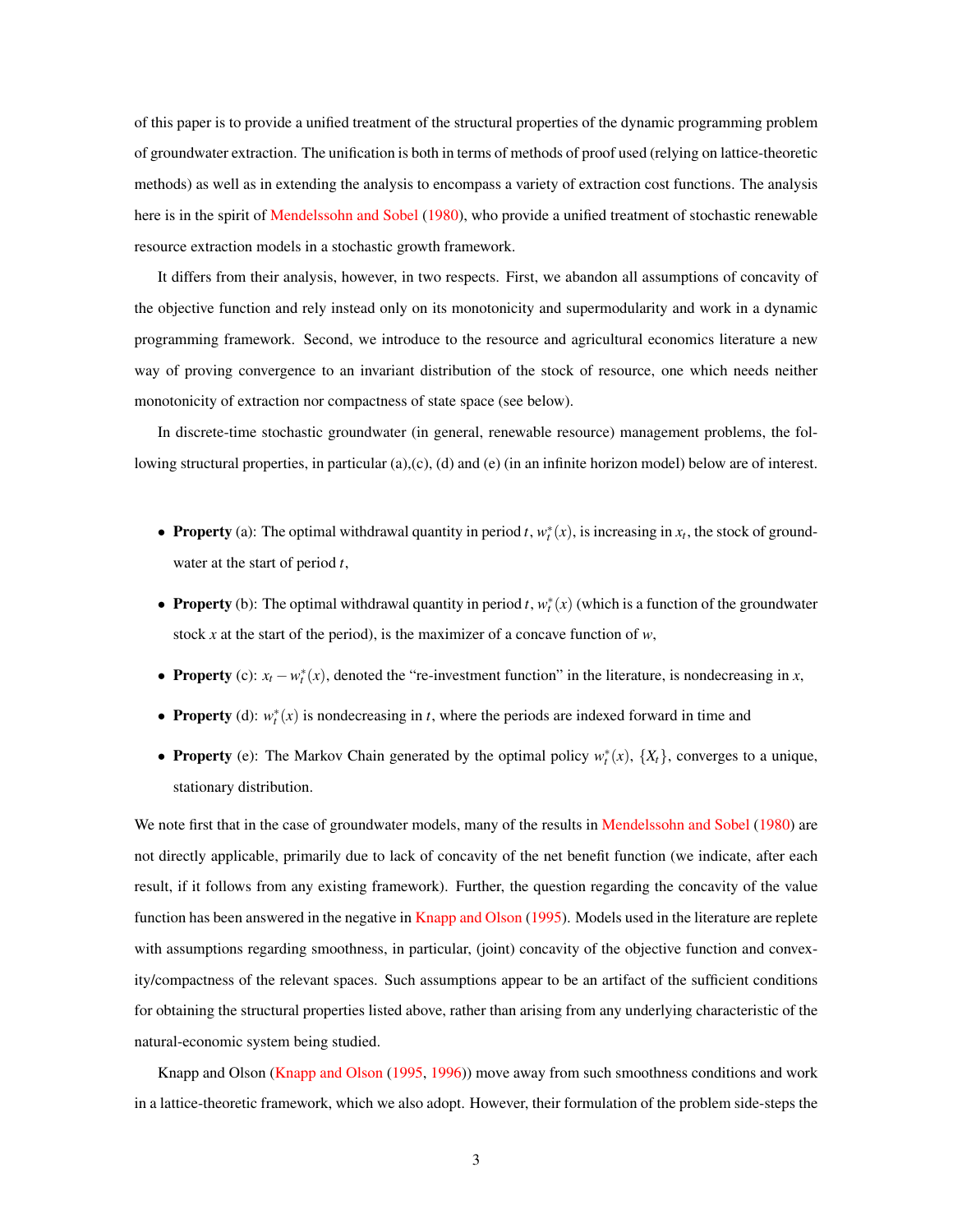issue of uncertainty. In their set up, uncertainty (in surface water flows) is resolved *prior* to the farmer making the extraction decision. In such a set up, the decision maker (farmer) can directly control the succeeding period stock, as a result of which they work directly with next periods stock. Thus, proof of monotonicity of next period's stock in current period stock is sufficient for Knapp and Olson to apply theorems on convergence of monotonic Markov Chains.

The model we use, on the other hand, involves uncertainty being resolved *after* the farmer has made extraction decisions, and corresponds better to a real world scenario in a developing nation wherein farmers make decisions on extraction prior to recharge (rainfall) occurring. Here, the inability to directly control the subsequent period stock leads to uncertainty being central to the farmer's extraction decision. In this set up, as we show below, monotonicity of extraction and reinvestment are not identical, even for the model studied in [Knapp](#page-33-3) [and Olson](#page-33-3) [\(1995,](#page-33-3) [1996\)](#page-33-4).

Finally, as a direct consequence of the assumptions (referred to earlier) made in prior literature (e.g. [Knapp](#page-33-3) [and Olson](#page-33-3) [\(1995\)](#page-33-3)), the Markov Chain generated by the optimal policy in those settings is monotone. This, in addition to the assumed compactness of the state space, allows (as in [Knapp and Olson](#page-33-3) [\(1995,](#page-33-3) [1996\)](#page-33-4)) a direct application of standard theorems on convergence of monotone Markov Processes (such as those in [Stokey and](#page-35-3) [Lucas](#page-35-3) [\(1989\)](#page-35-3) and [Hopenhayn and Prescott](#page-33-6) [\(1992\)](#page-33-6)) to establish convergence to a unique invariant distribution of the resulting Markov Chain. Compactness of the state space (implying boundedness of shocks) is an essential assumption of these methods.

In this setting, we illustrate the use of more probabilistic methods which guarantee the existence of an invariant distribution even in cases where the Markov Chain is *not monotonic*. The assumptions required for the use of this method are more benign than for the methods commonly used in the literature on dynamic economic models. These methods are applicable to a wide variety of natural resource extraction problems and are of independent interest. In addition, we extend our results on global stability to situations of stockdependent recharge, the first such result (to our knowledge) in this literature.

To summarize, the model set-up here differs from that in [Mendelssohn and Sobel](#page-33-5) [\(1980\)](#page-33-5) in not assuming concavity of *G* (and also in not working in a stochastic economic growth framework) and from those in [Knapp](#page-33-3) [and Olson](#page-33-3) [\(1995,](#page-33-3) [1996\)](#page-33-4) in terms of the timing of uncertainty (uncertainty resolved after the extraction decision is made) as well as the breadth of cost functions accommodated. Our analysis of the effect of risk on optimal decisions, while simpler than that in [Knapp and Olson](#page-33-4) [\(1996\)](#page-33-4), is more transparent, in that the objective function with risk is a simple transformation of that without (see pp [15\)](#page-15-0). This provides a link between the with- and without risk scenarios, as well clarifying which assumptions are necessary to obtain our results in each case. In addition, we illustrate the use of more powerful and broadly applicable methods for proving global stability.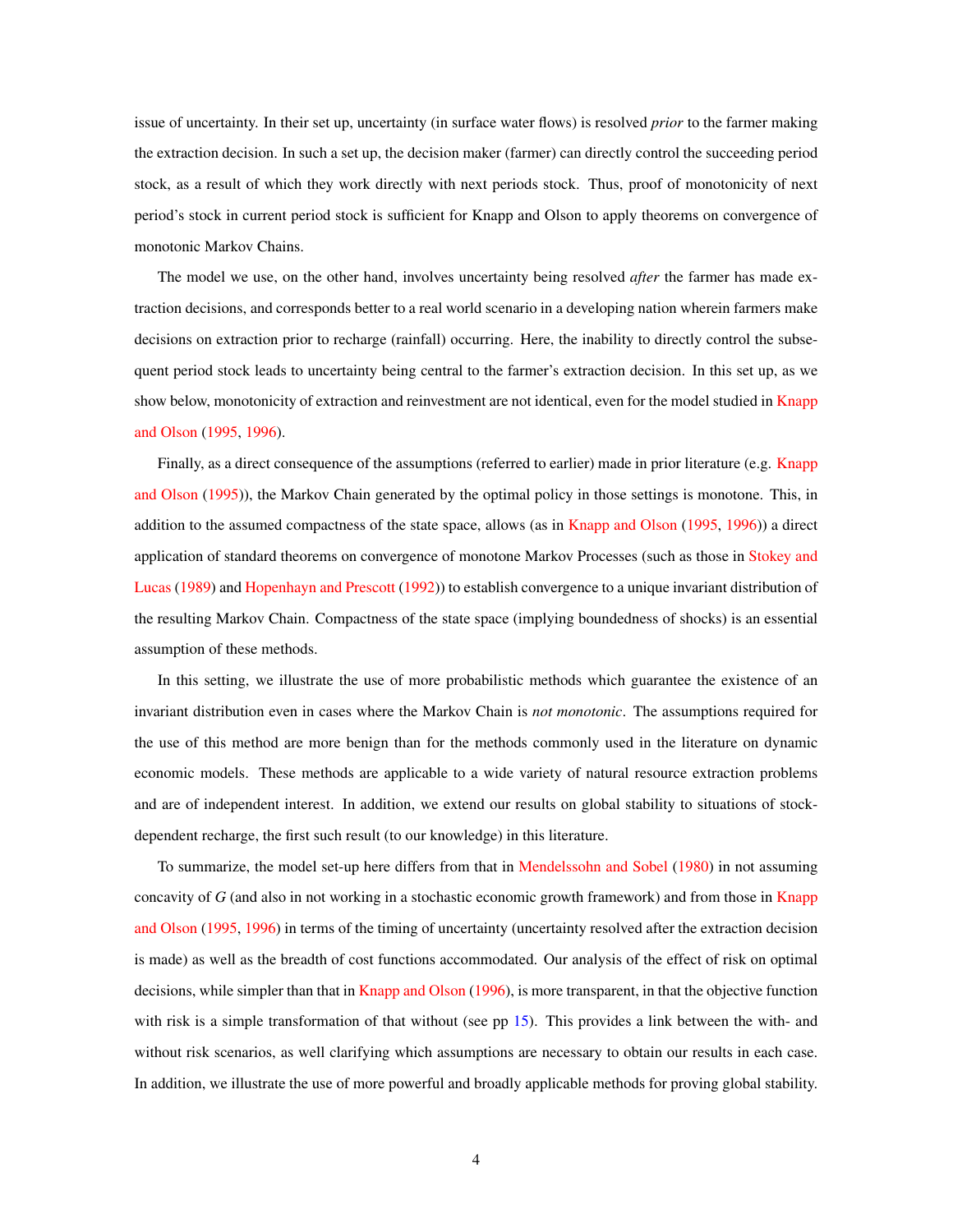Using that, we are able to prove global stability for all the Markov Chains for the dynamic systems studied here, under weaker assumptions than in [Mendelssohn and Sobel](#page-33-5) [\(1980\)](#page-33-5) and [Knapp and Olson](#page-33-3) [\(1995,](#page-33-3) [1996\)](#page-33-4).

We emphasize that many of the generalizations to the standard model of single-user managing a single-cell aquifer proposed here are motivated by the necessity of studying different real world systems of groundwater management, particularly from the Indian sub-continent, as we detail below. We refer the reader to [Shah](#page-34-5) [\(2007\)](#page-34-5), [Shah](#page-34-6) [\(2010\)](#page-34-6) and [Fishman et al.](#page-32-7) [\(2011\)](#page-32-7) for further details regarding the groundwater economy of the Indian sub-continent.

Single-user single-cell models of aquifer management have been known to be particularly weak at modeling groundwater flow complexity and decision interactions between multiple agents, and recent literature has focused on considering these relatively complex modeling scenarios (e.g. [Athanassoglou et al.](#page-32-8) [\(2012\)](#page-32-8), [Bro-](#page-32-9)zović et al. [\(2006,](#page-32-9) [2010\)](#page-32-10), [Chakravorty and Umetsu](#page-32-6) [\(2003\)](#page-32-6) and [Madani and Dinar](#page-33-7) [\(2012\)](#page-33-7)). This is particularly an issue of significance in the case of semi-arid regions of the world, which are the largest users of groundwater. In particular, the Indian sub-continent is a large and hydro-geologically varied landmass, with extensive groundwater withdrawals (e.g. [Shah](#page-34-5) [\(2007\)](#page-34-5)). Groundwater extraction in these regions is characterized by a unique, but common, set of circumstances: lack of regulation of extraction (e.g. regulations on well spacing, extraction quantity and well licensing are absent), significant constraints to investment in extraction capacity (resulting from the small land holding size–smaller than 1 hectare, on average–and constraints on credit), highly unequal sharing of benefits from extraction, significant variation in type and nature of recharge behavior (see [Shah](#page-34-6) [\(2010\)](#page-34-6) and references therein).

In general, groundwater reservoirs in semi-arid regions of the Indian sub-continent are characterized by highly variable recharge, climate is highly monsoonal, with a very short and intense rainfall season, and long dry periods during which extraction typically occurs. Finally, extraction (subject to availability and capacity constraints) is largely limited by availability of electric energy while regulation of extraction occurs (de facto) via altered electric supply (see e.g. [Shah et al.](#page-34-7) [\(2008\)](#page-34-7), [Fishman et al.](#page-32-7) [\(2011\)](#page-32-7)). These features of the groundwater agriculture system illustrate the importance of greater focus on extraction cost of groundwater, treated simplistically in the economics literature, focused mostly on the larger-scale agriculture in the United States.

These special characteristics have resulted in a sparse yet interesting literature in economics, focused on modeling different aspects of the problem; e.g. investments, in [Aggarwal and Narayan](#page-32-5) [\(2004\)](#page-32-5) and regulation–in a very simple manner and setting–,in [Athanassoglou et al.](#page-32-8) [\(2012\)](#page-32-8)). Nonetheless, the basic model of single-user managing a single-cell aquifer has so far not been modified to accommodate the distinct features of groundwater and agricultural systems in semi-arid regions in the developing world. These features merit, we believe, greater focus on both the cost of pumping and on more complex transition equations for groundwater (see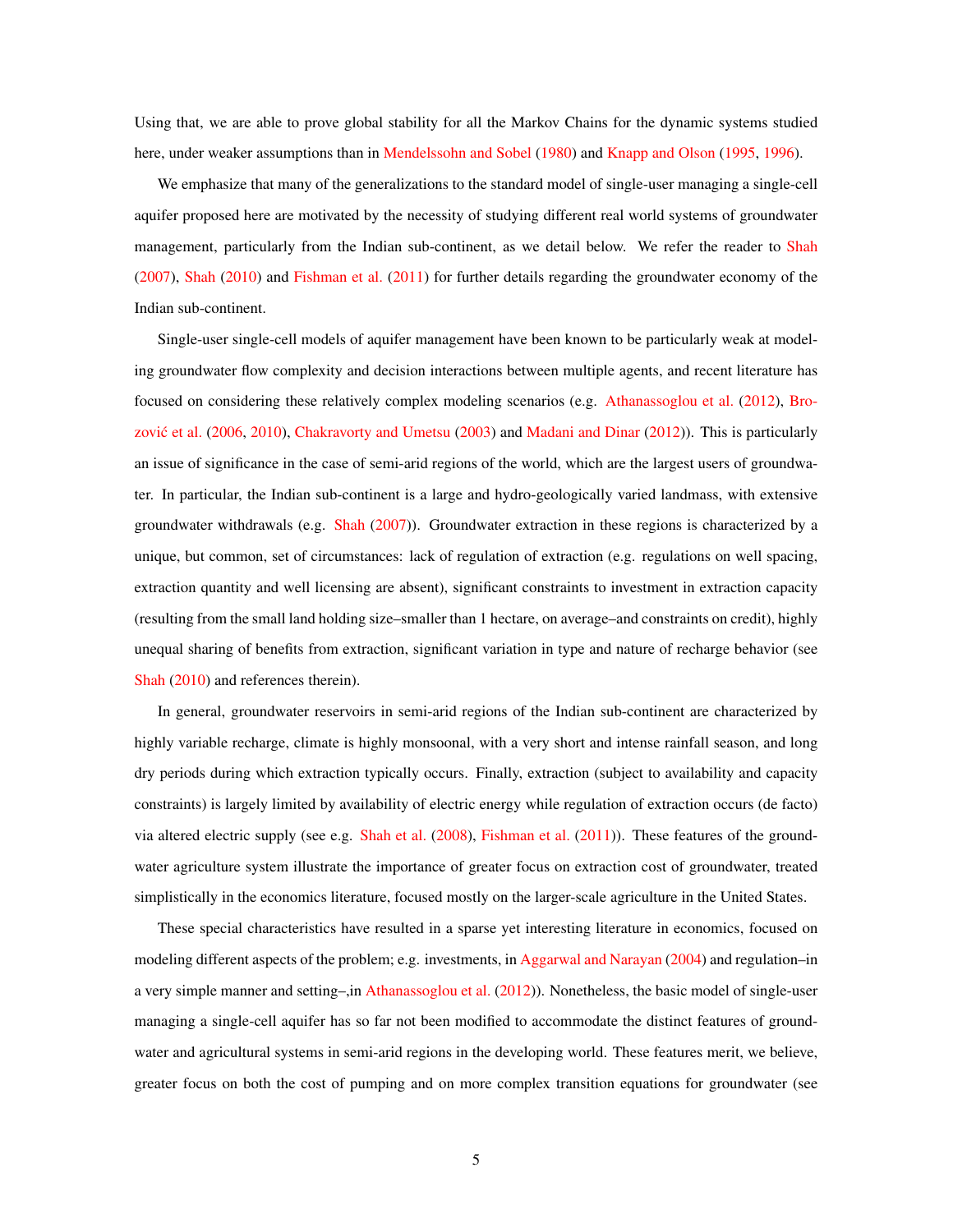also footnote [3\)](#page-6-0). This study is an attempt to integrate some of the most important features of groundwater management in the setting described above into a standard stochastic resource economics framework.

The three relevant dimensions of complexity in groundwater management models relate to treatment of the economic component, the hydrologic component and the treatment of uncertainty. Given the intractability of combining all aspects in a single model, most studies have chosen specific aspects to focus on. Thus, while studies such as [Athanassoglou et al.](#page-32-8) [\(2012\)](#page-32-8) which model heterogeneous (and [Brozovic et al.](#page-32-10) [\(2010\)](#page-32-10), [Madani](#page-33-7) [and Dinar](#page-33-7) [\(2012\)](#page-33-7) which model homogenous) users with less restrictive hydrological assumptions advance understanding of the effect of complex interactions on optimal policies, they are are unable to account for the effect of uncertainty (in addition to suffering from some of the drawbacks inherent to complex models such as specific functional forms). Our study, on the other hand, fully accounts for the effect of uncertainty on stock dynamics and, in addition, attempts to improve modeling of certain hydrologic features, while remaining in a single-cell framework. Thus, our analysis may be seen as both complementing those analyses seeking improved modeling of complex hydrologic interactions and extending the current models of single-user groundwater management to more diverse situations.

### 2 Model Structure

#### *2.1 Setup*

We describe a discrete-time stochastic groundwater management model, based on the classical paper by [Burt](#page-32-0) [\(1964\)](#page-32-0), which is standard in the literature. We consider a finite-horizon problem where  $T$  is the planning horizon, and periods are indexed forward by  $t \in \{1, 2, ..., T\}$  $t \in \{1, 2, ..., T\}$  $t \in \{1, 2, ..., T\}$ . Let  $x_t \ge 0$  denote the groundwater stock<sup>2</sup> at the beginning of period *t*. The manager decides the withdrawal quantity  $w_t \geq 0$ . Then a non-negative random variable corresponding to the recharge to groundwater stock,  $R_t$ , is realized. We suppose that the  $\{R_t\}$  are independent and identically distributed, but indicate generalizations where appropriate and feasible. We assume that the state transition for the groundwater stock level is given by<sup>[3](#page-6-0)</sup>:

<span id="page-6-2"></span>
$$
x_{t+1} = \tilde{X}(x_t, w_t) = x_t - w_t + R_{t+1}
$$
\n(1)

<span id="page-6-1"></span><sup>2</sup>Following the literature cited above, we work with the total stock of water instead of the *lift*, which is more conventional in the engineering literature. However, as remarked in [Worthington et al.](#page-35-4) [\(1985\)](#page-35-4)(pp 235), since lift increases as groundwater decreases, both are related via a monotonic function and therefore, one may work with either, w.l.o.g.

<span id="page-6-0"></span> $3$ The use of such a simplified balance equation, as remarked in [Worthington et al.](#page-35-4) [\(1985\)](#page-35-4)(pp 232-233) is a gross over simplification. Taken literally, this equation implies an "instantaneous" capture of all recharge by any pumping activity. However, this oversimplification can be remedied by (i) introducing relevant coefficients on recharge such that only a fraction of the recharge is captured (ii) using more detailed and accurate equations of motion for the stock (where available). Finally, in the case of many developing nations where discharge due to pumping is much larger than recharge, such as assumption is less of an oversimplification, since a large part of recharge is very likely captured within the region of pumping.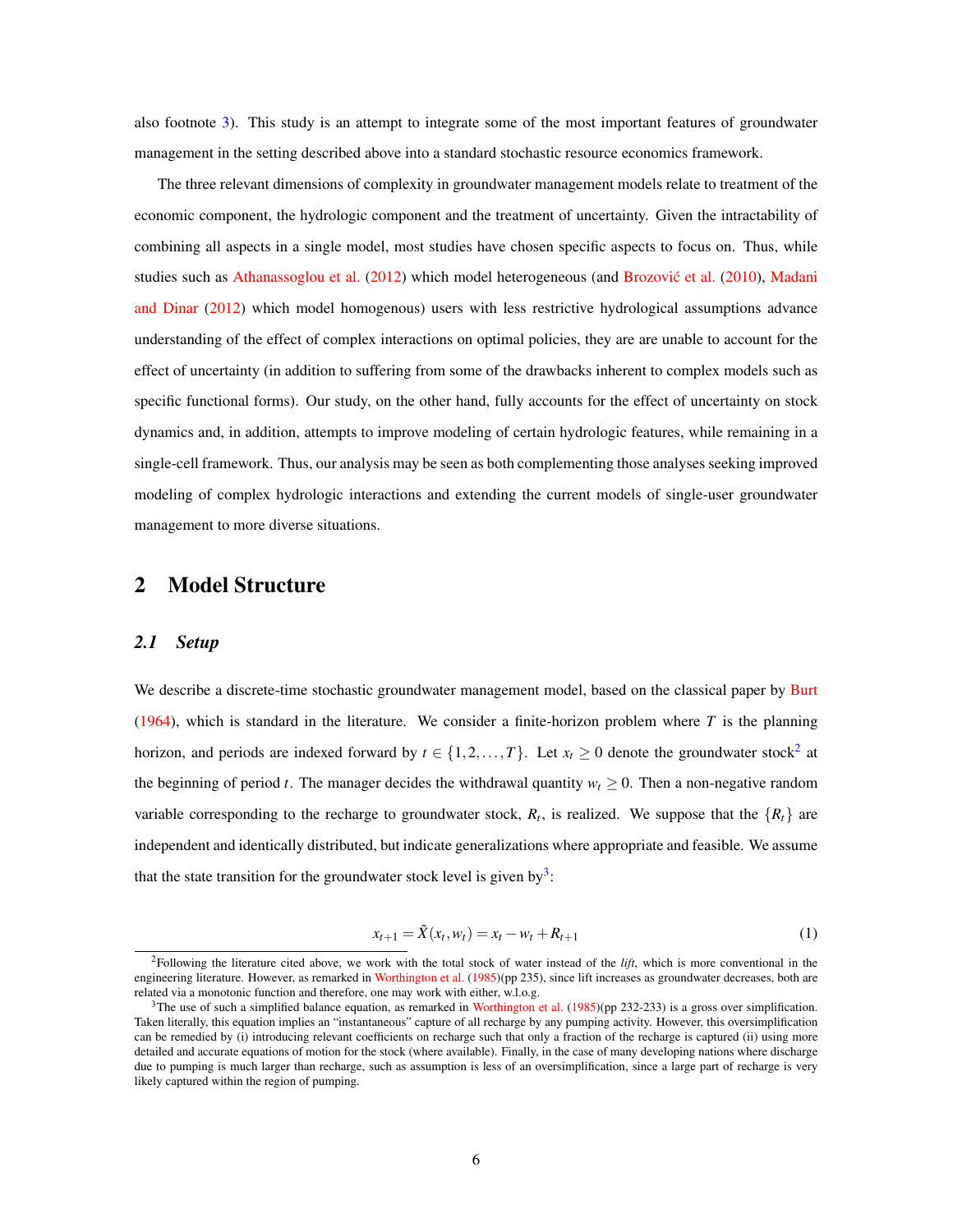Equation [\(1\)](#page-6-2) corresponds to a reservoir of infinite capacity and is most commonly used. We however illustrate (see remark [4\)](#page-18-0) which of our results survive when a more realistic finite reservoir of groundwater ( $\bar{x} < \infty$ ) is assumed (as in [Knapp and Olson](#page-33-3) [\(1995\)](#page-33-3)), with state transition

<span id="page-7-0"></span>
$$
x_{t+1} = \tilde{X}(x_t, w_t) = \min(x_t - w_t + R_{t+1}, \bar{x})
$$
\n(2)

The single-period benefit (or reward) is

$$
G(x, w) = B(w) - C(x, w)
$$
\n<sup>(3)</sup>

where  $B(w)$ , concave and increasing, is the net benefit of withdrawing *w* units of water before deducting the pumping cost  $C(x, w)$  (which we address shortly). The objective is to maximize the present value of the benefit

$$
\sum_{t=1}^{T} \delta^t G(x_t, w_t) \tag{4}
$$

where  $\delta \in (0,1]$  is the discount factor. Then, the value function of dynamic programming is given by the following recursion:

<span id="page-7-1"></span>
$$
V_t(x_t) = \max_{w_t \ge 0} \{ G(x_t, w_t) + \delta E[V_{t+1}(x_t - w_t + R_t)] \}
$$
\n(5)

where  $V_{T+1}(x_{T+1}) = 0$ .

We note that, unlike in much of the economics literature on the one-sector stochastic growth model, wherein focus is on the infinite horizon problem, we begin with a finite horizon set up and indicate extensions to an infinite horizon. The reason for this two step approach is the added understanding provided in the finite horizon set up, especially with regard to such intuitive questions as the behavior of the optimal policy with a lengthening horizon. This approach also makes transparent which type of assumptions regarding the state space and the benefit functions maybe relaxed. Finally, finite horizon models are also more commonly used in the resource and agricultural economics literature.

We turn next to characterizing the cost functions we use, and comparing them with those used in the literature.

## *2.2 Cost Functions*

Pumping cost functions used in the literature mostly make the assumption of constant volume pumped as well as of constant (i.e. independent of  $w_t$ ) marginal cost of pumping i.e.  $\frac{\partial C(x_t, w_t)}{\partial w_t}$  $\frac{\partial w_t}{\partial w_t} = c(x_t)$ . Within this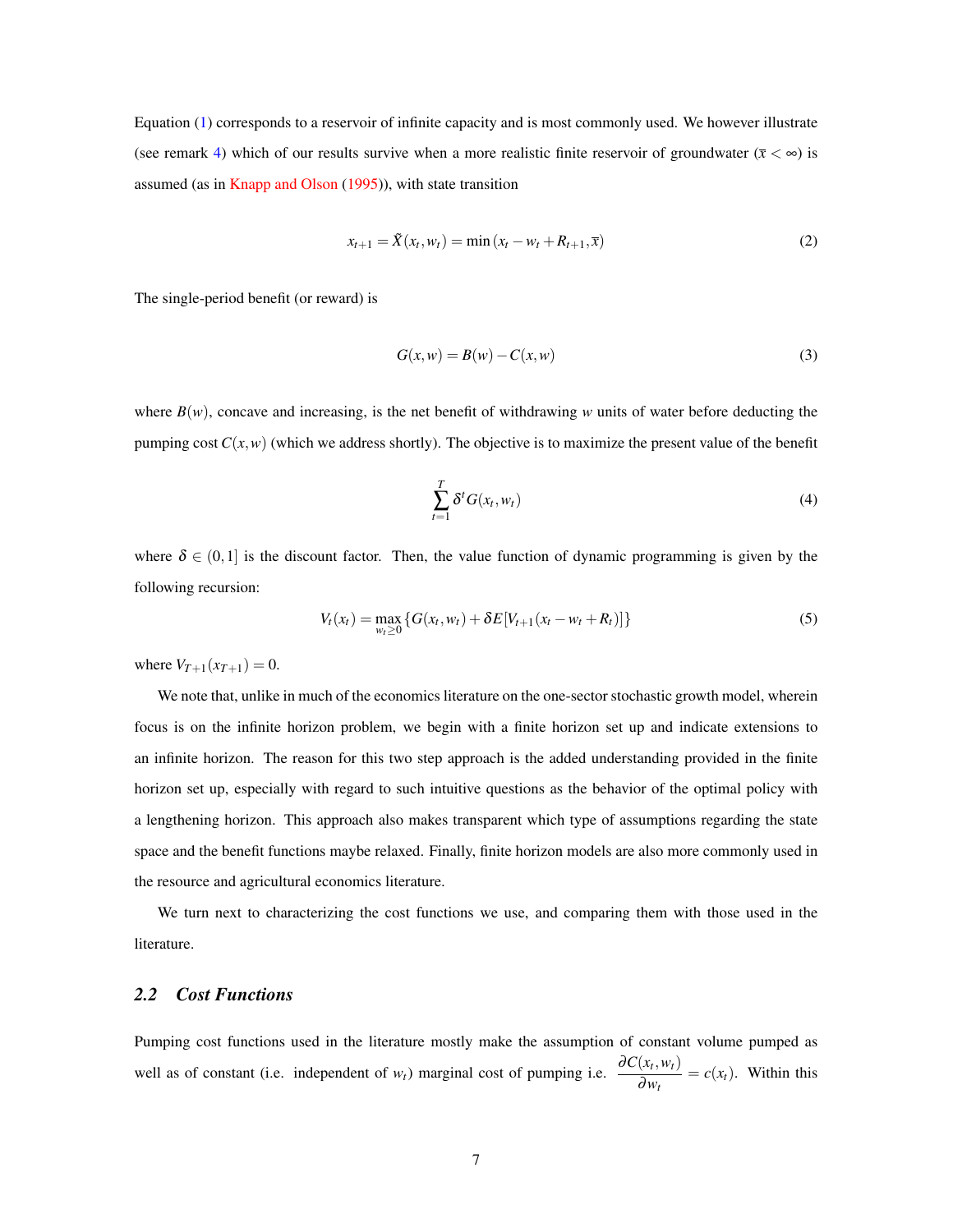broad framework, with the exception of [Worthington et al.](#page-35-4) [\(1985\)](#page-35-4) and [Burness and Brill](#page-32-11) [\(2001\)](#page-32-11), most papers [\(Zeitouni](#page-35-2) [\(2004\)](#page-35-2); [Aggarwal and Narayan](#page-32-5) [\(2004\)](#page-32-5); [Tsur and Graham-Tomasi](#page-35-0) [\(1991\)](#page-35-0); [Rubio and Castro](#page-34-8) [\(1996\)](#page-34-8); [Roseta-Palma and Xepapadeas](#page-34-0) [\(2004\)](#page-34-0); [Provencher and Burt](#page-34-2) [\(1993\)](#page-34-2)) use a cost function of the form

<span id="page-8-0"></span>
$$
C(x_t, w_t) = c(x_t)w_t
$$
\n<sup>(6)</sup>

with  $c(x_t)$  (generally called the marginal cost function) either linearly decreasing in  $x_t$  or decreasing and convex, with the most common functions being  $c(x_t) = (a - bx_t)$  or  $\frac{a}{b}$  $\frac{a}{bx}$  (except for [Roseta-Palma and Xepapadeas](#page-34-0) [\(2004\)](#page-34-0) who use  $c(x_t, w_t) = aw_t$ , a stock independent linear cost). [Burness and Brill](#page-32-11) [\(2001\)](#page-32-11) use a slightly different formulation for  $c(x)$  while maintaining the separability outlined above. Their marginal cost function (in our terminology) is of the form  $c(x) = \frac{c_0(a-x)}{bc(x-d)}$  with  $a, c, b, d, c_0 > 0$  and  $x > d$ . This function also has all the usual properties  $(c(x)_x < 0, c(x)_x > 0)$  that the simpler functions above do. Finally, [Worthington et al.](#page-35-4) [\(1985\)](#page-35-4) use an empirical form of the marginal cost function (also separable), estimated (interpolated) from data. Their function is decreasing but, due to being a combination of different order polynomials for different regions, has  $c(x)_{xx} \leq 0$  depending upon *x*.

In general, all cost functions used make the following two assumptions:

- 1. Marginal cost of pumping does not depend upon the quantity pumped i.e.  $\frac{\partial C(x_t, w_t)}{\partial x_t}$  $\frac{\partial w_i(x, w_i)}{\partial w_i} = c(x)$
- 2. Cost of pumping does not vary within a given season i.e. drawdown does not vary within a given season. This leads to specifications in which marginal costs are based entirely on beginning-of-period water level depth. This assumption is completely implicit in almost all studies, discrete- and continuous-time, and is made clear only in [Worthington et al.](#page-35-4) [\(1985\)](#page-35-4) (pp 235-237), wherein (in their Table 1, pp 236) they estimate an *annual incremental drawdown* given only the level of water table at the *beginning* of the season, *independent* of the quantity of water pumped.

The first characteristic is a modeling assumption and is not always in accord with hydrologic facts (see below). The second characteristic above is reasonable if the length of a period is sufficiently small and decisions are made frequently, in which case continuous-time models are more appropriate. In sum, in all of the literature, marginal costs of pumping do not vary within season, and are independent of the quantity pumped during the period. The implications is that, for the marginal cost of pumping in any *given period*, the only factor of importance is the groundwater stock at the beginning of the period; the amount of abstraction during the period does not matter.

With this cost function, structural properties such as the concavity of the optimization problem in each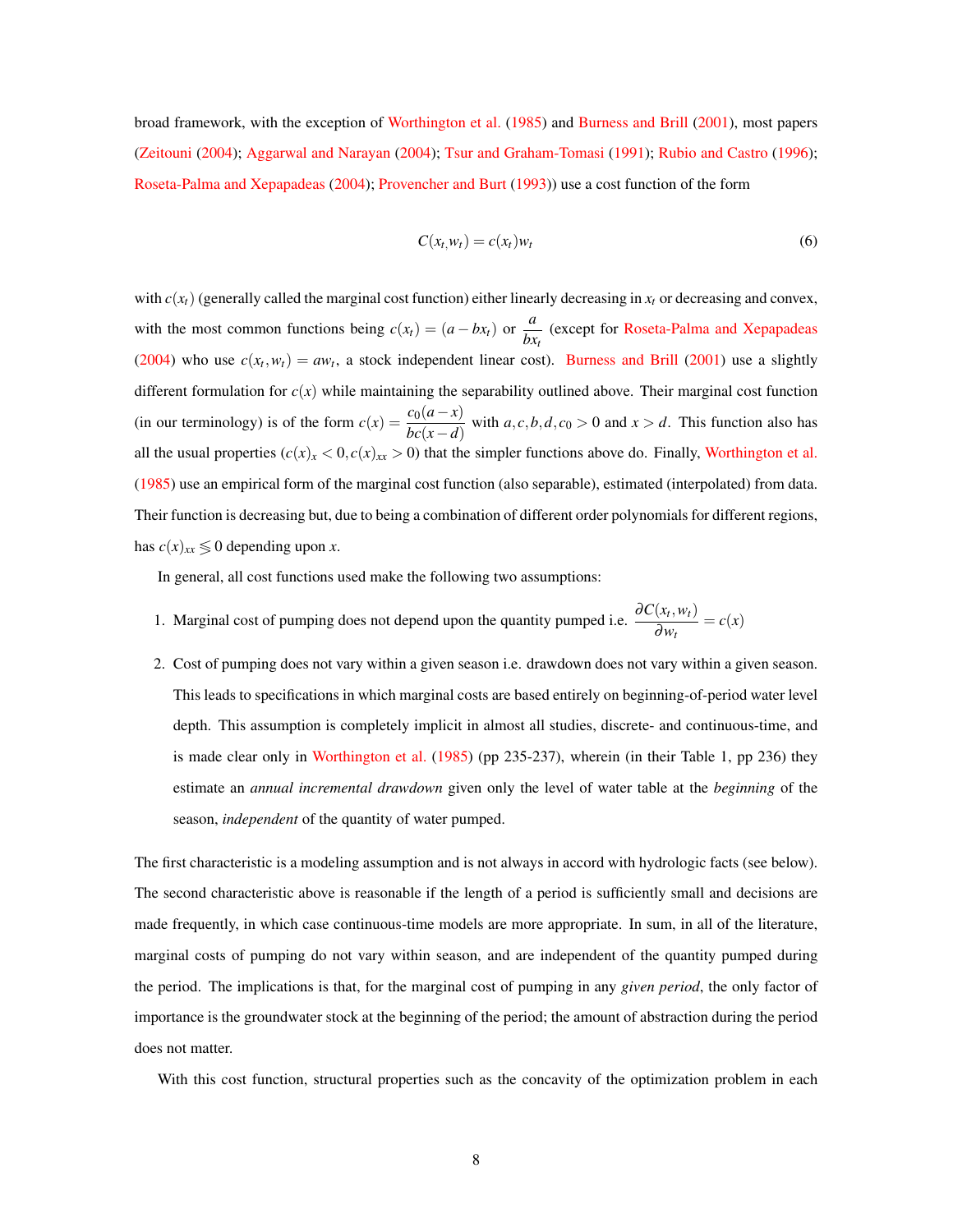period have not been established <sup>[4](#page-9-0)</sup>. As already indicated, there have been relatively few efforts focused on establishing structural properties of discrete-time groundwater models in the literature and many of the properties still have not been shown to hold, even in a setting with simple (and physically unrealistic) cost functions. In our analysis, we generalize this formulation for cost to reflect more realistic conditions on marginal cost and study in detail the structural properties of the resulting dynamic programs. In particular, we seek to address two important questions:

- 1. Under what conditions, for the given objective function(s), do intuitive properties (such as monotonicity of withdrawal, next period's stock in current period stock and existence of a stationary distribution for the stochastic stock) hold?
- 2. Which of these properties hold under a setting where risk aversion is introduced?

We first provide some motivation for the two cost functions we consider below. We have already noted the importance of cost of extraction for determining extraction in the context of agriculture in the Indian subcontinent. We also point out that, in the context of a single user managed resource, the effect of other users' pumping is by definition assumed out. Nonetheless, even with a single user in a more realistic aquifer, two essential features are currently missing from discrete-time models in the literature: 'path dependence' of resource stock and the effect of formation of localized "cones of depression" (Brozović et al. [\(2006,](#page-32-9) p. 2-4)).

We carry out two generalizations of the cost function, in light of remarks above. In the first,

<span id="page-9-3"></span>
$$
C(x, w) = \int_{z=x-w}^{x} \gamma(z) dz
$$
 (7)

where  $\gamma$  is assumed to be non negative, decreasing and convex. This form of the cost function takes account of changes in the groundwater stock that occur during the pumping period. Further, the marginal cost of pumping depends, in general, on the quantity of water pumped<sup>[5](#page-9-1)</sup>. We stress that the conventional approach, in eq.  $(6)$ , with the implication that marginal cost of pumping is independent of the quantity pumped, is an assumption (recognized explicitly in [Chakravorty and Umetsu](#page-32-6) [\(2003\)](#page-32-6)(pp 5)), and has little empirical or theoretical support.

This cost function imposes a form of path dependency *within* a given season. This is (arguably) quite reasonable in the context considered<sup>[6](#page-9-2)</sup>. We provide two interpretations of this cost function. In the first (com-

<span id="page-9-0"></span> $4$ [Provencher and Burt](#page-34-2) [\(1993\)](#page-34-2)[pp 146]show the concavity of the value function, but their result crucially depends on (a) the separability of  $C(x, w)$  (b) the fact that the per-unit pumping cost is independent of the quantity,  $w_t$ , of groundwater extracted and (c) an unsubstantiated claim of concavity of the objective function. See footnote [11.](#page-14-0)

<span id="page-9-1"></span><sup>5</sup>Certain other properties of the cost function are enumerated below but intuitively, with this cost function, extraction of the *n th* unit of water is less costly than extraction of the  $(n+m)^{th}$ ,  $\forall m, n > 0$ , and for all stock levels. In the particular functional form used, the marginal cost of extraction is  $\gamma(x - w)$ , a function of both *x* and *w*, with  $\frac{\partial^2 C}{\partial x \partial y}$  $\frac{\partial^2 C}{\partial x \partial w} = \gamma' < 0$  and  $\frac{\partial^2 C}{\partial w^2}$  $\frac{\partial^2 C}{\partial w^2} = -\gamma' > 0.$ 

<span id="page-9-2"></span> $6\,$  We note the intimate relationship between model time-step and model formulation. In the context considered here, a time period is a full growing season, approximately of 6 month duration, and in some part (or all) of the growing season, groundwater is the only source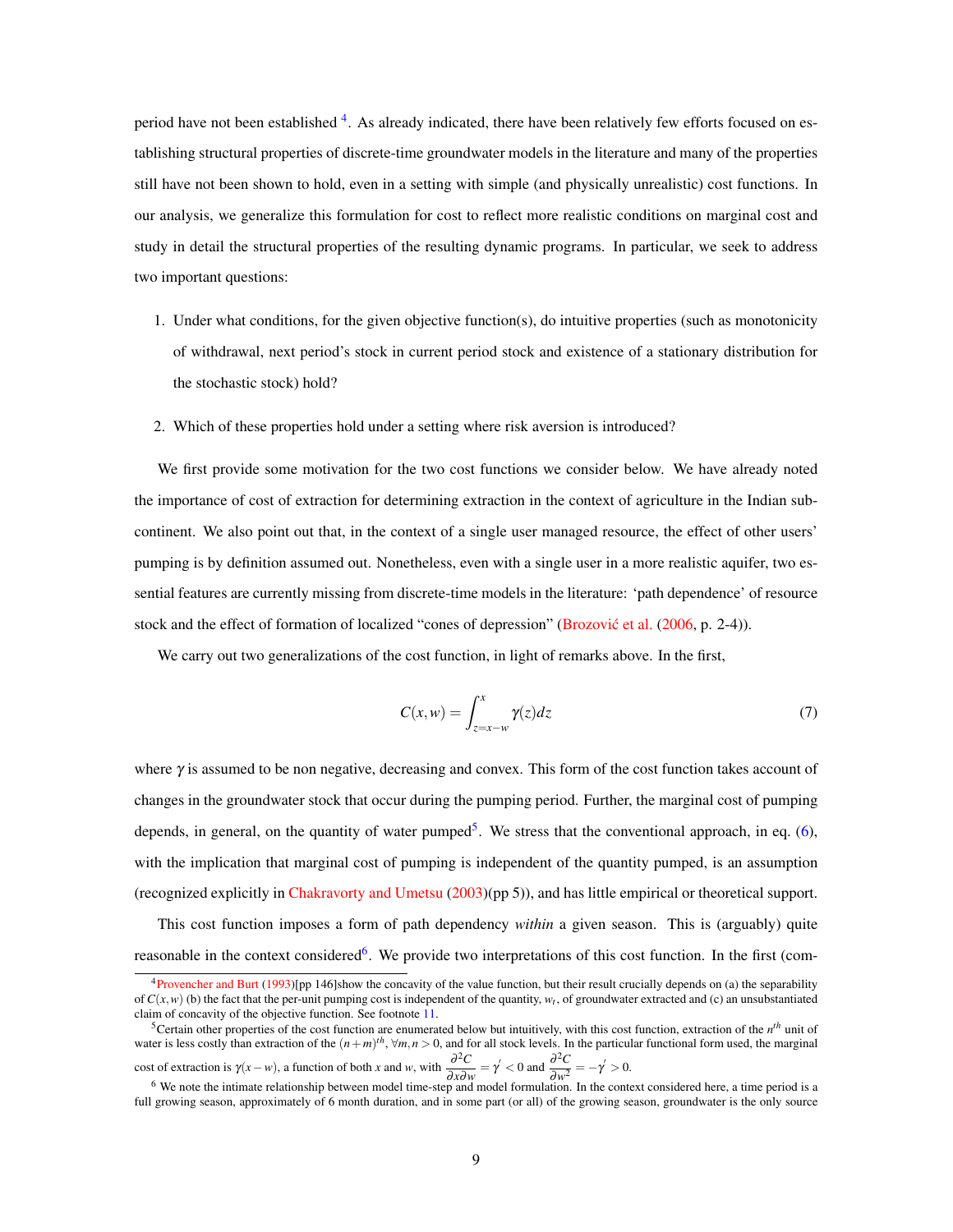pletely ignoring the effect of other pumping wells upon the well considered), this is the cost function for a user extracting water over a relatively long season, and the extraction (relative to existing stock) is "large". In the second, one may consider two hypothetical pumping wells, of very similar size, located a small distance apart; note that since each user is homogenous and each well is identical, each user extracts the same amount, *w*. In this scenario, this is the cost function of either user. Thus, pumping costs for either user are a function only of *x*−*aw*, where *a* is a parameter.

The latter interpretation can be justified by an appeal to the the discussion accompanying figure 1.2 in Brozović et al. [\(2006\)](#page-32-9), which makes clear that for many aquifers, if two pumping wells are only a small distance apart (which is certainly the case for the context considered here) only pumping in the immediate past is of any relevance. Given the definition of a season (about 6 months), and the relatively small distance separating pumping wells in the context considered, our modeling of "path dependence" in pumping as (i) being restricted to a season and (ii) affecting cost but not stock, is quite natural. The lack of an effect upon the stock here is a reflection of the relatively short-term effect of pumping wells upon one another and the length of the season considered.

In the second, we generalize the cost function to accommodate finite aquifer transmissivity, in the context of pumping wells located in close proximity. There has been an increasing body of literature (see for instance [Chakravorty and Umetsu](#page-32-6) [\(2003\)](#page-32-6); [Zeitouni and Dinar](#page-35-5) [\(1997\)](#page-35-5); Brozović et al. [\(2006\)](#page-32-9) among others) dealing with a variety of issues related to managing such common pool resources in realistic hydrologic settings. The main issue involved is the formation of "cones of depression" around individual wells, leading to increasing extraction costs. These costs depend, to a large extent, on a variety of physical parameters such as transmissivity and storativity (see for instance [Athanassoglou et al.](#page-32-8) [\(2012\)](#page-32-8)).

On the other hand, even in the case of a single user, the assumptions made in almost all models regarding the aquifer are unlikely to hold for any given aquifer. For instance, most continuous time models, following [Gisser](#page-33-1) [and Sanchez](#page-33-1) [\(1980\)](#page-33-1), assume an essentially bottomless aquifer. Further, most analyses (exceptions include [Wor](#page-35-4)[thington et al.](#page-35-4) [\(1985\)](#page-35-4)) assume implicitly or explicitly an unconfined aquifer. However, for confined aquifers, ongoing pumping from a well induces a localized "cone of depression" around the well. These dynamics lead to increases in the per-unit cost of extraction by increasing the effective  $\text{lift}^7$  $\text{lift}^7$ .

We seek a simplified framework to account for the increased marginal cost of pumping as a result of such

of water available. Given the length of the season, it is not clear that cost of extraction ought to depend upon beginning-of-period stock of water, especially if extraction is likely a large part of total stock of water (e.g. in Telangana region, see [Fishman et al.](#page-32-7) [\(2011\)](#page-32-7)).

<span id="page-10-0"></span> $7$ This issue, even with the confined aquifer assumption, has been remarked on before. For instance, [Provencher and Burt,](#page-34-9) [1994](#page-34-9) (p. 882) clearly recognize that groundwater levels do not adjust immediately after a local perturbation caused by pumping from the well due to the fact that the equilibrating flows are both slow and subject to great variability. In particular, with heterogeneous aquifers and unequal pumping rates by farmers, they clearly recognized a not insubstantial lateral flow of groundwater, leading to uncertainty regarding future water availability. While their discussion was in the context of a common property problem, it is clearly applicable in the context of our modification to the cost function.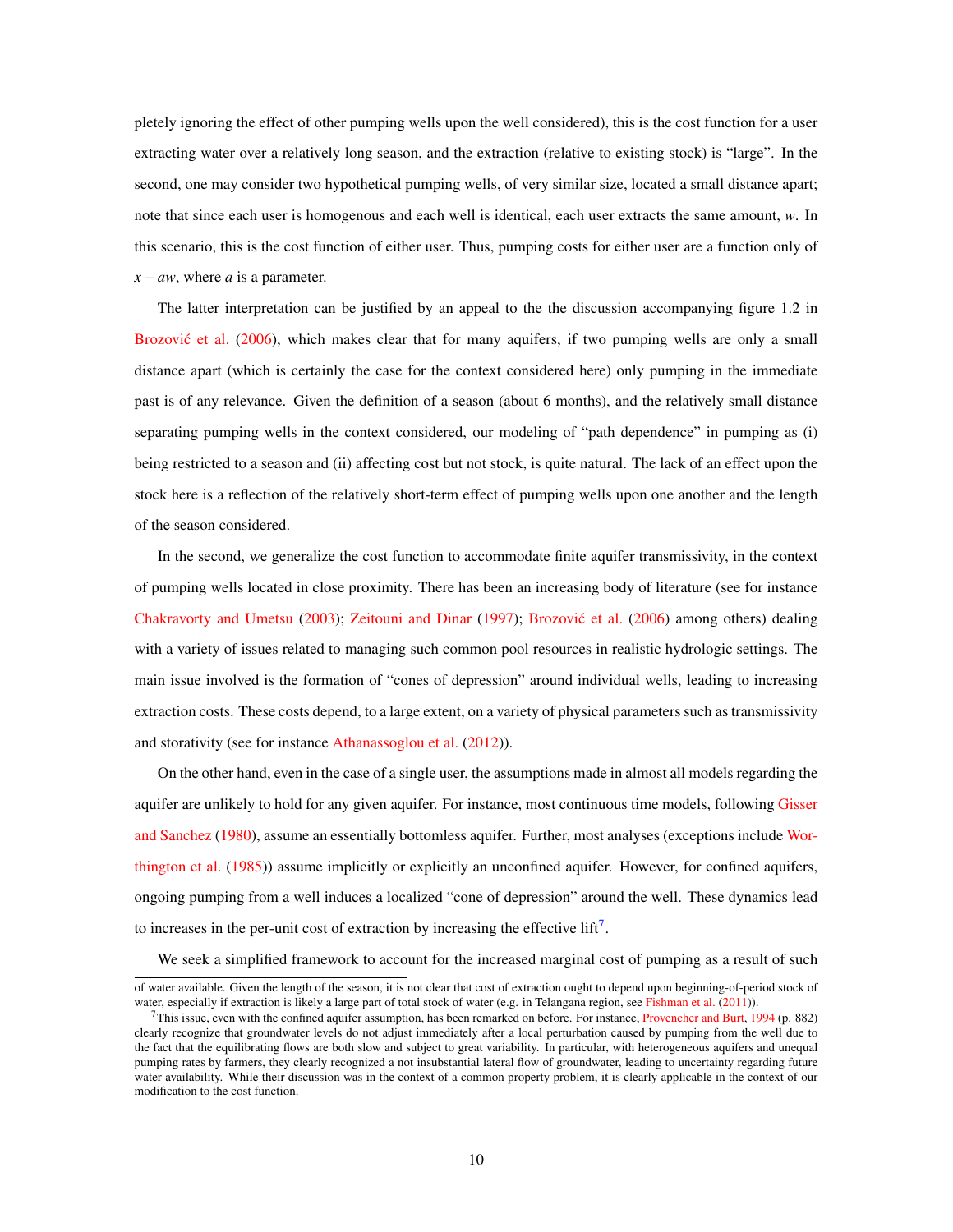localized cones of depression. To understand the approach, consider first a finite difference cell approach to groundwater modeling<sup>[8](#page-11-0)</sup>, at a relatively coarse scale (e.g.  $25 \times 25$  km resolution, commonly used for many developing countries). The drawdown calculated in these models does not represent the actual drawdown around a pumping well. However, if the relevant physical parameters are known, a term linear in extraction, *q*, derived from the Theis-formula, may be added to correct for this difference between actual and model predicted drawdown; the correction leads to increased pumping costs<sup>[9](#page-11-1)</sup>. In our case, given that there is only one pumping well and that therefore changes in stock due to limited aquifer transmissivity cannot affect subsequent period stock (see discussion in p.14), we incorporate this effect as a linear (in *w*) term on the cost of extraction i.e. as a change in stock level for purposes of computing pumping cost. Alternatively, this may also be viewed as a first-order approximation to a more complicated (possibly polynomial) correction factor, and at any rate, serves as a approximation to the actual increase in pumping cost. Abstracting away from parametrization, we translate this into our notation as follows:

<span id="page-11-3"></span>
$$
C(x, w) = c(\bar{x} - x + aw)w
$$
\n(8)

where the additive term *aw* captures the "correction" to the drawdown (change in stock)<sup>[10](#page-11-2)</sup> and, depending on the transition equation,  $\bar{x}$  is interpreted as a effective or total stock. Marginal cost,  $c(\bar{x} - x + 2aw)$ , is evidently a function of both x and  $w$ , and is based on the beginning of period stock, unlike in eq. [\(7\)](#page-9-3).

Again, there are two possible interpretations of this cost function. As for the cost function in eq. [\(7\)](#page-9-3), for a single pumping well scenario, when the season considered is relatively long, accounting for cones of depression via the cost function captures (we believe) the essence of the issue, that of increased cost of pumping. In addition, if seasons are long enough, there are unlikely to be effects upon next-season stock (to a first order) of finite aquifer transmissivity. A second interpretation is also available, for two homogenous users (implying identical extraction) pumping from similarly sized wells. A hydrologic fact, first, is that (to a first order approximation) a well pumping larger quantities has a deeper cone of depression (e.g. Brozović et al. [\(2006,](#page-32-9) p.3)). In addition, finite aquifer transmissitivity implies a identical reduction in lift in both pumping wells; given that these effects are unlikely to carry over to subsequent season stocks (already discussed above), the only effect of well interference upon each user then can only be modelled as an identical increase in each

<span id="page-11-0"></span><sup>&</sup>lt;sup>8</sup>The finite difference approach is the standard approach to 2− and 3−dimensional groundwater flow modeling; e.g. the USGS's [MODFLOW](http://water.usgs.gov/ogw/modflow/) [\(Harbaugh et al.](#page-33-8) [\(2000\)](#page-33-8)).

<span id="page-11-1"></span><sup>&</sup>lt;sup>9</sup>The precise correction is given by the formula 0.3665  $\frac{q_{i,j}(t)}{T}$  $\frac{q_{i,j}(t)}{m_{i,j}T_{i,j}}$  log  $\left(\frac{\Delta x}{4.81r_{BH}}\right)$ , where *i*, *j* refers to the finite difference cell index, *m* is the number of pumping wells in the cell with uniform pumping, *T* is the transmissivity, ∆*x* and *rBH* are respectively the cell size and radius of the well. See e.g. [Siegfried](#page-35-6) [\(2004\)](#page-35-6) (pp 52-53) for a description and [Prickett and Lonnquist](#page-34-10) [\(1971\)](#page-34-10) for the derivation.

<span id="page-11-2"></span> $10$ For subsequent analysis, we drop the coefficient *a* on *w* for minimizing the number of constants used. This coefficient maybe introduced as needed for empirical analysis and its exclusion does not fundamentally impact our analysis but does lead to simpler algebraic manipulations.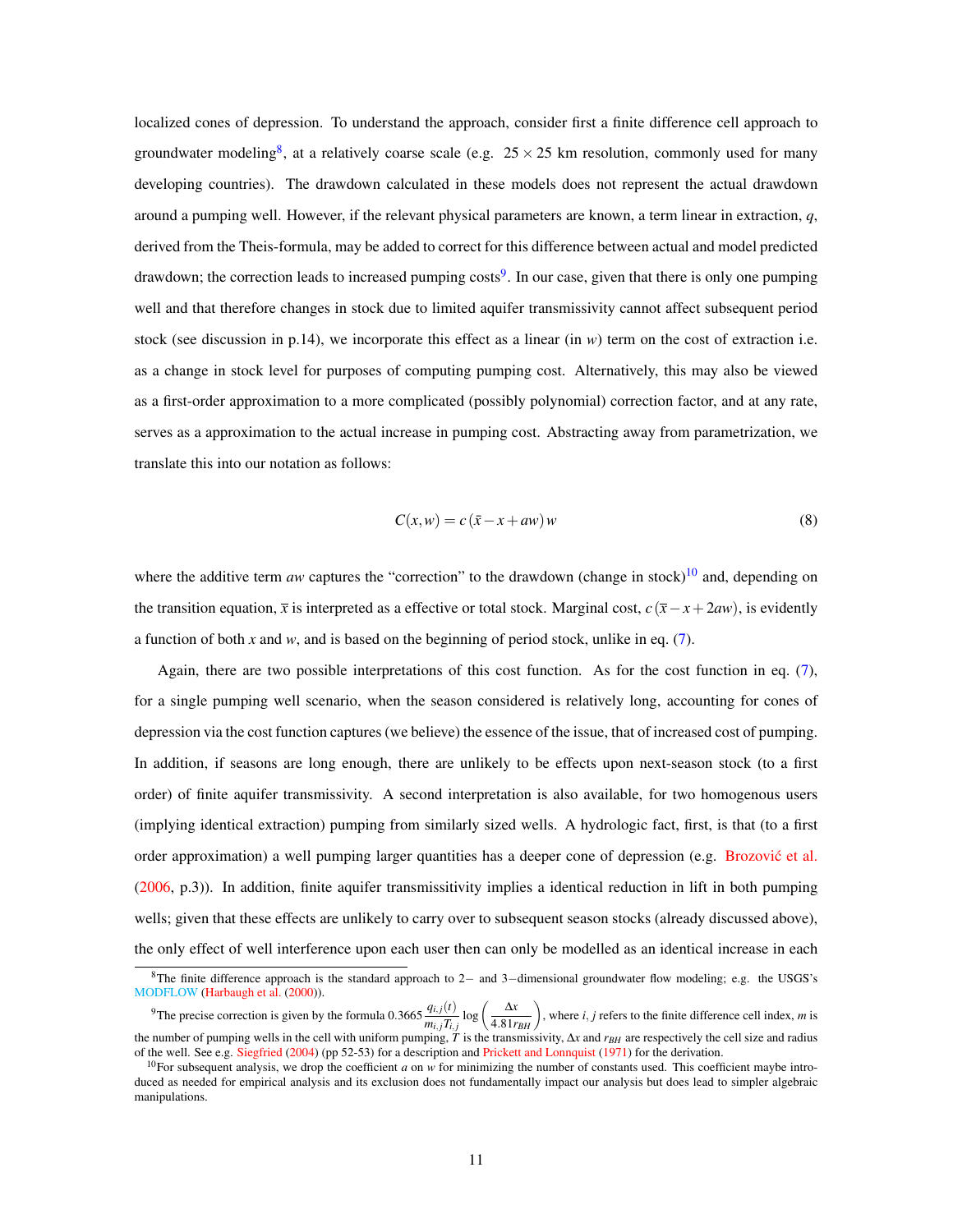user's pumping cost.

This framework (cost in eq. [\(8\)](#page-11-3) and transition in eq. [\(1\)](#page-6-2)) is an uneasy combination of a particular form for stock-dependent cost with an infinite depth aquifer. See remark [4](#page-18-0) for a generalization. The use of the simplified transition equation (eq. [\(1\)](#page-6-2)) here is for sake of unification, since our results with the cost function in eq. [\(7\)](#page-9-3) do not extend to the more realistic transition in eq. [\(2\)](#page-7-0).

## 3 Analysis: Finite Horizon

We consider the dynamic model of groundwater extraction using each of the three cost functions, separately, since many features, method of proof and conclusion differ. The approach taken in our analysis is somewhat different from that conventionally used in the resource and agricultural economics (and economic growth) literature. We abandon, for the most part, *all assumptions regarding smoothness* (concavity, convexity and differentiability) of the objective function and feasible set, except insofar as these properties can be *proved* from physically or economically reasonable primitives. We use lattice-theoretic methods, developed in [Topkis](#page-35-7) [\(1978\)](#page-35-7), with a comprehensive account in [Topkis](#page-35-8) [\(1998\)](#page-35-8) and the detailed exposition of dynamic programming using lattice-theoretic methods developed in [Heyman and Sobel](#page-33-9) [\(2003\)](#page-33-9) (see also [Amir](#page-32-12) [\(2005\)](#page-32-12) for an economicsoriented exposition).

We relegate to an Appendix all standard definitions and notations regarding lattice theory. Note that, for our optimization problems,  $W(x)$  will be identified as the "feasible" set of optima i.e.  $w_t(x) \in W(x)$ , where  $w_t(x)$  is extraction at time *t*, with start of period stock *x*. Optimal extraction will be indicated by  $w_t^*(x)$ . Unless otherwise indicated,  $w_t(x)$  and  $w_t^*(x)$  are (possibly singleton) sets. In order to minimize notation,  $w_t^*(x)$  will also be used for the largest element of the set  $w_t^*(x)$ , where the context should make it clear if  $w_t^*(x)$  refers to a set or its largest element. Finally, we use Π and *G* interchangeably to denote the one-period benefit (profit) function.

**Definition 1.** (Re-investment function) $a = x - w$  is the "reinvestment function". It will be used in the proof of monotonicity in *t* of the value function and the optimal policy function (where applicable). It is trivial to reformulate all of the statements in terms of *a* instead of *w*, with  $A(x)$  the equivalent of  $W(x)$  for *a*.

<span id="page-12-0"></span>Assumption 1. Π(*x*,*w*) *is supermodular in* (*x*,*w*) *and increasing in x*

<span id="page-12-1"></span>**Assumption 2.**  $\Pi(x, a)$  *is supermodular in*  $(x, a)$  *and increasing in x.* 

<span id="page-12-3"></span>**Assumption 3.**  $\tilde{X}(x_t, w_t)$  is increasing in  $x_t$ , given  $(w_t, R_t)$  (or independent of  $x_t$ ).

<span id="page-12-2"></span>**Assumption 4.**  $\Pi(x, w) \geq 0$ ,  $\forall (x, w) \in \mathscr{C}$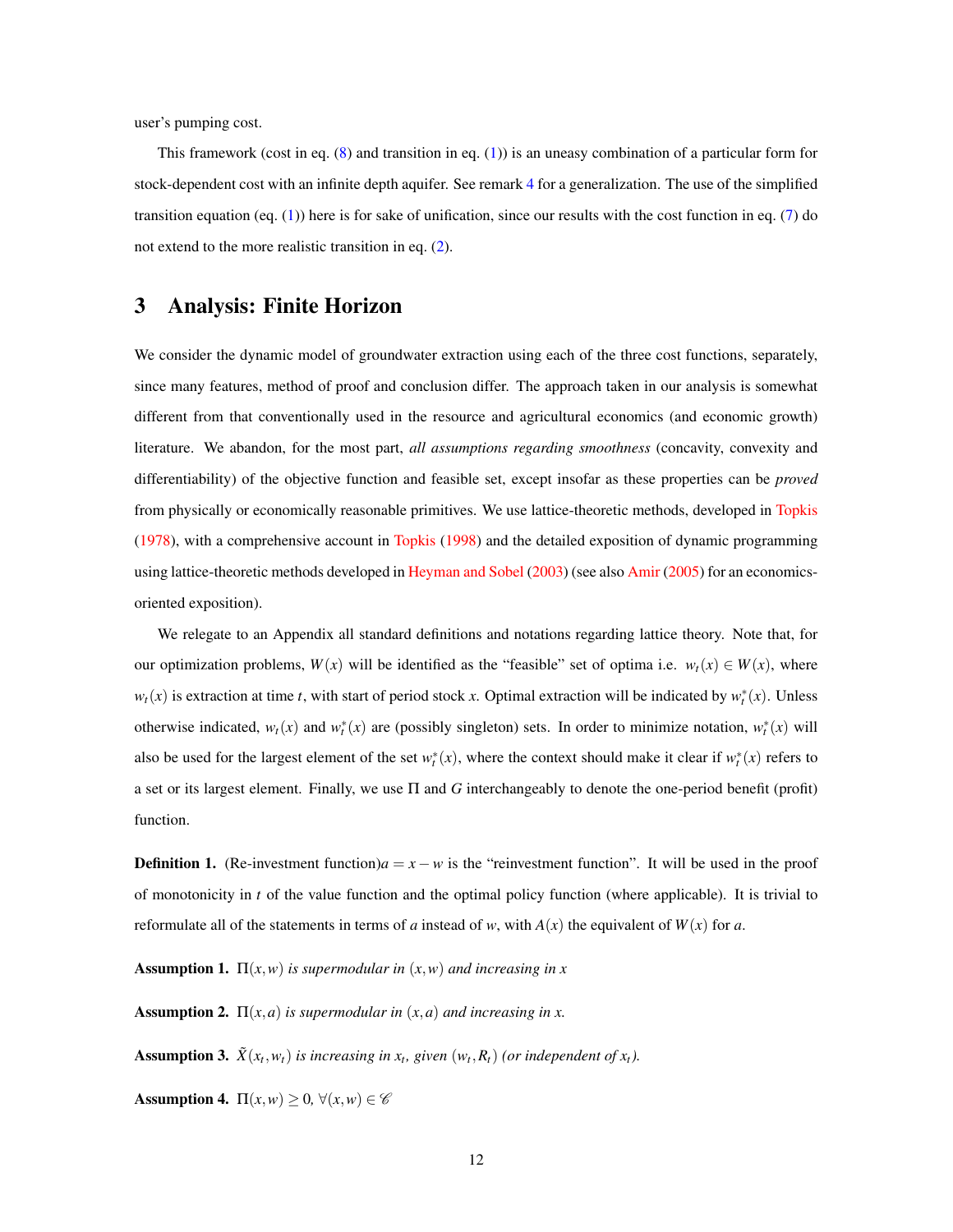<span id="page-13-2"></span>Assumption 5. Π *is finite on* C

<span id="page-13-0"></span>**Assumption 6.**  $\exists B > -\infty$  *s.t.*  $\Pi(x, w) \geq B$ ,  $\forall x, w$  *i.e.*  $\Pi$  *is bounded below by a number independent of*  $(x, w)$ *.* 

<span id="page-13-1"></span>**Assumption 7.**  $\Pi(x,a) \geq 0$ 

<span id="page-13-3"></span>**Assumption 8.** *W*(*x*) (*A*(*x*)) *is ascending in x on X*.

<span id="page-13-4"></span>**Assumption 9.** *W*(*x*) (*A*(*x*)) *is expanding in x.* 

<span id="page-13-5"></span>**Assumption 10.**  $W(x)$   $(A(x))$  *is compact.* 

<span id="page-13-6"></span>**Assumption 11.**  $\tilde{X}(x_t, w_t)$  is stochastically supermodular.

<span id="page-13-7"></span>**Assumption 12.**  $\tilde{X}(x_t, a_t)$  is stochastically supermodular

We briefly discuss the content of these assumptions in the context of our model, relative to those made in the literature. We begin with noting that Assumptions [1](#page-12-0) and [2](#page-12-1) shall be proved for each model considered, while assumption [6](#page-13-0) is clearly a very reasonable practical requirement. Assumptions [4](#page-12-2) and [7](#page-13-1) clearly follow from [6](#page-13-0) (see Remark [2\)](#page-17-0), and assumption [5](#page-13-2) is the only restrictive assumption. We note that in the conventional dynamic programming framework, one of the two Assumptions, [5](#page-13-2) and [6](#page-13-0) (along with a compact  $\mathcal C$ ) must hold; these are implicitly or explicitly assumed in the existing literature. Finally, assumption [5,](#page-13-2) the most restrictive assumption, is only needed for proving that  $V_t \to V$ , in proposition [1.](#page-14-1)

Turning now to assumptions regarding  $W(x)$  ( $A(x)$ ), Assumptions [8](#page-13-3) and [9](#page-13-4) are clearly reasonable, and are made in all models in the literature; assumption [10](#page-13-5) is our only compactness assumption and is needed only to ensure uniqueness of the maximizer. Finally, while assumption [3](#page-12-3) holds for both of our state transition equations (eq.  $(1)$  and eq.  $(2)$ ) while assumption [11](#page-13-6) (and assumption [12\)](#page-13-7) is a restrictive but common one in dynamic programming with lattice theory (see [Heyman and Sobel](#page-33-9) [\(2003\)](#page-33-9)[pp 381-3] for a discussion).

For instance, [Knapp and Olson](#page-33-3) [\(1995,](#page-33-3) [1996\)](#page-33-4) implicitly or explicitly make Assumptions [2,](#page-12-1) [3,](#page-12-3) [7,](#page-13-1) [5,](#page-13-2) [8-](#page-13-3)[10](#page-13-5) and [12,](#page-13-7) while [Mendelssohn and Sobel](#page-33-5) [\(1980\)](#page-33-5) (and its generalizations in [Heyman and Sobel](#page-33-9) [\(2003\)](#page-33-9)) use, in addition, assumptions regarding concavity of *G* (or postulate a special form for *G*); finally, traditional dynamic programming analyses (as in [Provencher and Burt](#page-34-2) [\(1993\)](#page-34-2)) implicitly use assumption [5](#page-13-2) and other compactness and convexity assumptions.

We repeat here the dynamic programming recursion from eq. [\(5\)](#page-7-1), with

<span id="page-13-9"></span><span id="page-13-8"></span>
$$
V_t(x_t) = \max \{ J_t(x_t, w_t); x \in X, w \in W(x) \}
$$
 (9a)

$$
J_t(x_t, w_t) = \Pi(x_t, w_t) + \delta \mathbb{E}[V_{t+1}(x_t - w_t + R_t)]
$$
\n(9b)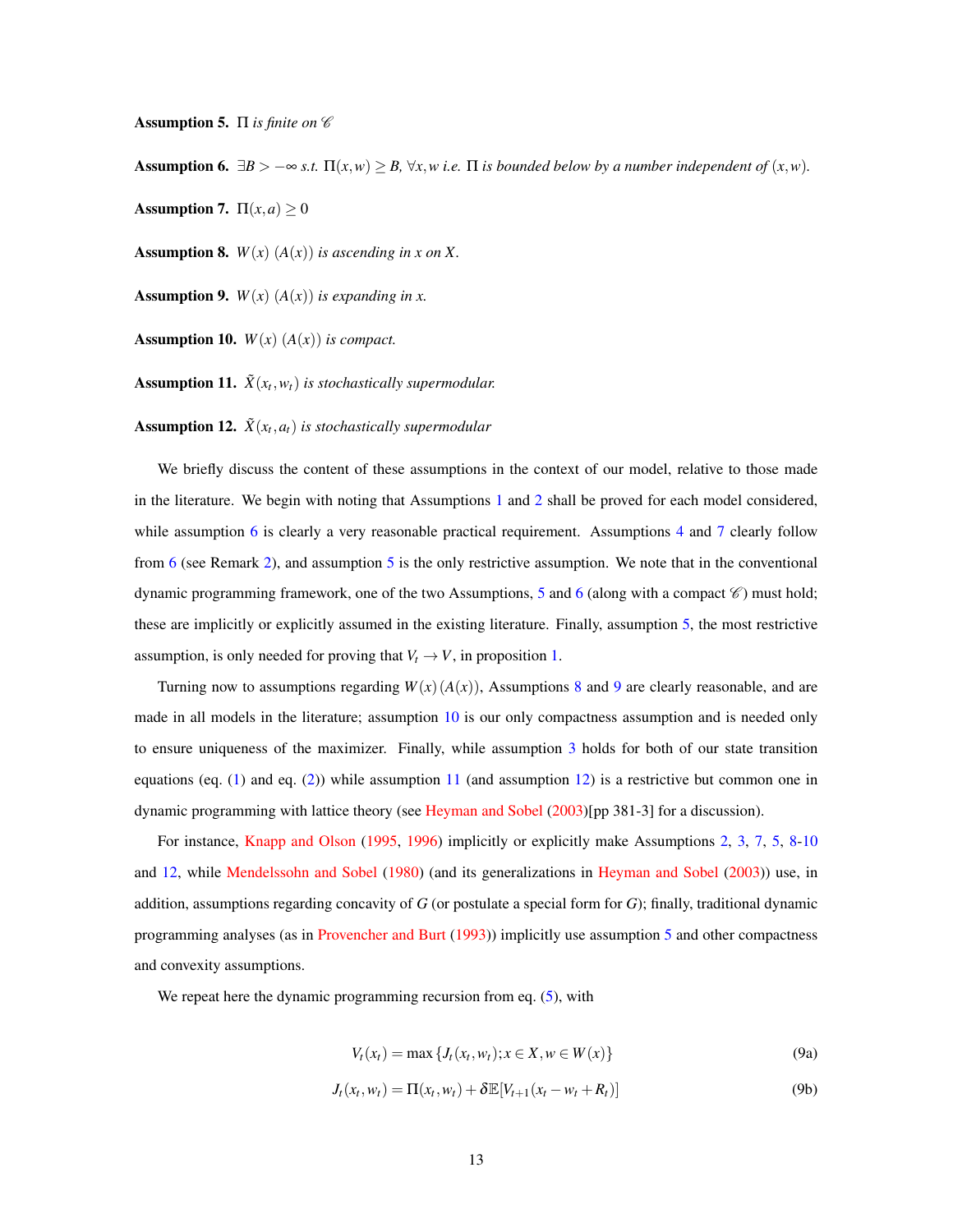## 4 Conventional Cost Function (eq. [\(6\)](#page-8-0))

Recall that the cost function is:

<span id="page-14-2"></span>
$$
C(x, w) = c(x)w = c(\bar{x} - x)w
$$
\n<sup>(6)</sup>

where  $\bar{x}$  is as in eq. [\(8\)](#page-11-3).

Thus, the objective function (which we call  $\Pi$  for this section) is:

$$
\Pi(x_t, w_t) = B(w_t) - c(\bar{x} - x) w \tag{10}
$$

Two facts may be inferred from eq. [\(10\)](#page-14-2). First,  $\Pi$  is not jointly concave in  $(x, w)^{11}$  $(x, w)^{11}$  $(x, w)^{11}$ . Second,  $\Pi$  is supermodular in  $(x, w)$ . This may be shown using the differential characterization i.e. a smooth (for instance  $\mathscr{C}^2$ ) real valued function  $f(u, v)$  on a lattice is supermodular in  $(u, v)$  iff  $\frac{\partial^2 f(u, v)}{\partial x \partial y}$  $rac{f(u,v)}{\partial u \partial v} \ge 0^{12}$  $rac{f(u,v)}{\partial u \partial v} \ge 0^{12}$  $rac{f(u,v)}{\partial u \partial v} \ge 0^{12}$ . That this is unconditionally true is evident from the fact that  $\frac{\partial^2 \Pi(x, w)}{\partial x^2}$  $\frac{\partial f(x, w)}{\partial x \partial w} = c > 0$ . Further, it is equally evident that  $\Pi_x(x, w) = cw > 0$ .

We make a further, technical, assumption before we state our main result for this section.

<span id="page-14-4"></span>Assumption 13. *J*<sub>t</sub>( $x$ <sub>t</sub>,.) is upper semi-continuous on  $W(x_t)$  for each  $t \in \{1, 2, ..., T\}$  and  $V_{T+1}(x) = 0$ 

We are now ready to state our main theorem of this section, which is [Heyman and Sobel](#page-33-9) [\(2003,](#page-33-9) Corollary 8-5a). We provide a detailed proof in the Appendix for two reasons: many subsequent proofs will be based on, or refer to, this theorem and no explicit proof is provided in [Heyman and Sobel](#page-33-9) [\(2003\)](#page-33-9).

#### <span id="page-14-5"></span>Theorem 1. *[\[Heyman and Sobel](#page-33-9) [\(2003\)](#page-33-9),Corollary 8-5a]*

Under Assumptions [1](#page-12-0)[,3](#page-12-3)[,4](#page-12-2)[,8](#page-13-3)[,9](#page-13-4)[,11](#page-13-6) and [13,](#page-14-4)  $V_t(x)$  (defined in eq. [\(9a\)](#page-13-8)) is increasing in x and  $w_t^*(x) = \argmax\{J_t(x_t, w_t); w_t \in W(x)\}$ *is ascending in x on*  $\{x; x \in X, argmax\{J_t(x_t, w_t)\} \neq \emptyset\}.$ 

*Further, under assumption [10,](#page-13-5) there exists a least and a greatest element in the set*  $w_t^*(x)$  *and these are both increasing in x.*

*Proof.* See Appendix.

 $\Box$ 

<span id="page-14-1"></span>**Proposition 1.** *Under Assumptions* [4](#page-12-2) *and* [5,](#page-13-2)  $V_t(x)$  *is decreasing in t, for every*  $x \in X$ 

<span id="page-14-0"></span><sup>&</sup>lt;sup>11</sup>To see this, note that:  $C_x = -c$ ,  $C_{xx} = 0$ , which leads to  $\Pi_{xw} = -c$ ,  $\Pi_{xx} = -C_{xx} = 0$ ,  $\Pi_{ww} = -B''$ . For  $\Pi$  to be jointly concave in  $(x, w)$ , the Hessian is required to be positive semi-definite, i.e.  $B'' C_{xx} \ge (C_x)^2$  which in this case is equivalent to  $c^2 \le 0$ , which is evidently false. Thus, Π does not satisfy a sufficient condition to be jointly concave. Of course, this condition is not necessary for concavity, but it is unlikely that  $\Pi$  will be jointly concave, since  $\Pi$  is otherwise very smooth.

<span id="page-14-3"></span><sup>&</sup>lt;sup>12</sup>Note that using the differential characterization of supermodularity here does not need special assumptions regarding differentiability. First, in our case, since  $B(.)$  and  $C(x, w)$  are each  $\mathscr{C}^2$ , so is  $\Pi$ . Second, it is straightforward to show supermodularity from more primitive conditions, as below. Let  $y = (x, w)$ ,  $y' = (x', w')$ , with  $x > x'$  and  $w < w'$ ; then  $y \wedge y' = \min\{y, y'\} = (x', w)$  and  $y \vee y' = \max\{y, y'\} = (x, w')$ . IT is then supermodular iff Π(*y*∨*y'*) +Π(*y*∧*y'*) ≥ Π(*y*) + Π(*y'*). It is easy to see that this follows from *c*(*x*) being decreasing in *x*. We note, however, that proving log supermodularity, in section [4.1,](#page-15-0) in particular in claim [1,](#page-16-0) is challenging without a  $\mathscr{C}^2$  characterization.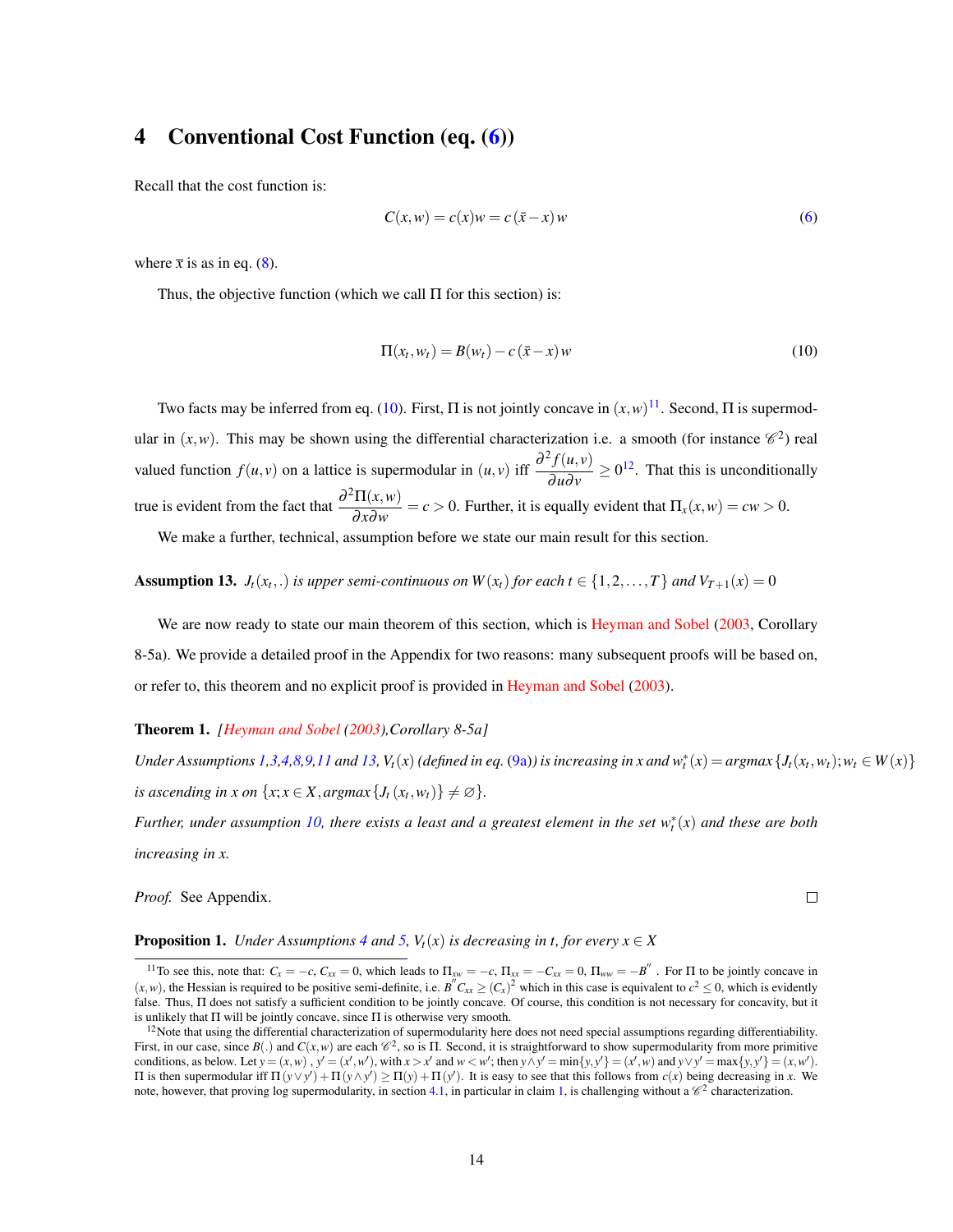*Proof.* We provide a proof by induction.  $V_T = \max_{w_t \in W(x)} (\Pi(x, w)) \ge 0 = V_{T+1}$ . Let the hypothesis hold for some  $k < T$  i.e.  $V_k(x) \geq V_{k+1}(x)$ . Consider now

$$
V_{k-1} = \Pi(x, w) + \delta \mathbb{E}[V_k(x - w + R)]
$$
  
\n
$$
\geq \Pi(x, w) + \delta \mathbb{E}[V_{k+1}(x - w + R)]
$$
  
\n
$$
= V_k
$$

 $\Box$ 

#### <span id="page-15-0"></span>*4.1 The effect of Risk Aversion*

We turn now to understanding the implications of moving away from a risk neutral setting (implicitly assumed thus far) to a setting where risk does play a role. To be precise, we now consider an economic agent (farmer) whose objective is to maximize expected utility from profit i.e.  $U(\Pi(x, w))$  where *U* is a strictly increasing and concave function. We note that using relatively realistic objective functions and in particular, accounting for possible risk aversion of decision makers in dynamic decision models has been stressed before in the agricultural economics literature [\(Krautkraemer et al.](#page-33-10) [\(1992\)](#page-33-10) and [Kennedy et al.](#page-33-11) [\(1994\)](#page-33-11) among others). Nonetheless, apart from [Knapp and Olson](#page-33-4) [\(1996\)](#page-33-4), there has been no analysis of the structural properties of dynamic groundwater management models in a non-risk-neutral setting and the practical implications of risk aversion for management of groundwater.

[Knapp and Olson](#page-33-4) [\(1996\)](#page-33-4) consider the problem in a recursive utility framework and show that optimal policies vary significantly when compared to a risk neutral setting. However, the analysis there is limited in that; (i) only Properties (a) and (e) are proved (ii) despite being an extension of [Knapp and Olson](#page-33-3) [\(1995\)](#page-33-3), there is no explicit link provided to the analysis therein. In other words, important properties in [Knapp and Olson](#page-33-4) [\(1996\)](#page-33-4) are proved more as a result of certain assumptions regarding model structure than as an extension of the model in [Knapp and Olson](#page-33-3) [\(1995\)](#page-33-3). To be more explicit, properties (a) and (e) are proved via assumptions on the objective function Π–which is recursive–rather than by considering a recursive utility function *U* operating on the profit function Π, the latter being defined as in [Knapp and Olson](#page-33-3) [\(1995\)](#page-33-3). Thus, it is not possible to trace a direct link between the analysis in [Knapp and Olson](#page-33-3) [\(1995\)](#page-33-3) and [Knapp and Olson](#page-33-4) [\(1996\)](#page-33-4).

We work instead in a simpler setting using a conventional utility function, the popular log utility. However, we treat the resultant model explicitly as an extension of our analysis for the risk neutral setting and are able to provide a link between both settings. Finally, we also show (see remark [3](#page-17-1) below) that the conditions we impose on the utility function, in the risk averse case, are very closely related to those assumed in [Knapp and Olson](#page-33-4)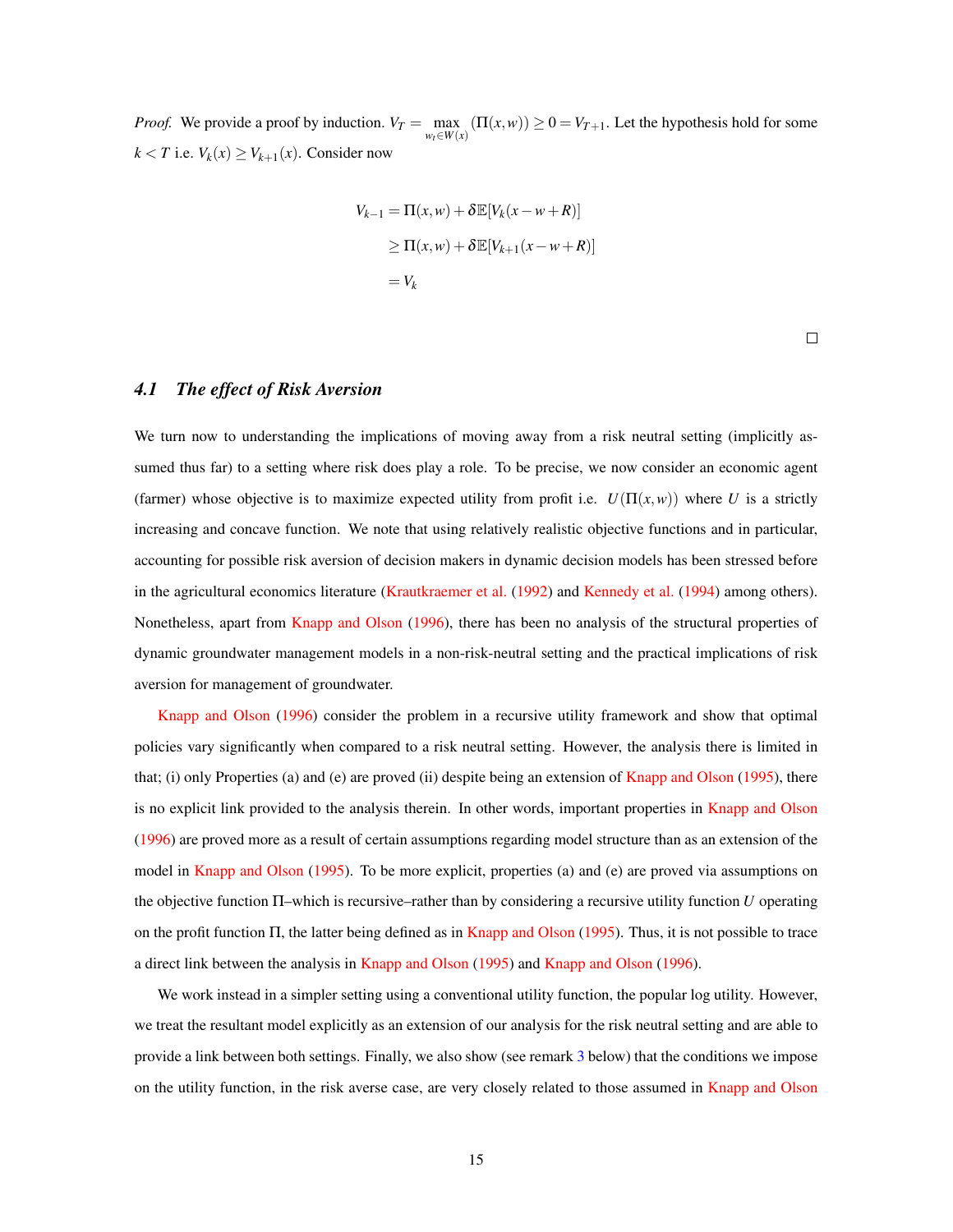[\(1996\)](#page-33-4).

While it is evident that the maximizer cannot change by means of this alteration in the objective function, new difficulties arise as a result of this operation. A major cause for the difficulties encountered is that supermodularity, unlike concavity, is a *cardinal* property i.e.  $g(f)$ , with *g* strictly increasing and *f* supermodular, is guaranteed to be supermodular only if  $g$  is also convex. Further, an ordinal generalization of supermodularity, quasi-supermodularity (developed in [Milgrom and Shannon](#page-34-11) [\(1994\)](#page-34-11)) does not lead to any operational benefits in most cases, since other than strictly increasing transformations of supermodular functions, it is difficult to verify quasi-supermodularity of a function in practice (see e.g. [Topkis](#page-35-8) [\(1998,](#page-35-8) pp 60-61)).

It turns out, however, that when restricted to the log function (i.e. when  $U(\Pi) := \log(\Pi)$ ), some pleasing properties are retained. In particular, the following is true:

#### <span id="page-16-0"></span>Claim 1.  $\Pi(x, w)$  *is log super-modular (log s.p.m)*

*Proof.* A function *f* is log s.p.m if log *f* is s.p.m i.e. if  $\frac{\partial^2 f}{\partial x \partial y}$  $\frac{\partial}{\partial u \partial v}$  ≥ 0 [\(Topkis,](#page-35-8) [1998,](#page-35-8) pp 64)which implies  $f f_{uv}$  ≥  $f_u f_v$ . In our case, the verification exercise involves  $\Pi \Pi_{xw} \geq \Pi_x \Pi_w$ , with  $\Pi_x = cw$ ,  $\Pi_w = B' - c(\bar{x} - x)$ ,  $\Pi_{xw} = c$ . The condition to be verified yields  $c(B - B\prime w) \ge 0$ , which holds only if  $B \ge B\prime w$ . That this condition holds for (i)  $B(w) = aw - bw^2$  (ii)  $aw$  (iii)  $ln(w + D)$ ,  $D = 1$  and (iv)  $B(w) = 1 - exp(-aw)$  is easily seen<sup>[13](#page-16-1)</sup>. These four benefit functions more than span the range of the empirical functions used in the groundwater management  $\Box$ literature (the most popular of which is that in (i)).

Replacing  $\Pi(x, w)$  in eq. [\(9b\)](#page-13-9) with log( $\Pi(x, w)$ ), noting that  $\frac{\partial U(x, w)}{\partial x} = \frac{\Pi_x}{\Pi_y}$  $\frac{\Delta x}{\Pi} \ge 0$  (whenever  $\Pi$  is bounded away from 0), it is evident that theorem [1](#page-14-5) is applicable, which is the content of the following proposition:

## Proposition 2. *theorem [1](#page-14-5) is applicable if assumption [1](#page-12-0) is replaced with claim [1,](#page-16-0) and assumption [4](#page-12-2) with assumption [6.](#page-13-0)*

*Remark* 1*.* (Finiteness of *Jt*) We comment now on the assumption of boundedness and non-negativity of Π. Note first that, for the purposes of theorem [1,](#page-14-5) in particular, for the maximization operation, it is required that either  $\Pi$  be finite or that  $\mathcal{C} = \{(x, w): w \in W(x)\}$  is compact and  $J_t(x, w)$  is upper semi-continuous (both conditions result in finiteness of  $J_t$  and the existence of a maximizer), the latter of which we assume in theorem [1.](#page-14-5) For these purposes, it is *not sufficient* that Π is non-negative, an approach which is most common when applying conventional approaches to dynamic programming for unbounded rewards.  $\Diamond$ 

<span id="page-16-1"></span><sup>&</sup>lt;sup>13</sup>Consider first the function  $\log(w+D)$ , *D* = 1. For *B* > *B' w* for this function, it is required that  $\log(1+w) \ge \frac{w}{1+w}$  $\frac{n}{1+w}$ . That this holds is evident from the logarithmic inequality  $\frac{w}{1+w} \leq \log(1+w) \leq w$ . For the function  $B(w) = 1 - \exp(-aw)$ , it is seen that  $B - wB' = 0$  $1 - \exp(-aw)(1 + aw)$ . That this is non-negative is evident from the following inequality:  $e^{-x}(1+x) < 1$ , with  $x = aw$ .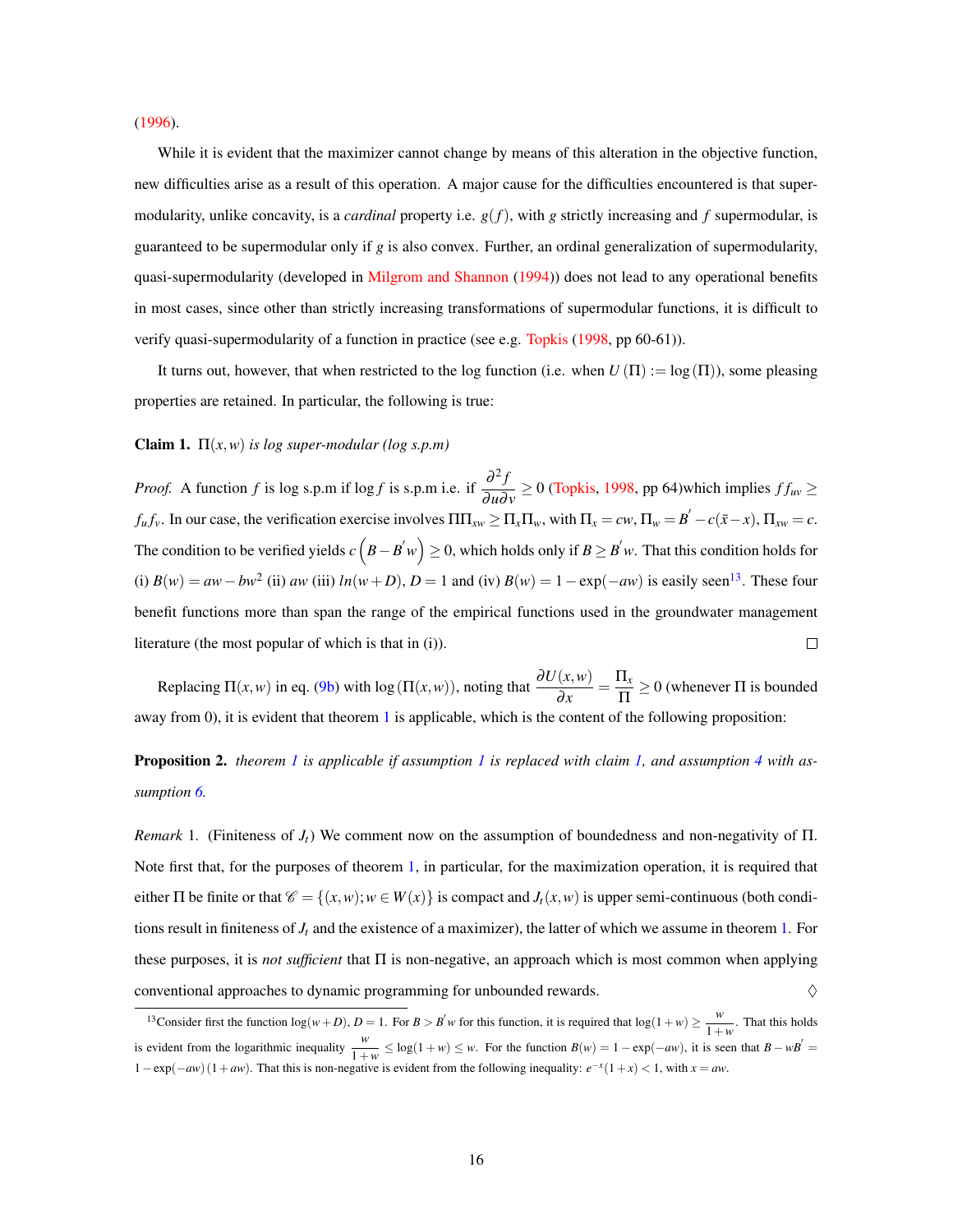<span id="page-17-0"></span>*Remark* 2*.* (Boundedness of Π) For the particular case of the logarithmic utility function (unbounded both above and below), it is not sufficient that *X* is compact, since  $\Pi = 0$  is always a possibility. However, this can be easily dealt with in a very general manner, as follows: let Π be bounded below (when Π is finite or defined over a compact set, this is trivial) by  $B > -\infty$ . Consider now the function  $\tilde{\Pi} = \Pi + (1+B)$ . It is evident that  $\Pi > 0$  and further, that replacing  $\Pi$  with  $\Pi$  yields the same optimal decision. Therefore, there is no loss of generality in assuming  $\Pi$  to be bounded away from 0 in both verification of log supermodularity as well as in claim [1.](#page-16-0)  $\Diamond$ 

<span id="page-17-1"></span>*Remark* 3*.* (Log supermodularity) [Knapp and Olson](#page-33-4) [\(1996\)](#page-33-4) consider an identical problem to that in [Knapp and](#page-33-3) [Olson](#page-33-3) [\(1995\)](#page-33-3), using a recursive utility framework. Their main assumption regarding the function Π [\(Knapp](#page-33-4) [and Olson,](#page-33-4) [1996,](#page-33-4) A.4., pp 1007) is

<span id="page-17-2"></span>
$$
\sigma \Pi \Pi_{xw} \geq \Pi_x \Pi_w \tag{11}
$$

It is obvious that, for  $\sigma \geq 1$ , this condition is implied by the log supermodularity of  $\Pi$ . On the other hand, they use a value of  $\sigma$  < 1, for which this condition, in fact, is more demanding. Using the integral of the linear demand function used in [Knapp and Olson](#page-33-3) [\(1995\)](#page-33-3) i.e. using  $B(w) = aw - bw^2$ , and the standard cost function,  $C(x, w) = c(x)w = c(\bar{x} - x)w$ , for the condition in eq. [\(11\)](#page-17-2) to hold, it is necessary that  $a \geq \left(\frac{\sigma - 2}{\sigma - 1}\right)$  $\sigma - 1$  *bw*. That this condition is stronger than that implied by  $B_w(w) \ge 0 \implies a \ge 2bw$  for any  $\sigma < 1$  is evident. They appear not to recognize the condition in eq. [\(11\)](#page-17-2) as a (stronger) form of log supermodularity.  $\diamond$ 

# 5 Cost function accounting for local cones of depression

We begin first with the risk neutral setting and prove that the use of a seemingly more complicated cost function does not complicate the analysis. Indeed, there is no change in the structural results obtained above.

Recall from eq. [\(8\)](#page-11-3) that the cost function is

$$
C(x, w) = c(\bar{x} - x + w)w
$$
\n<sup>(12)</sup>

while the objective function is

<span id="page-17-3"></span>
$$
\Pi(x_t, w_t) = B(w_t) - c(\bar{x} - x + w) w \tag{13}
$$

From  $\frac{\partial^2 \Pi}{\partial \theta}$  $\frac{\partial^2 H}{\partial x \partial w} = c > 0$ , it is evident that  $\Pi$  is supermodular, and that  $\Pi_x = cw \ge 0$ . This leads immediately to the following propostion:

Proposition 3. *For the net benefit function in eq.* [\(13\)](#page-17-3)*, theorem [1](#page-14-5) is directly applicable.*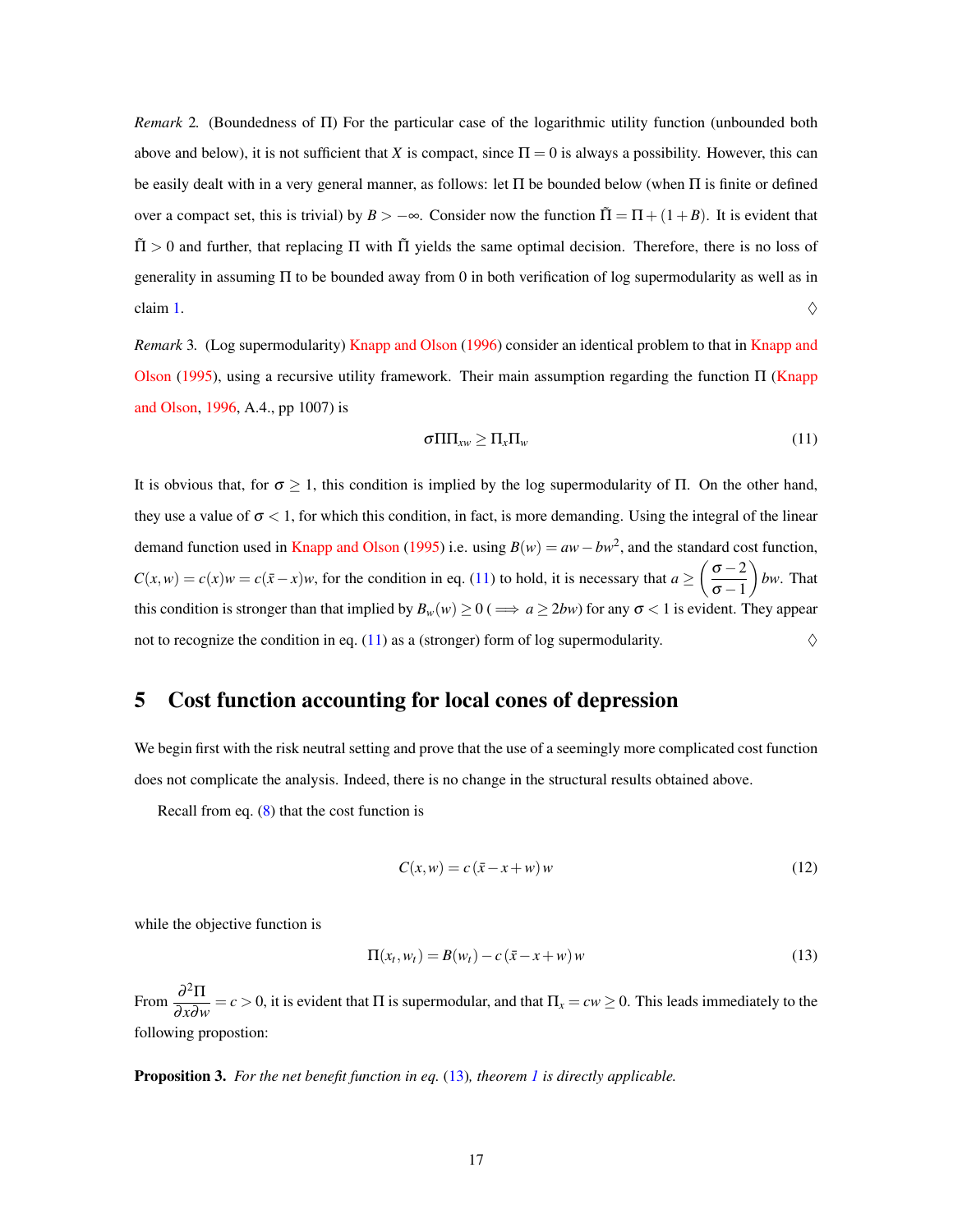Further, if we assume finiteness of Π, then it is straightforward that proposition [1](#page-14-1) is directly applicable.

<span id="page-18-3"></span>Proposition 4. *For the net benefit function in eq.* [\(13\)](#page-17-3)*, proposition [1](#page-14-1) is directly applicable.*

We turn next to characterizing the properties of the decision problem when one uses a (strictly) concave transformation of net benefits. The issues confronted with this seemingly negligible change are substantial, as discussed in section [4.1.](#page-15-0) However, even with this cost function, we may show that the profit function is log supermodular, which is the content of the following Claim.

<span id="page-18-1"></span>Claim 2. Π *in eq.* [\(13\)](#page-17-3) *is log supermodular, under assumption [6.](#page-13-0)*

*Proof.* Consider  $\Pi_w = B' - c(\bar{x} - x + 2w)$ ,  $\Pi_x = cw$ ,  $\Pi_{wx} = c$ , which yields

$$
\Pi\Pi_{xw} - \Pi_x\Pi_w = c (B - wB') - c^2w(-w)
$$

$$
= c (B - wB') + c^2w^2
$$

$$
\ge 0 \text{ if } B > wB'
$$

which holds for the four functions for *B* exhibited in the proof of claim [1.](#page-16-0)

 $\Box$ 

This leads to the following proposition:

<span id="page-18-2"></span>Proposition 5. *theorem [1](#page-14-5) is applicable if assumption [1](#page-12-0) is replaced with claim [2,](#page-18-1) and assumption [4](#page-12-2) with assumption [6.](#page-13-0)*

<span id="page-18-0"></span>*Remark* 4. Observe that the transition function in eq. [\(2\)](#page-7-0) (in common with that in eq. [\(1\)](#page-6-2)) is increasing in  $x$ i.e. for  $x \le x'$ , min $(x-w+R,\overline{x}) \le \min(x'-w+R,\overline{x})$ . Noting that the only property of the transition function used in the proof of theorem [1](#page-14-5) is precisely this, of increasing in stock *x*, it is evident that all of the results in the preceding two sections, using the cost functions in eq. [\(8\)](#page-11-3) and eq. [\(6\)](#page-8-0), hold for the more realistic, finite aquifer case represented by the transition in eq. [\(2\)](#page-7-0).  $\Diamond$ 

## 6 Accounting for impact of pumping on marginal cost

We show here that all of Properties (a)-(d) hold for the model in eq. [\(7\)](#page-9-3). This is in contrast to the models in eq. [\(6\)](#page-8-0) and eq. [\(8\)](#page-11-3), for which we are able to show that only Property (b) holds. In a related model, [Knapp and](#page-33-3) [Olson](#page-33-3) [\(1995\)](#page-33-3) are able to show that only (a) holds – and that with the help of an additional condition on *c*. The underlying *assumption* of [Knapp and Olson](#page-33-3) [\(1995\)](#page-33-3) is the supermodularity of  $B(x - y) - C(x, x - y)$  in  $(x, y)$ , where  $B(w)$  is the benefit of withdrawing *w* units of water, but this condition sometimes fails for the model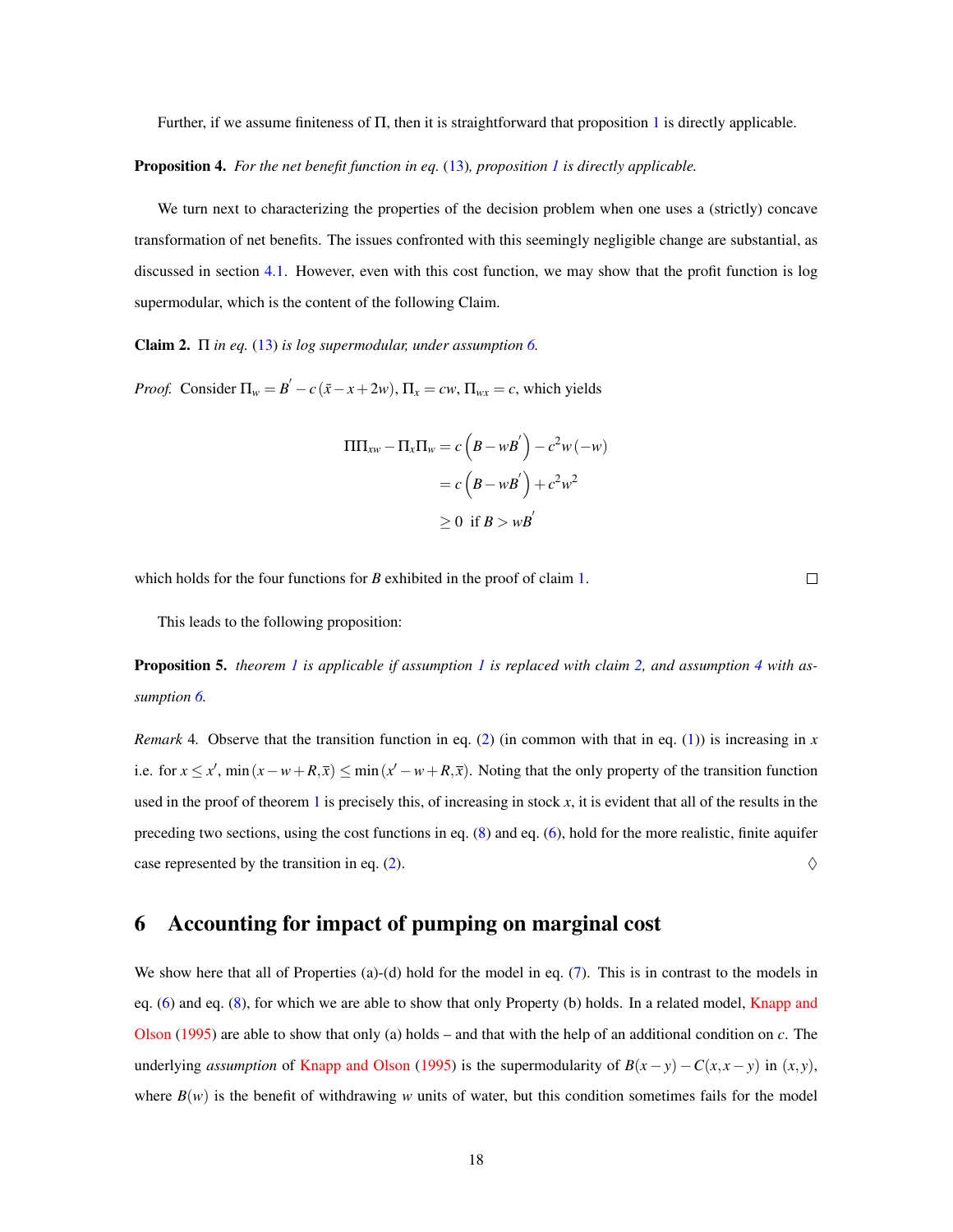in eq.  $(6)$ ; however, for eq.  $(7)$ , this supermodularity condition always holds, thereby enabling Property (c) to hold.

A common way to prove results such as (a)-(d) is via a dynamic programming analysis that simultaneously proves a result about the concavity of the value function. We use this approach, with the slight variation that it is the concavity of the value function *plus* an expression involving the current state that is used in the analysis. We note that we only rely on Assumptions [3,](#page-12-3) [5,](#page-13-2) [8,](#page-13-3) [9](#page-13-4) and [10](#page-13-5) for proving our main result, theorem [2.](#page-19-0) In particular, while Π turns out to be supermodular, we do not make use of it in our proof below.

Due to the fact that the main results here, theorem [2](#page-19-0) and corollary [1,](#page-20-0) have already been published in [Huh](#page-33-12) [et al.](#page-33-12) [\(2011\)](#page-33-12), we provide only the statement of the main results, in addition to some intuition for these results. These results are included here for two reasons. First, they illustrate the breadth of properties obtainable using methods similar to those used for the other two cost functions, and complement the other results. Second, subsequent sections extend the results in this section (finite horizon) to an infinite horizon and characterize the invariant distribution for this cost function; results from the current section are an integral part of, and a key to understanding, these extensions. We also refer the reader to this paper for a numerical example illustrating the failure of Property (c) and Property (a), with the cost function in eq. [\(7\)](#page-9-3).

#### *6.1 Main Results*

Recall from eq. [\(7\)](#page-9-3) our cost function  $C(x, w) = \int_{z=x-w}^{x} \gamma(z) dz$ . From the definitions of  $V_t$  and  $G$ , we can write  $V_t(x_t) = \max_{w_t \geq 0} U_t(x_t, w_t)$ , where

$$
U_t(x_t, w_t) = B(w_t) - \int_{z = x_t - w_t}^{x_t} \gamma(z) dz + \delta E[V_{t+1}(x_t - w_t + R_t)] \ . \tag{14}
$$

For any  $x_t$ , let  $w_t^*(x_t) = \arg \max_{w_t \geq 0} U_t(x_t, w_t)$ .

In theorem [2](#page-19-0) below, part (ii) shows that the problem facing the decision maker in each period is the maximization of a concave function, which is Property (b). Part (iii) establishes two properties of the optimal decision in each period – that the optimal withdrawal quantity increases in the groundwater stock, and that the groundwater stock in the next period is increasing in the groundwater stock in the current period – which are Properties (a) and (c), respectively. We prove these results by showing that a modification of  $V_t$  exhibits the concavity property – which is the content of part (iv).

<span id="page-19-0"></span>Theorem 2. *[\[Huh et al.](#page-33-12) [\(2011,](#page-33-12) Theorem 1)]*

- *(i)*  $V_t(x_t)$  *is increasing in*  $x_t$  *for each t*  $\in \{1,\ldots,T+1\}$ *,*
- *(ii)*  $U_t(x_t, w_t)$  *is concave in w<sub>t</sub> for any*  $x_t$  *for each*  $t \in \{1, ..., T\}$ *,*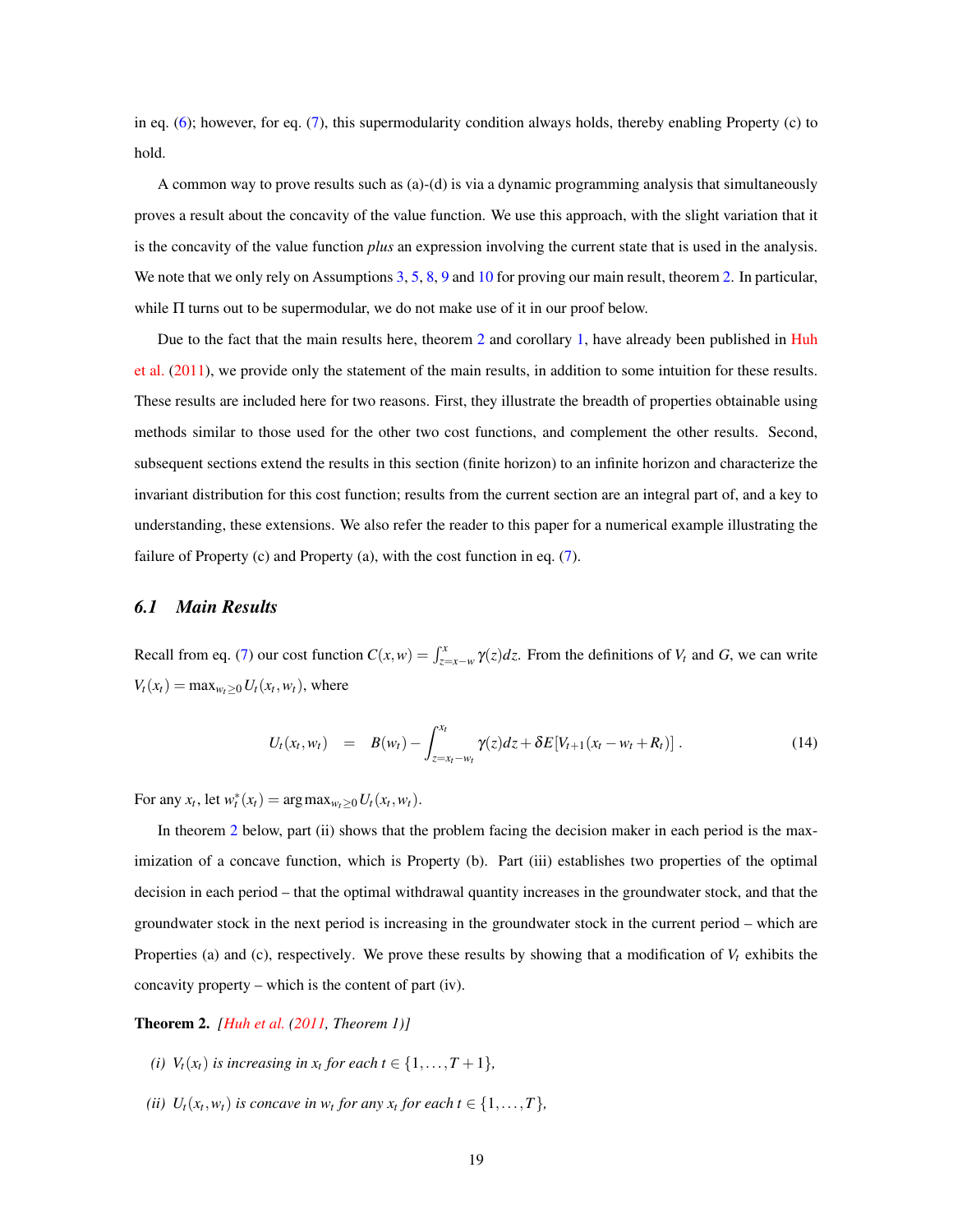- (iii)  $w_t^*$  satisfies  $w_t^*(x_t) \leq w_t^*(x_t + \varepsilon) \leq w_t^*(x_t) + \varepsilon$  for any  $x_t$  and  $\varepsilon > 0$  for each  $t \in \{1, ..., T\}$ , and
- $(iv)$   $V_t(x_t) + \int_{z=0}^{x_t} \gamma(z) dz$  is concave in  $x_t$  for each  $t \in \{1, ..., T+1\}$ *.*

The following result shows that with more periods to go, the optimal decision is more conservative in the extraction of water (Property (d)), and implies in particular that the optimal extraction quantity is bounded above by the myopic withdrawal quantity (which corresponds to the last period withdrawal).

<span id="page-20-0"></span>**Corollary 1.** *[\(Huh et al.,](#page-33-12) [2011,](#page-33-12) Corollary 1)*  $V_t(x)$  *is submodular in* (*t,x*)*. Furthermore, for any x and*  $t \leq T$ *,*  $w_t^*(x) \leq w_{t+1}^*(x)$ .

*Remark* 5. (Log supermodularity) We remark that the profit function associated with this problem (eq. [\(13\)](#page-17-3)) is not log supermodular, as a result of which, there is no result analogous to proposition [5.](#page-18-2)  $\Diamond$ 

<span id="page-20-1"></span>*Remark* 6. We remark that, from theorem [2\(](#page-19-0)iii), it is evident that  $\frac{\partial w_t^*(x_t)}{\partial x_t}$  $\frac{\partial u}{\partial x_i} \in [0,1]$ , if it exists. This derivative exists almost everywhere since *w<sup>t</sup>* is bounded, increasing and continuous. This result is analagous to Corollary to Proposition 1 in [Knapp and Olson](#page-33-3) [\(1995\)](#page-33-3)  $\Diamond$ 

*Remark* 7. So far, we have not touched upon an interesting result in [Knapp and Olson](#page-33-3) [\(1995\)](#page-33-3), Corollary to Proposition 1 (except for the case of the cost function in eq. [\(7\)](#page-9-3) in remark [6](#page-20-1) above). It is important to note, that this Corollary is essentially a result regarding the Lipschitz continuity of  $w(x)$ , and requires that  $X_{t+1}$  is increasing in  $X_t$ . In our set-up here, except for the cost function in eq. [\(7\)](#page-9-3), it is not the case that  $X_{t+1}$  is increasing in  $X_t$ . Nonetheless, we indicate that under relatively mild assumptions on  $w'$ , it is possible to establish a result similar to this Corollary for the other two cost functions (in eq.  $(6)$  and eq.  $(8)$ ).

Consider the following facts:  $w^*(x)$  (or the largest element of  $W(x)$ ) is monotonic in *x*, implying that it is a.e. differentiable; making, in addition, the (relatively mild) assumption that the derivative is *continuous*, it is immediate that  $w^*(x)$  is locally Lipschitz<sup>[14](#page-20-2)</sup>. Given the intuitive property that beyond a certain point we do not anticipate further increases in *X* to lead to increased rate of pumping, we already anticipate that  $\lim_{x\to\infty} w^{*'}(x)$  is finite, say  $0 < C_1 < \infty$ ; if in addition we introduce the additional assumption that  $\lim_{x\to 0} w^{*'}(x) = C_2 < \infty$ , claim [3](#page-20-3) follows<sup>[15](#page-20-4), [16](#page-20-5)</sup>:

<span id="page-20-3"></span>*Claim* 3.  $w^*(x)$  *is globally Lipschitz continuous.* 

<span id="page-20-2"></span><sup>&</sup>lt;sup>14</sup>A function *f* is *locally* Lipschitz if, for  $\forall x_0 \in X$ ,  $\exists r > 0$  such that *f* is Lipschitz continuous on  $B_r(x_0)$ , an open ball centered at  $x_0$ , with constant  $\Lambda(x_0)$  i.e. if  $|f(z) - f(x_0)| \leq \Lambda(x_0) \forall z \in B_r(x_0)$ . If  $\exists$ r for which the same Lipschitz constant  $\Lambda$  applies  $\forall x_0 \in X$  then f is said to be *globally* Lipschitz.

<span id="page-20-4"></span><sup>&</sup>lt;sup>15</sup>In other words, it is very reasonable that *w* is concave in *x*, with bounded derivative on [0,  $\infty$ ). However, while a concave *w* can certainly be made (by suitable alterations) to satsify the above two conditions (e.g. by assuming  $0 \le C_2 < C_1 < \infty$ ), concavity is *not* necessary for these conditions. In other words, we do not assume that *w* is concave.

<span id="page-20-5"></span> $16$  claim [3](#page-20-3) follows from standard results indicating that (i) every continously differentiable function is locally lipschitz and (ii) if in addition the derivative is uniformly bounded (i.e. bounded by a number independent of *x*) then the function is globally Lipschitz. By the two assumptions above, it is evident that  $0 < K := \sup \{ w'(x) ; x \ge 0 \} < \infty$  and therefore, *K* may be used as the Lipschitz constant.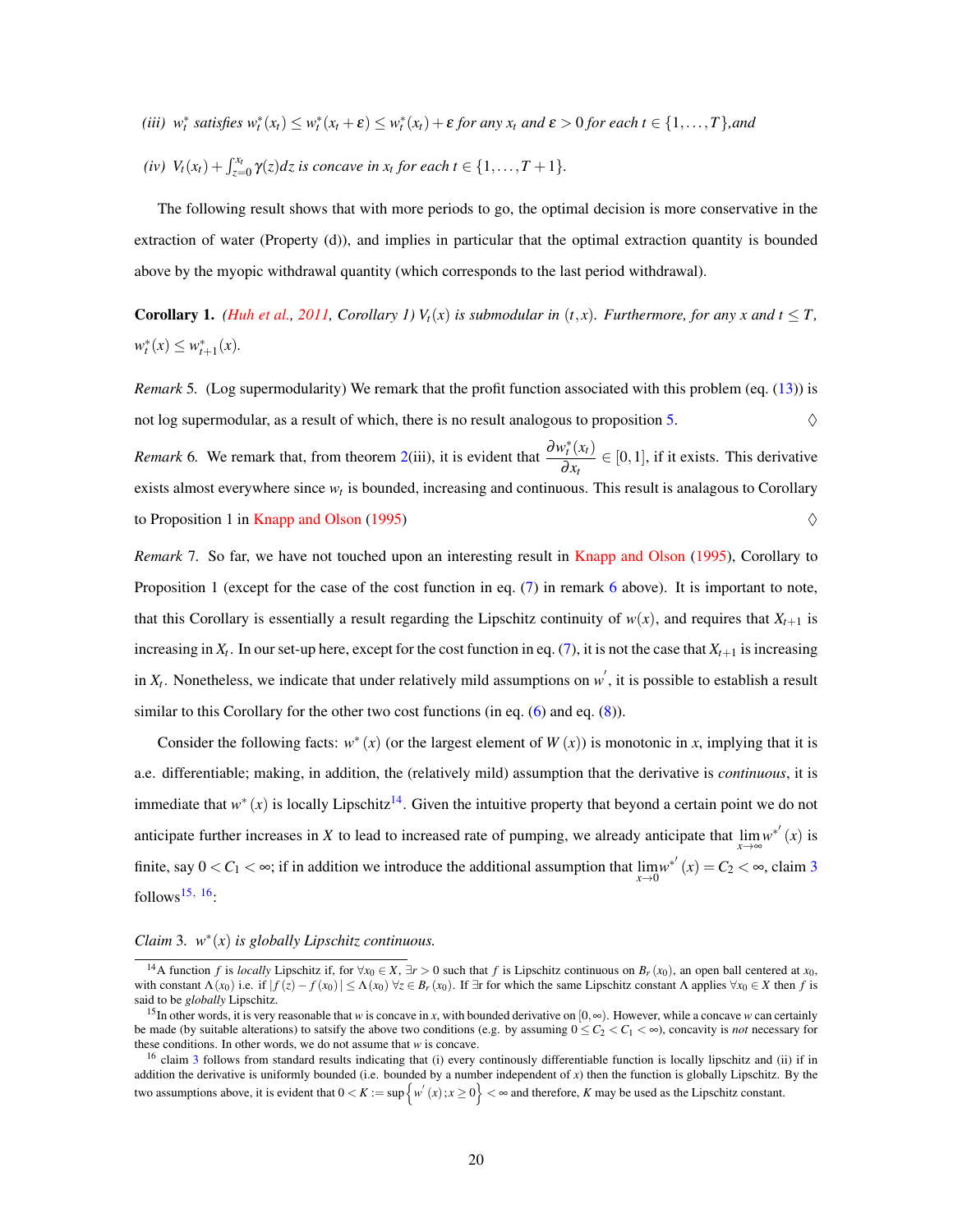The following result is therefore immediate:

<span id="page-21-0"></span>*Corollary* 2. For  $x > x' > 0$  denoting two different stock levels and w, w<sup>'</sup> denoting corresponding optimal  $$ 

We observe that corollary [2](#page-21-0) holds for the more realistic transition functions in eq. [\(20\)](#page-37-0) and eq. [\(19\)](#page-28-0). While corollary [2](#page-21-0) requires assumptions regarding  $w^*$ , we observe that these are weaker than assumptions regarding differentiability of the value function which are common in the literature using continuous time models (e.g. the existence of the third derivative of the value function in [Tsur and Graham-Tomasi](#page-35-0) [\(1991\)](#page-35-0)).  $\Diamond$ 

## 7 Effects of the time horizon

We have already proved the following properties regarding the effect of time horizon: for the cost functions in eq. [\(6\)](#page-8-0) and eq. [\(8\)](#page-11-3), *V<sup>t</sup>* is decreasing in *t* (and finite, for each *t*) in Propositions [1](#page-14-1) and [4;](#page-18-3) for the cost function in eq. [\(7\)](#page-9-3), it was proved, in addition, that the optimal policy function  $w_t(x)$  is decreasing in *t*, in Corollary [1.](#page-20-0)

A natural next step therefore is to ask the following questions regarding the limit functions. To fix matters, consider the following two equations, the infinite horizon analogues of eq.  $(9a)$  and eq.  $(9b)$ , which may or may not be well defined at this stage:

<span id="page-21-2"></span><span id="page-21-1"></span>
$$
V(x) = \max \{ J(x, w); x \in X, w \in W(x) \}
$$
 (15a)

$$
J(x, w) = \Pi(x, w) + \delta \mathbb{E}[V(x - w + R)]
$$
\n(15b)

<span id="page-21-5"></span>1. Does *V<sup>t</sup>* converge?

- (a) If so, does it converge to the Bellman equation, eq.  $(15a)$ ?
- <span id="page-21-7"></span><span id="page-21-6"></span>2. Does the optimal policy function  $w_t^*(x)$  converge?
	- (a) If so, does the limit function inherit monotonicity?
	- (b) Finally, does the limit function maximize the right hand side of eq. [\(15b\)](#page-21-2)?

<span id="page-21-8"></span>We answer each of them in turn. We begin with a series of brief remarks on convergence of the value function and the one-period return function, as a prelude to answering the questions posed above.

<span id="page-21-4"></span><span id="page-21-3"></span>*Remark* 8. We have proved that  $V_t$ , for all three cost functions, is decreasing in *t*, increasing *x*, and is finite (bounded). It is therefore immediate that  $\exists V$  s.t.  $V_t \downarrow V$  and further, that the limit function *V* is increasing in *x*. *Remark* 9. It is evident from eq. [\(9b\)](#page-13-9) that if  $V_{t+1} \leq V_t$  then so too is  $J_t$  i.e.  $J_{t+1} \leq J_t$  (as may be proved by an easy induction on *t*). Further, either due to finiteness of  $\Pi$  or assumption [13](#page-14-4) and compactness of  $\mathcal{C}$ , it is evident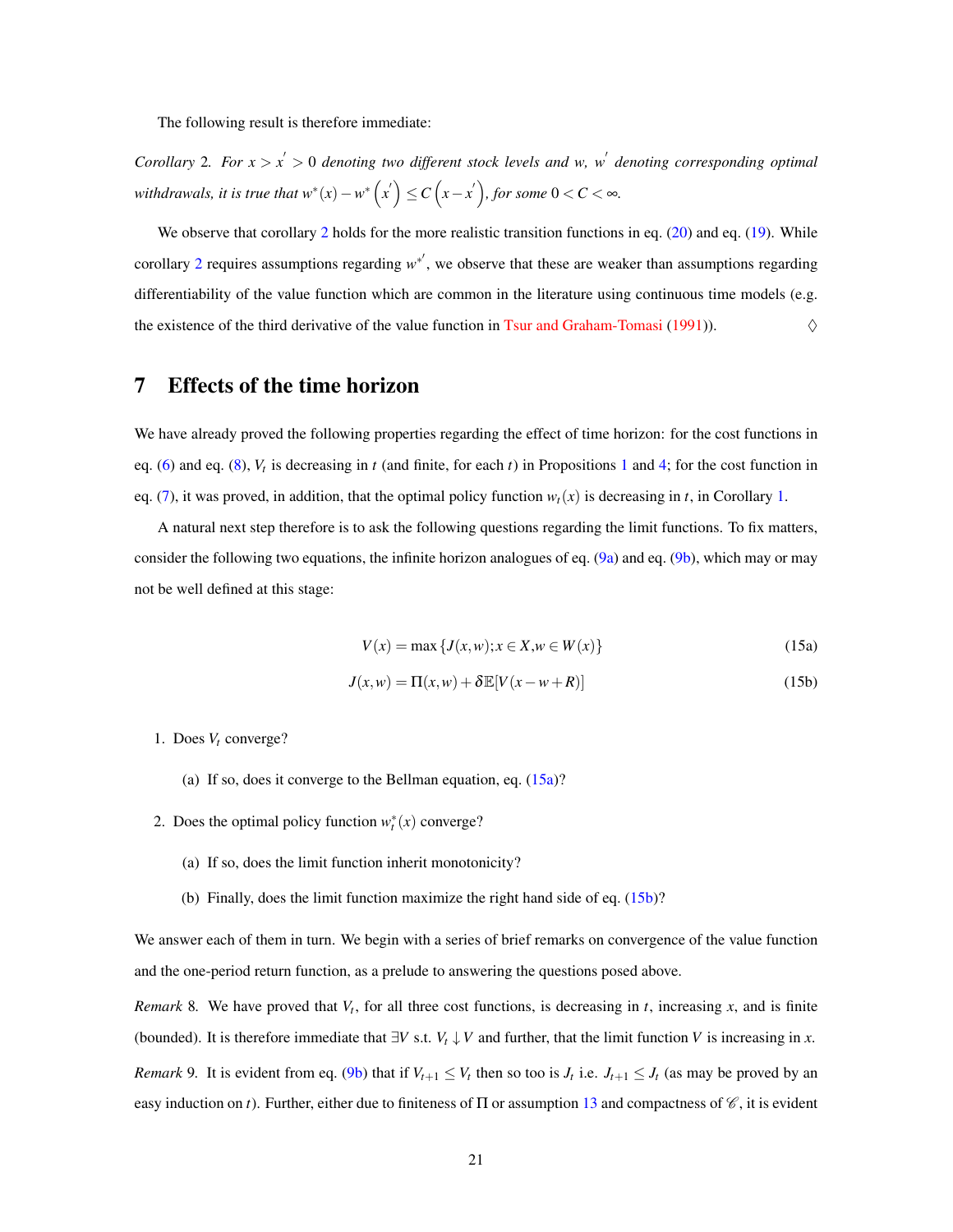that  $J_t$  is bounded over  $\mathscr{C}$ . Therefore,  $\{J_t\}$  is a monotone, decreasing and bounded sequence. It therefore follows that  $\exists J$  s.t.  $J_t \downarrow J$  for each  $(x, w) \in \mathscr{C}$ .

*Remark* [1](#page-16-0)0. We have already shown, in claim 1 and claim [2,](#page-18-1) that the profit functions in eq. [\(10\)](#page-14-2) and eq. [\(13\)](#page-17-3) are log supermodular. Remarks [8](#page-21-3) and [9](#page-21-4) are therefore directly applicable to these formulations.  $\Diamond$ 

We make two final, technical, assumptions before we embark on our major result for this section.

<span id="page-22-0"></span>Assumption 14.  $J_t(x,.)$  *is continuous in w on*  $W(x)$ *.* 

<span id="page-22-1"></span>Assumption 15.  $\mathscr{C} = \{(x, w); x \in X, w \in W(x)\}$  *is a sub-lattice of*  $\mathbb{R}^2_+$ *.* 

We now state our main result for this section, which is [Heyman and Sobel](#page-33-9) [\(2003\)](#page-33-9)[Thm 8-16]. We provide (in an Appendix) an outline of the proof in order to aid the reader's understanding, since [Heyman and Sobel](#page-33-9) [\(2003\)](#page-33-9) do not provide an explicit proof.

<span id="page-22-2"></span>Theorem 3. *[\(Heyman and Sobel](#page-33-9) [\(2003\)](#page-33-9)[Thm 8-16]) Under Assumptions [1,](#page-12-0) [6,](#page-13-0) [8,](#page-13-3) [9,](#page-13-4) [10,](#page-13-5) [11,](#page-13-6) [14](#page-22-0) and [15,](#page-22-1) V*(*x*) (defined in eq. [\(15a\)](#page-21-1)) is non-decreasing in x and  $\exists w(x)$  non-decreasing in x which satisfies  $V(x) =$  $J(x, w(x))$  *for*  $x \in X$ .

*Proof.* See Appendix.

*Remark* 11*.* theorem [3](#page-22-2) addresses question [1.](#page-21-5) We note that nothing yet has been said about convergence of the optimal policy i.e. regarding  $w_t^*(x) \to w^*(x)$  where  $w^*$  is presumably increasing in *x* and is the maximizer of the right hand side of eq.  $(15b)$ . We address in turn questions [2,](#page-21-6) [2a](#page-21-7) and [2b.](#page-21-8) To begin addressing question [2a,](#page-21-7) we observe that if the limit function  $w^*$  exists, it must be increasing in *x*. The question thus to be addressed is [2.](#page-21-6) In the case of the cost function in eq. [\(7\)](#page-9-3), we have already proved that  $w_t^*$  is decreasing in *t*. Thus, using the upper bound  $\bar{X}$  for *x*, we have that  $\{w_t^*\}$  is a decreasing, bounded sequence, which must converge. For the remaining two cost functions, we have been unable to prove that  $w_t^*$  is decreasing in *t*, which is a sufficient condition for convergence. Thus, convergence is not assured for the remaining forms of the cost function, *including the conventional cost function*.

Finally, for the cost function in eq. [\(7\)](#page-9-3), we turn to see if question [2b](#page-21-8) can be answered in the affirmative. The main issue is whether the limit function is identical with the maximizer identified in theorem [3.](#page-22-2) The only sufficient condition for this [\(Heyman and Sobel](#page-33-9) [\(2003\)](#page-33-9)(Thm 8-15)) relies on the concavity of the value function and is inapplicable in our case. We have been unable to derive a sufficient condition or to provide a direct proof, that the limiting function (to which the optimal policy function converges), in the case of cost function in eq. [\(7\)](#page-9-3), solves the infinite horizon problem in equation eq. [\(15b\)](#page-21-2).  $\Diamond$ 

 $\Box$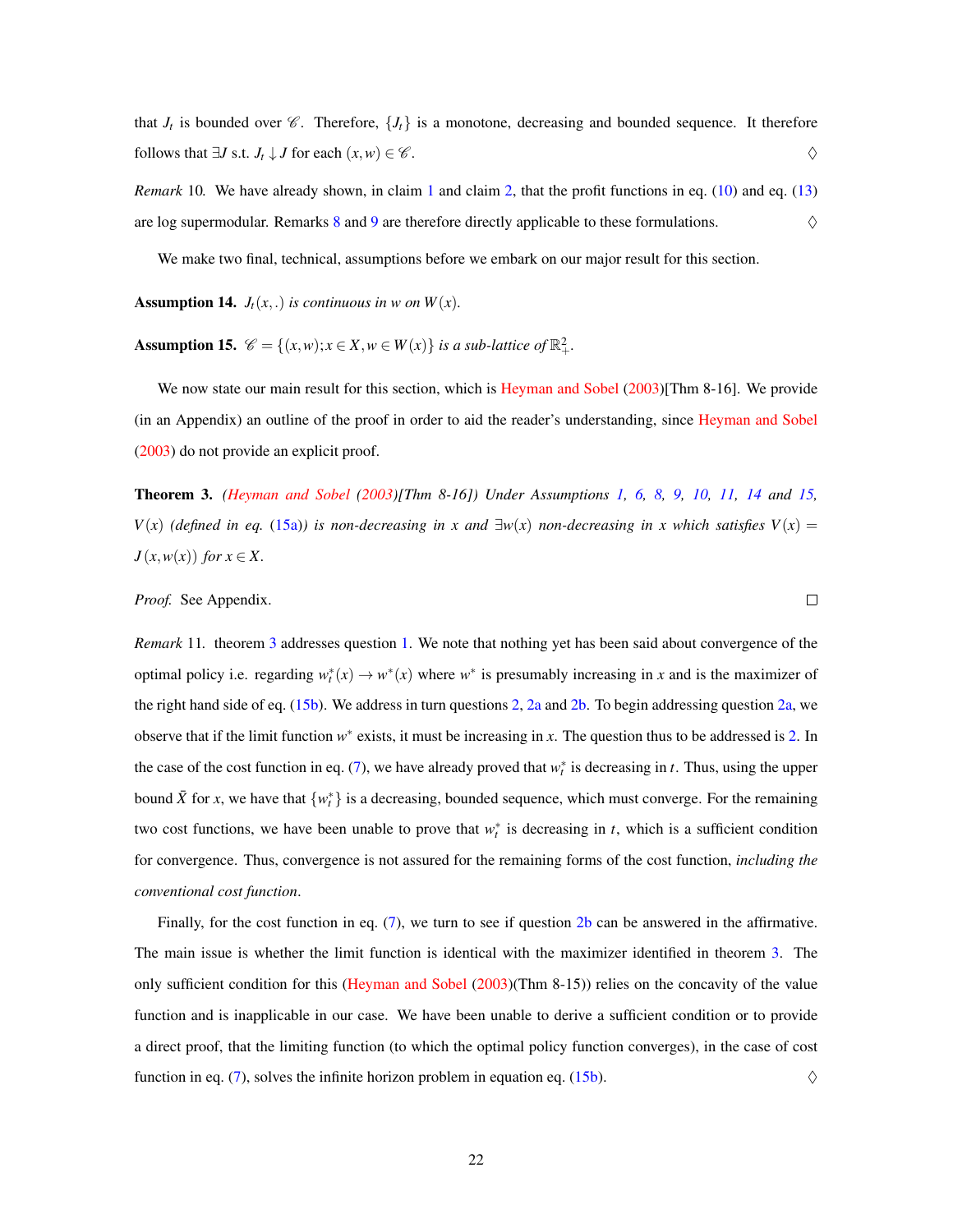## 8 Stationary Distribution of Stock

We turn now to understanding the conditions under which the Markov Chain generated by the dynamic decision problem for each of the three cost functions (in eq.  $(6)$ , eq.  $(7)$  and eq.  $(8)$ ) converges to an invariant distribution. Most analyses on establishing convergence to a unique invariant distribution (i.e. "global stability") in renewable resource management (including [Knapp and Olson](#page-33-4) [\(1996,](#page-33-4) [1995\)](#page-33-3)) rely on the monotonicity of the "reinvestment function", following the economic dynamics setting in [Hopenhayn and Prescott](#page-33-6) [\(1992\)](#page-33-6) and [Mendelssohn and Sobel](#page-33-5) [\(1980\)](#page-33-5). This approach has two major drawbacks: (a) assumptions regarding compactness of the state space are needed, leading to bounded shocks (an undesirable artifact in many applications) (b) these are very difficult to generalize to non-monotonic systems.

There is an alternative approach, popularized in economics in [Stachurski](#page-35-9) [\(2009\)](#page-35-9), which uses a combination of the function analytic and probabilistic approaches (drawing on the fundamental work in [Meyn and Tweedie](#page-34-12) [\(1993\)](#page-34-12)), overcoming both drawbacks mentioned above. This method is particularly suited for an analysis of stability for the cost functions in equations [\(8\)](#page-11-3) and [\(6\)](#page-8-0).

We illustrate here the use of a very powerful theorem, applicable to *both monotonic and non-monotoninc* Markov Chains, under a set of mild assumptions which are likely satisfied in a variety of natural resource extraction settings. This approach offers two major advantages over more conventional methods alluded to above<sup>[17](#page-23-0)</sup>: (i) it allows the researcher to look beyond monotonic systems, which in many cases in resource economics are an artifact of model assumptions rather than any underlying feature of the natural (or economic) system being studied and (ii) releases the researcher from the strait-jacket of compact-state-space conditions typically imposed on stochastic renewable resource models. Since the use of this approach in economics is relatively recent, and since this approach has not been used (to our knowledge) in resource and agricultural economics settings, we provide a more detailed outline of the method of verifying the conditions sufficient for its applicability.

#### *8.1 The Setup*

The generic transition equation, which (following [Stachurski](#page-35-9) [\(2009\)](#page-35-9)) we label the "Stochastic Recursive System" (S.R.S, henceforth), is

<span id="page-23-1"></span>
$$
X_{t+1} = f(x_t) + R_{t+1} = F(x_t, R_{t+1})
$$
\n(16)

<span id="page-23-0"></span><sup>&</sup>lt;sup>17</sup>While powerful, the method used here suffers from a major drawback, relative to those used in [Mendelssohn and Sobel](#page-33-5) [\(1980\)](#page-33-5) and [Hopenhayn and Prescott](#page-33-6) [\(1992\)](#page-33-6), which is the need for finding a function *v* which allows a verification of the condition of *drift to a small set* (in Definition [2](#page-24-0) below). The function *v depends* on the functional form of *F*(.) in eq. [\(17\)](#page-24-1); it is therefore not possible to provide generic conditions for convergence for arbitrary functional forms of *F*. Nonetheless, for certain functional forms of stock growth in renewable resource economics (such as linear, as here, or power functions), it is typically possible to find a function *v* for which convergence holds.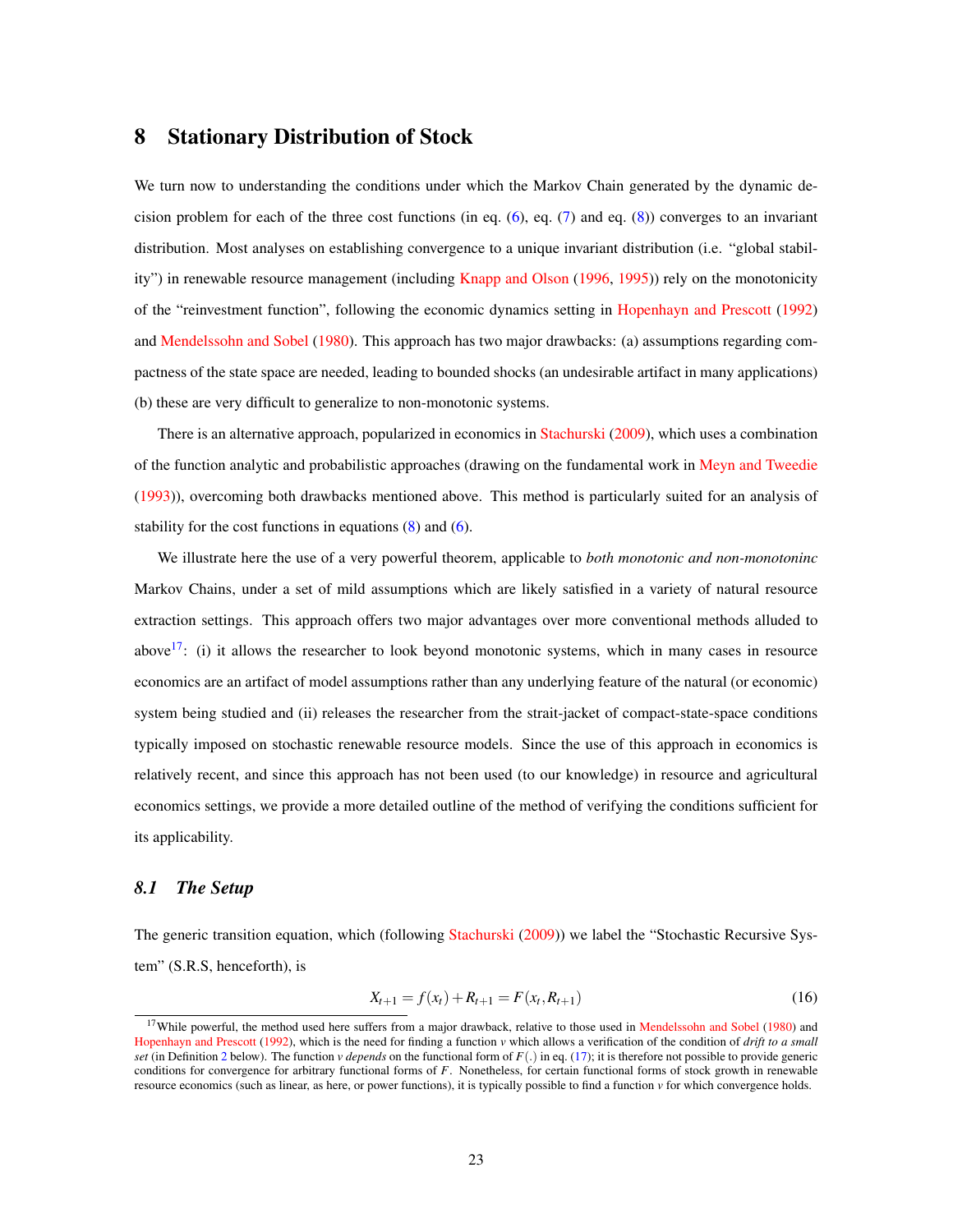where, for this section, we will assume  $R_t \sim^{iid} \Phi$ , with  $\Phi$  a continuous distribution assigning strictly positive probability to every subset of  $\mathbb{R}_+$ . For the S.R.S. in eq. [\(16\)](#page-23-1), we denote by *M* the Markov Operator associated with the stochastic kernel, *P*, whose definitions, along with standard notations and definitions regarding convergence of Markov Processes, are relegated to an Appendix. We only define below two notions which are directly used in the proof of the main result for this section, proposition [6.](#page-26-0)

<span id="page-24-0"></span>Definition 2. (Drift to small set) The kernel *P*, associated with the operator *M*, satisfies *drift to a small set* if  $\exists v \geq 1, v : X \to \mathbb{R}_+, \alpha \in [0,1)$  and  $\beta \in \mathbb{R}_+$  s.t

$$
Mv(x) \leq \alpha v(x) + \beta
$$

and all sub-level sets of  $v$  are "small" (see definition  $12$  in the Appendix).

**Definition 3.** (Global Stability) Viewing  $(\mathcal{P}(X), M)$  as a dynamical system, *global stability* corresponds to the existence of a unique fixed point of the dynamical system.

#### *8.2 Main Results*

In the case of our dynamical system, the transition equation maybe written

$$
X_{t+1}=x_t-w_t+R_{t+1}
$$

Consider now a (stationary) policy  $w(x_t)$ , possibly sub-optimal and non-monotonic in  $x_t$ . Under this policy, the Markov Chain that results maybe written as

<span id="page-24-1"></span>
$$
X_{t+1} = x_t - w(x_t) + R_{t+1} = a(x_t) + R_{t+1} = F(x_t, R_{t+1})
$$
\n(17)

The fundamental questions concern (a) existence of atleast one invariant distribution to the Markov chain generated by the policy  $w(x_t)$  and (b) uniqueness of the invariant distribution. In the case of the cost functions in equations [\(8\)](#page-11-3) and [\(6\)](#page-8-0), the optimal policy  $w(x_t)$  is increasing in  $x_t$  but it is *not* the case that  $a(x) = x - w(x)$ is also increasing. Thus, the S.R.S  $F(x_t, R_{t+1})$  in eq. [\(17\)](#page-24-1) is not increasing in *x* on *X* and results on stability of monotone Markov Chains are not applicable. We indicate, following [Stachurski](#page-35-9) [\(2009\)](#page-35-9), a constructive method of proof which relies on far simpler assumptions than those for monotone Markov Chains, dispensing in particular with the assumption of compactness of *X* i.e. that  $X = \{x; a \le x \le b, a, b \in \mathbb{R}_+\}$ . We first state an important theorem and then indicate how the conditions required here are satisfied in the case of the S.R.S in eq. [\(17\)](#page-24-1).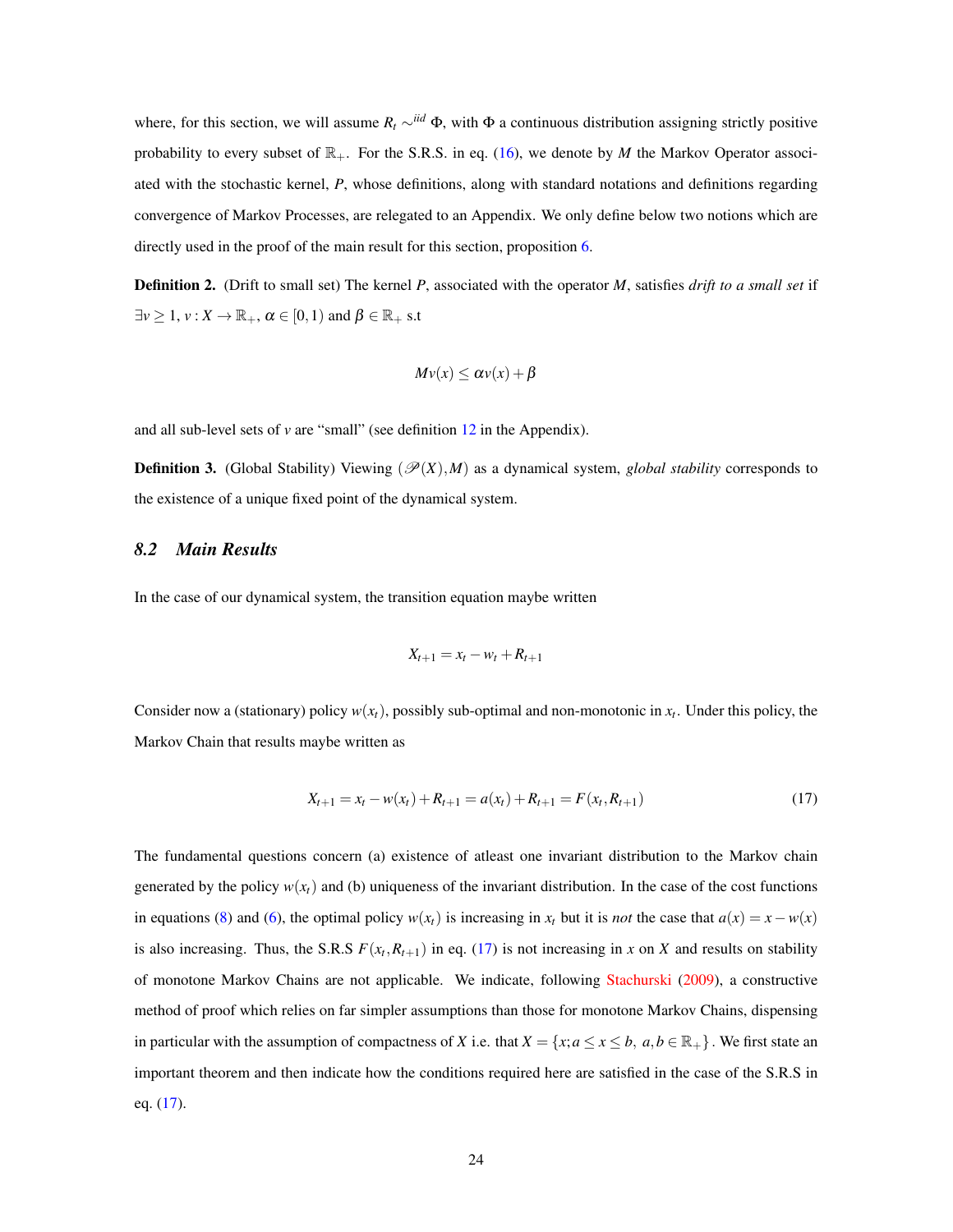<span id="page-25-0"></span>Theorem 4. *[\(Stachurski,](#page-35-9) [2009,](#page-35-9) Thm 11.3.36) If the Stochastic Kernel P is aperiodic, irreducible and satisfies drift to a small set, then the system*  $(\mathscr{P}(X),M)$  *is globablly stable with a unique stationary distribution*  $\Psi^* \in$  $\mathscr{P}(X)$ .

The verification of the conditions of theorem [4](#page-25-0) crucially depends on the following assumption:

<span id="page-25-2"></span>Assumption 16. *The function a*(*x*) *in equation [17](#page-24-1) is continuous, satisfies*

$$
a(x) \le \alpha x + c \tag{18}
$$

*with*  $\alpha \in [0,1)$ *,*  $c \in \mathbb{R}_+$ *,*  $R_t \sim \Phi$ *,*  $\phi$  *a density which is strictly positive on*  $\mathbb{R}_+$  *and*  $\mathbb{E}(R_1) < \infty$ *.* 

We now indicate why this assumption is reasonable in the context of our set up. First, note that  $0 < w(x_t) \le$  $x_t$  is necessary<sup>[18](#page-25-1)</sup> for assumption [16](#page-25-2) to be satisfied for  $c = 0$  (with which we work, since it is not critical that *c* be positive). Thus, it is *required* that  $w(x_t)$  is bounded away from 0 for *all positive values* of *x*, which of course is a reasonable assumption for any reasonably shallow aquifer. In other words, any agent who has incurred the (not insubstantial) fixed costs of accessing the resource (in the case of groundwater, pump and plumbing; in the case of fishery, capital equipment in the form of boats, nets etc) is unlikely to extract 0 quantity.

Conditions similar to assumption [16](#page-25-2) on stock, rather than extraction, are often imposed in models of extinction of natural resources (for instance [Olson and Roy](#page-34-3) [\(2000\)](#page-34-3)). assumption [16](#page-25-2) is *not equivalent* to stating that the stock of resources is bounded away from 0 *almost surely* (pp 194). In other words, the assumption above does not require that the stock be strictly positive, a far stronger condition. Rather, the assumption indicates that even at very low levels of stock, it is always optimal to extract a non-zero quantity of water and further, that this quantity is bounded below. Such will always be the case if costs are not "too convex", relative to benefits. For instance, if costs are less convex than benefits are concave, it is very reasonable to assume that extraction will always be positive. Given that Inada-like conditions to ensure interior solutions cannot be used in this setting, this is an assumption, albeit a reasonable one<sup>[19](#page-25-3)</sup>.

We now provide three possible approaches to setting the value of the coefficient  $\alpha$ , which is the essence of the verification of the conditions in assumption [16.](#page-25-2)

• For a differentiable *a*, in fact, assumption [16](#page-25-2) is a condition on the derivative of *a* i.e.  $a' \leq \alpha$ . For the cost function in eq. [\(7\)](#page-9-3), we have already shown that  $\frac{\partial w(x)}{\partial x} \in [0,1]$ . If we make the (mild) assumption that

<span id="page-25-1"></span><sup>&</sup>lt;sup>18</sup>It is not difficult to see that it is *not sufficient*: observe that what is required is  $w(x) \ge x(1-\alpha)$ , which is not guaranteed by  $w(x)$  $0, \forall x > 0.$ 

<span id="page-25-3"></span> $19$ Imposing constraints on controls, rather than stocks, is an unusual approach to optimal control. However, conceptually at least, one may think of this constraint as a "penalty" on lack of water. For instance, if in the absence of extracted groundwater, an alternative source of water has to be found, then the costs of extraction has to be unrealistically high for no extraction to occur at all.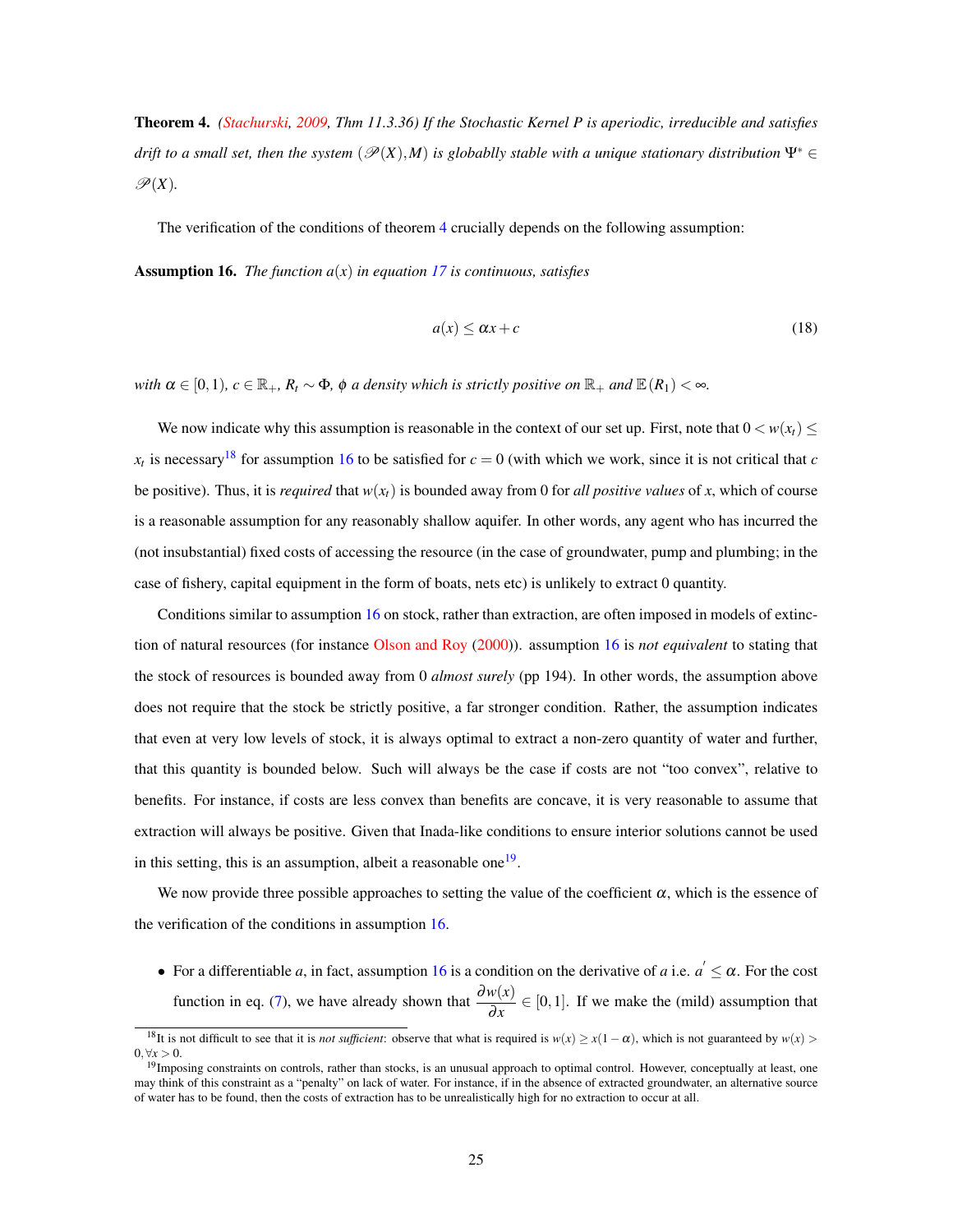∂*w*(*x*)  $\frac{w(x)}{\partial x}$  is bounded below by a number independent of *x*, i.e. that  $1 \ge \beta = \inf \left\{ \frac{\partial w(x)}{\partial x} \right\}$  $\left\{\frac{w(x)}{\partial x}; x \in X\right\} > 0$  then we can set  $\alpha = 1 - \beta < 1$ .

• When  $w(x_t)$  is not differentiable, there are two possible alternatives for  $\alpha$ 

1. if 
$$
1 > K = \sup \{x - w(x); x \in X\}
$$
 then we can set  $\alpha = K$ .

2. Another alternative is to consider inf  $\begin{cases} w_t(x) \\ 0 \end{cases}$  $\left\{\frac{(x)}{x}; x > 0\right\}$  = *k*; if *k* > 0, we can set  $\alpha = 1 - \kappa < 1$ .

For the developments below, we assume one of the above is true. Thus, for all the models considered here, we henceforth make Assumption [16.](#page-25-2) We now indicate the chain of reasoning verifying all the properties required of *P* in theorem [4.](#page-25-0)

From [Stachurski](#page-35-9) [\(2009\)](#page-35-9)(pp 293), irreducibility of *P* follows, while it can be shown easily that every compact subset of *X* is small for *P*, from which the aperiodicity of *P* follows [\(Stachurski](#page-35-9) [\(2009,](#page-35-9) pp 292)). Finally, finding a function *v* satisfying definition [2](#page-24-0) will suffice to prove drift to a small set, a task taken up next.

<span id="page-26-1"></span>**Claim 4.** For the function  $v = x$ , the Markov Operator M associated with the S.R.S in eq. [\(17\)](#page-24-1) satisfies the *conditions (set out in definition [2\)](#page-24-0) for drift to a small set.*

*Proof.* Using the definition of a Markov operator (see Appendix) and *F* from eq. [\(17\)](#page-24-1),  $Mv(x) := \int v[F(x, z)] \Phi(dz)$ , with  $F(x, z) = a(x) + z$ , we have

$$
Mv(x) = \int (a(x) + z) \Phi(dz) \leq \alpha x + \beta = \alpha v(x) + \beta
$$

where  $\beta := \int z\phi(z)dz < \infty$  and the inequality follows from assumption [16](#page-25-2) (with  $\alpha$  taking any of the three values above). It is immediate that all sublevel sets of *v* i.e. set of the form  $\{x \in X; v(x) \leq K\}$ ,  $K \in \mathbb{R}_+$ , are compact.  $\Box$ 

*Remark* 12. An alternate proof exists when the kernel *P* has a density,  $\phi$  (which exists in this case, see [Stachurski](#page-35-9) [\(2009,](#page-35-9) Thm 8.1.3)), of the form  $P(x, y) = \phi(y - a(x)) > 0$ . Using  $Mv(x) = \int v(s)P(x, ds)$ , and change of variable,  $z = y - a(x)$ ,  $v = y$ , we have  $\int y\phi(y - a(x))dy = \int (a(x) + z)\phi(z)dz \le \alpha x + \beta$ , where  $\beta := \int z \phi(z) dz < \infty.$ 

Thus, all the properties required of *P* in theorem [4](#page-25-0) are satisfied, which leads to the main result of this section:

<span id="page-26-0"></span>Proposition 6. *For the groundwater models defined by cost functions, in equations* [\(7\)](#page-9-3)*,* [\(8\)](#page-11-3) *and* [\(6\)](#page-8-0)*, the stock of groundwater converges to a unique, invariant distribution* Ψ<sup>∗</sup> .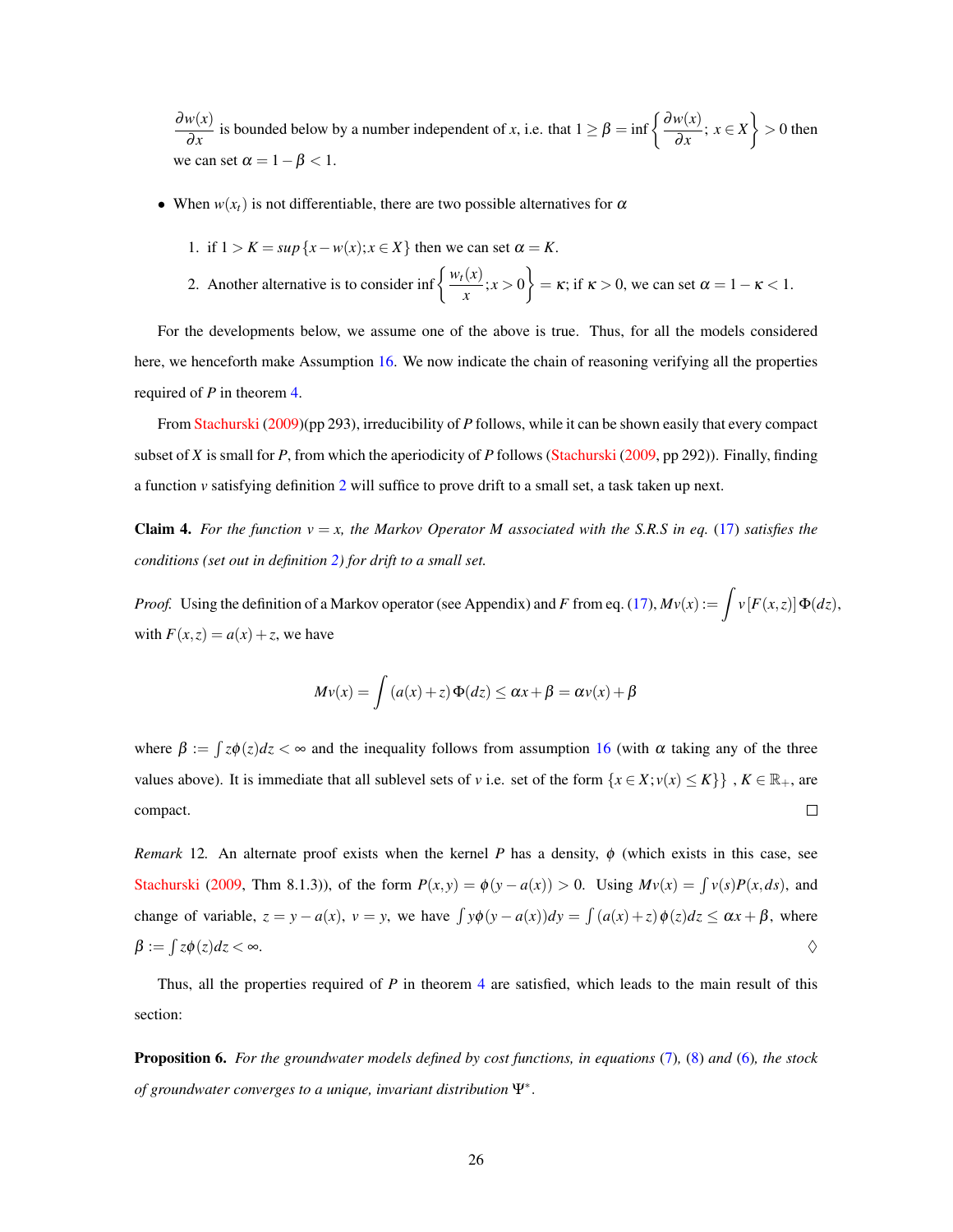We stress that this result is very general in that it depends only on three assumptions:

- i The functional form for *F* in eq. [\(17\)](#page-24-1) is of the form *x*−*w*(*x*), irrespective of the form of *w*(.) (i.e. *w*(.) need not be monotonic or of a particular form)
- ii a stationary policy exists and
- iii under a stationary policy, extraction (not necessarily monotonic) is bounded away from 0.

(ii) is always true while (iii) is clearly an assumption and, we argue, a very reasonable one in many renewable resource settings. This result is thus applicable to any renewable resource setting which satisfies the three conditions and is quite a general result.

*Remark* 13. An immediate question to be dealt with is the applicability of proposition [6](#page-26-0) to the more realistic S.R.S in eq. [\(20\)](#page-37-0). It is evident, from

$$
\min(a(x) + R, \overline{x}) \le a(x) + R, \overline{x} > 0, R > 0
$$
 given

that claim [4,](#page-26-1) with  $v = x$ , is directly applicable. However, proving aperiodicity and irreducibility in this case is a significant challenge, especially since for the two profit functions for which this transition equation is applicable, eq. [\(10\)](#page-14-2) and eq. [\(13\)](#page-17-3), the resulting reinvestment (and therefore the S.R.S) is non-monotone. However, via an alternate route, and using the compactness of the state space  $(X = [0, \bar{x}]$ ) it is possible to show that there exists *at least one stationary distribution* for the S.R.S in eq. [\(20\)](#page-37-0), under weaker assumptions than for proposi-tion [6.](#page-26-0) In particular, assumption [16](#page-25-2) is not necessary and existence follows from Theorem 12.10 in [Stokey and](#page-35-3) [Lucas](#page-35-3) [\(1989\)](#page-35-3). We are however unable to offer a proof of global stability for the S.R.S in eq. [\(20\)](#page-37-0).  $\Diamond$ 

#### *8.3 Non-iid shocks*

We now revisit the issue of i.i.d shocks in the S.R.S, eq. [\(17\)](#page-24-1). Consider a scenario wherein the random recharge,*R<sup>t</sup>* , depends upon the current stock, as is seen in the case of aquifers in which recharge depends upon lateral flows which are a function of current stock. Denote by  $L(X)$  the lateral flow, with *L* increasing and (possibly) concave. We work with a slightly less general formulation of the problem, using the log normal distribution, letting only the mean of the recharge be a function of the stock.

Let  $\eta \stackrel{i.i.d}{\sim} LN(\mu, \sigma)$ , and consider the following random variable:  $R_t = \eta + L(X_t)$ , with  $\mathbb{E}(R) = \mathbb{E}(\eta) +$  $L(X)$  and  $\mathbb{V}(R) = \mathbb{V}(\eta)$  (both conditional on  $X_t$ ).  $R_t$  is a random variable with a so-called "shifted" log normal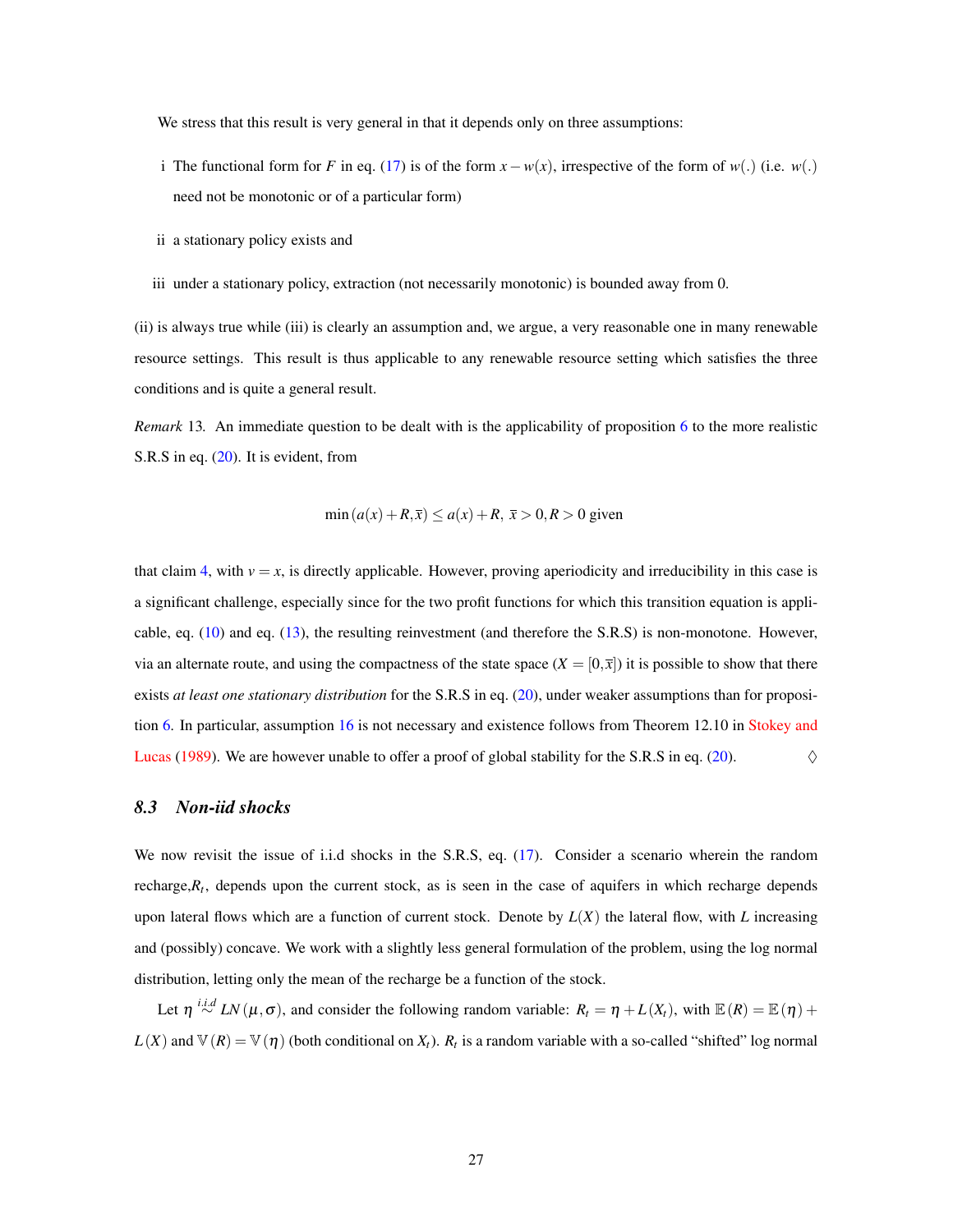distribution, whose mean is increasing in  $X_t$ . Using this, we can reformulate our S.R.S as

<span id="page-28-0"></span>
$$
\tilde{X}(X_t, w_t) = X_{t+1} = X_t + L(X_t) - w_t(X_t) + \eta_{t+1}
$$
\n(19)

where  $\eta_t$  is now an i.i.d log normal random variable. To summarize, we have reduced an S.R.S with a random variable whose mean depends upon stock  $X_t$  into a slightly different S.R.S with an i.i.d recharge, with the addition of the term  $L(X)$ . Thus, no additional technical machinery is necessary to address the S.R.S in eq. [\(19\)](#page-28-0). Nonetheless, the use of the new S.R.S, eq. [\(19\)](#page-28-0), instead of the previous one, raises many questions, in particular:

- [1](#page-14-5). Are the main results regarding the nature of the optimization problem, Theorems 1 and [2](#page-19-0) still valid?<sup>[20](#page-28-1)</sup>
- 2. Is the proof of global stability, proposition [6,](#page-26-0) valid?

Q1 can be answered in the affirmative, at least as regards theorem [1,](#page-14-5) since it only depends upon the monotonicity of the transition,  $\tilde{X}$ , in stock. We are unable to provide a proof that Theorem [2](#page-19-0) and corollary [1](#page-20-0) hold under this reformulation. Q2 can also be answered in the affirmative for the cost functions in eq. [\(6\)](#page-8-0) and eq. [\(8\)](#page-11-3), as we indicate below. We note, however, that the added complexity of this formulation necessitates correspondingly stronger assumptions; in other words, introduction of realistic features necessitate, in this case, slightly stronger assumptions. Nonetheless, we emphasize these assumptions are no stronger than those made in the existing literature, and we are unaware of any literature in economics which attempts to address explicitly this issue of dependence of the "shock" *R* upon the stock *X*, except for [Stachurski](#page-35-10) [\(2003\)](#page-35-10), with a different (multiplicative shock) formulation.

Letting  $\tilde{a}(x)$  (=  $a(x) + L(x)$ ) be the new "reinvestment function", we note that the addition of  $L(X)$  does not alter any of the previous properties regarding  $w_t^*(x_t)$  in theorem [1](#page-14-5) (and theorem [3](#page-22-2) for the two cost functions in eq. [\(6\)](#page-8-0) and eq. [\(8\)](#page-11-3)), as already noted. Thus, whenever  $a()$  is increasing in *x*, so is  $\tilde{a}(.)$ . However, in cases where  $a()$  is not increasing in x, which is true for the cost functions in eq. [\(8\)](#page-11-3) and eq. [\(6\)](#page-8-0), no conclusive statement can be made regarding  $\tilde{a}$  (for e.g., if L is sufficiently 'large',  $\tilde{a}$  may be increasing even if  $a$  is not). For our purposes, we will *not* assume that  $\tilde{a}$  is increasing in  $x$  whenever  $a$  is not.

Our main result for this part is stated below and note that proof of this result proceeds along lines identical to that of proposition [6.](#page-26-0)

**Proposition 7.** *theorem* [4](#page-25-0) *is applicable, if*  $a(x)$ *is replaced with*  $\tilde{a}(x)$ *, for cost functions in eq.* [\(6\)](#page-8-0) *and eq.* [\(8\)](#page-11-3)*.* 

As for proposition [6,](#page-26-0) an analogue of assumption [16](#page-25-2) is required; essentially, we replace *a* in assumption [16](#page-25-2)

<span id="page-28-1"></span> $20$ Note that Propositions [1-](#page-14-1)[4](#page-18-3) do not depend upon the S.R.S, except insofar as assumption [3](#page-12-3) and assumption [11](#page-13-6) are satisfied (which they are; the former since *L* is increasing, the latter a maintained assumption through out). theorem [3](#page-22-2) follows if Theorems [1](#page-14-5) and [2](#page-19-0) hold under the assumed conditions.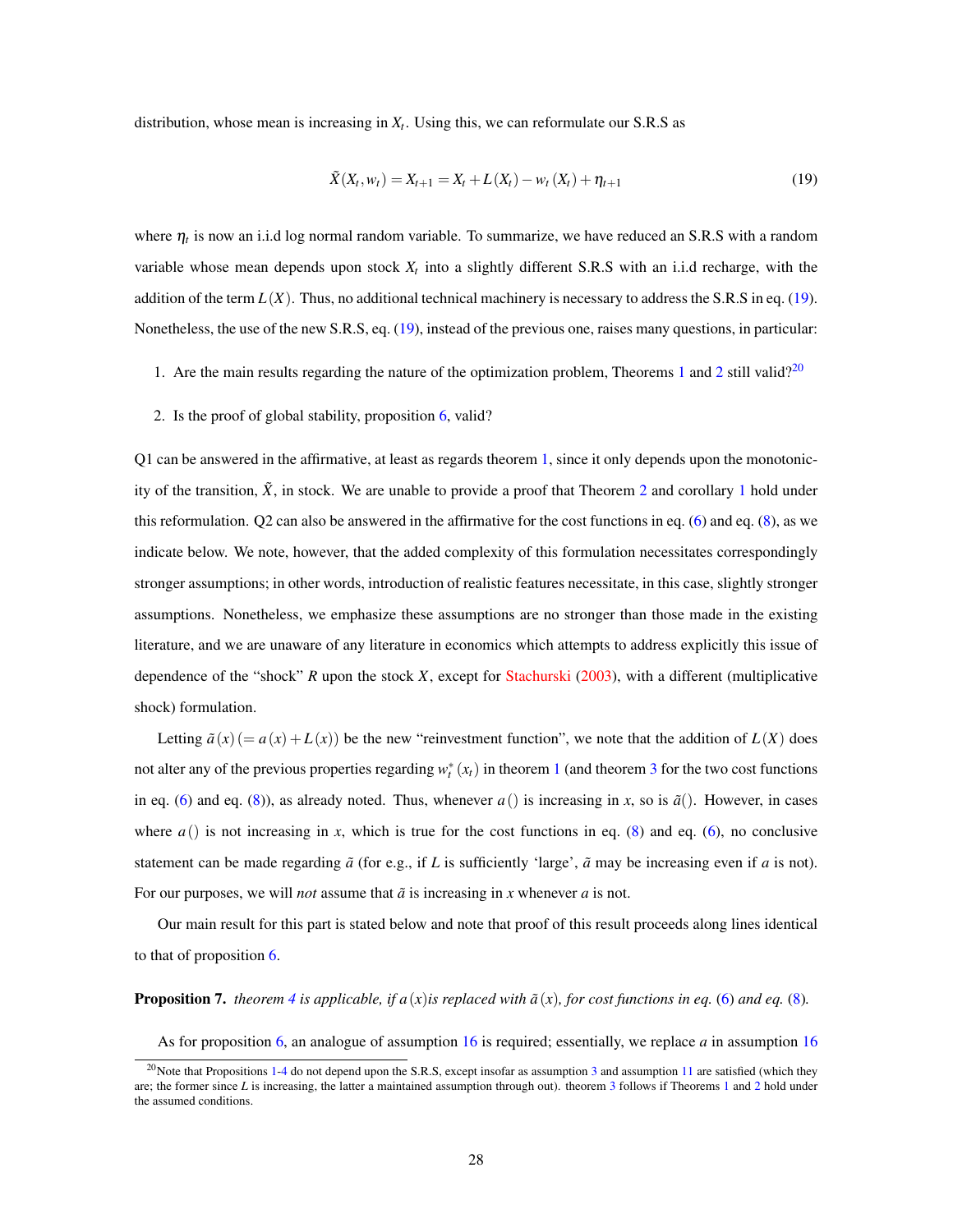with  $\tilde{a}^{21}$  $\tilde{a}^{21}$  $\tilde{a}^{21}$ . Since lateral flow may be viewed as being "small" (in relation to the stock, *x*), one can assume that  $\gamma(x)$  is linear (or is dominated by a linear function) with slope  $\eta$  and, finally, that  $\alpha > \eta$ . Similarly, the condition that extraction be bounded away from 0,  $\forall x > 0$ , is evidently necessary here; in addition, given that there is a positive (in x) term, that condition is slightly more stringent<sup>[22](#page-29-1)</sup>. Thus, the results for *a* are easily extended to accommodate  $\tilde{a}^{23}$  $\tilde{a}^{23}$  $\tilde{a}^{23}$ .

## 9 Conclusions and Extensions

The paper had two major objectives, to

- i investigate the implications of using more realistic formulations of cost functions for dynamic groundwater management, including accounting for risk aversion and
- ii provide weaker conditions for convergence of stock of resource.

The cost function was generalized in two directions, accounting for localized cones of depression (increasing the cost of extraction) and taking into account changes in groundwater stock within a season. With the conventional cost function, it was shown that only very few structural properties hold, notably monotonicity of extraction in groundwater stock. Quite surprisingly, this simple and intuitive result has been rigorously proved here for the first time. It was shown, with the former generalization of the cost function, that extraction is increasing in the current stock. With the latter generalization, however, it was shown, in addition, that reinvestment (next periods stock) was increasing in current groundwater stock and further, that extraction (reinvestment) was decreasing (increasing) over time.

In other words, it was shown that a longer horizon (very intuitively) leads to slower extraction and more reinvestment. We stress that our results appear to be the first to show these properties for any form of the dynamic groundwater extraction problem in the literature. Further, we also illustrate, with examples, that many of these results do not hold for the conventional (simplified) cost function.

In addition, we show that, when restricted to the log utility function, for both the conventional net benefit function as well as for the net benefit function accounting for cones of depression around the well, all of the preceding results are directly applicable. Again, apart from [Knapp and Olson](#page-33-4) [\(1996\)](#page-33-4), in whose set up uncer-

<span id="page-29-0"></span><sup>&</sup>lt;sup>21</sup>This is a more stringent assumption than for the case without stock-dependent recharge, as is easily seen, since even for  $x > x(1 - \alpha)$  +  $\gamma(x)$ , some form of lower bound on  $\alpha$  is necessary.

<span id="page-29-1"></span><sup>&</sup>lt;sup>22</sup>To see this, note that the condition now needed to be satisfied is:  $w(x) > x(1-\alpha) + \gamma(x) = x(1-(\alpha-\eta))$ , with  $\alpha > \alpha - \eta > 0$  by assumption.

<span id="page-29-2"></span><sup>&</sup>lt;sup>23</sup>Possible values for  $\alpha$  are (i)  $\alpha = 1 - \tilde{\beta}$ , with  $0 < \tilde{\beta} := \inf \left\{ \frac{\partial w(x)}{\partial x} \right\}$  $\frac{\partial v(x)}{\partial x} - \frac{\partial v(x)}{\partial x}$  $\left\{\frac{v(x)}{\partial x}; x > 0\right\}$  < 1, a more demanding condition than for *a* (e.g., if *w* and *v* are dominated by linear functions with slopes  $\eta_w$  and  $\eta_\gamma$ , then it is necessary and sufficient that  $\eta_w > \eta_\gamma$ .) (ii) if  $0 \leq \tilde{K} := \sup\{x + \gamma(x) - w(x); x > 0\} < 1$ , then  $\alpha = \tilde{K}$  (iii) if  $0 < \tilde{\kappa} := \inf\left\{\frac{w(x) - \gamma(x)}{w(x)}\right\}$  $\left\{\frac{-\gamma(x)}{x}; x > 0\right\} < 1$ , then  $\alpha = 1 - \tilde{\kappa}$ .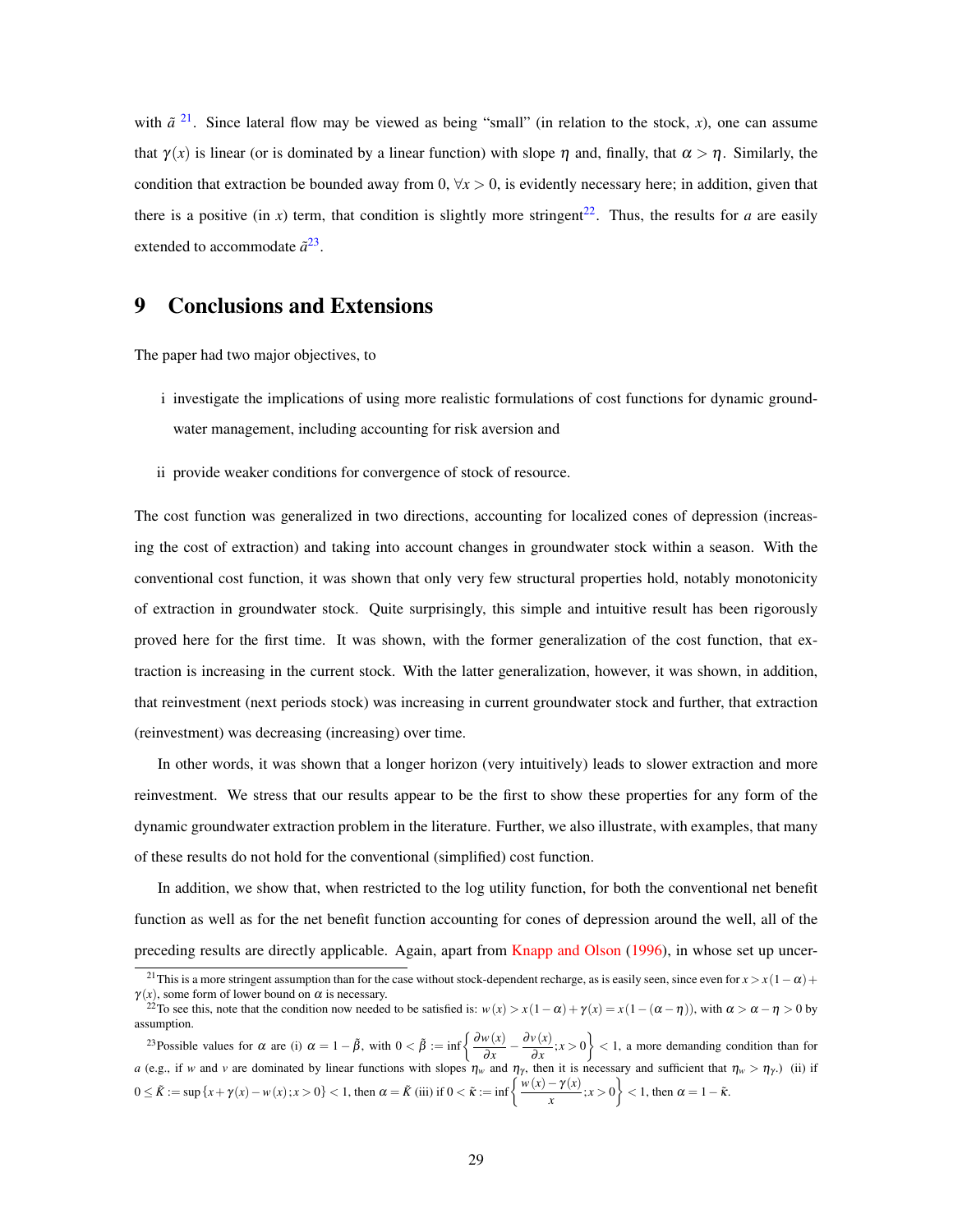tainty plays a less central role in decision making, ours appears to be the only application explicitly proving structural results for objective functions displaying risk aversion. In contrast to most dynamic stochastic models in the resource and agricultural economics literature, we are able to prove most of the properties previously conjectured in the literature for these class of models.

Moving away from models which require strong assumptions such as monotonic reinvestment (two of our cost functions do not satisfy this condition) or compact state space, we illustrate the use of a powerful method for proving convergence of the stock of resource to a unique invariant distribution. This method requires only very mild assumptions on the optimal policy to yield convergence. The results obtained here are potentially applicable to a wide variety of renewable resource settings whose equation of motion is linear in stock and extraction.

The major objective of the paper was to modify existing groundwater management models to accommodate specific scenarios encountered in many semi-arid countries, scenarios previously not modeled (or at least, not with models specifically set up to accommodate features pertaining to these settings). This motivation suggests direct implications of the work here for informing public policies, although such extensions are left for future work. First and foremost, one or both cost functions introduced here may be used (as appropriate) to quantify the benefits of different types of real-world policies currently being considered (e.g. flat rate with capacity restricitons, following Gujarat's *jyotigram* example, as advocated in [Shah et al.](#page-34-7) [\(2008\)](#page-34-7)), with relatively minimal data requirements; such an evaluation with existing cost functions is likely to lead to substantial underestimates of the cost of pumping (and are possibly an important reason for the much debated and widely documented result regarding lack of benefits to regulation, see e.g. Brozović et al. [\(2010\)](#page-32-10)). The hydrologically rigorous and realistic multi-user framework laid out in Brozović et al. [\(2006\)](#page-32-9) requires detailed data on pump locations and more hydrological/economic parameters than are likely available for many developing countries, or at many locations<sup>[24](#page-30-0)</sup>; in such cases, simulations using the models outlined here may provide a second best and relatively quick means of evaluating the benefits of different policies (such as taxes, considered in [Athanassoglou et al.](#page-32-8) [\(2012\)](#page-32-8)). Secondly, by freeing the "reinvestment function" from the artificial constraint of monotonicity, a more realistic baseline is provide for evaluation of policy (including using the conventional cost function). Essentially, policy simulations of the kind carried out in [Knapp and Olson](#page-33-4) [\(1996,](#page-33-4) [1995\)](#page-33-3) may be rendered more realistic and useful in the real world, using our approach, for the scenarios envisaged.

<span id="page-30-0"></span><sup>&</sup>lt;sup>24</sup>To illustrate, in the single-user case, different policies may be relatively easily evaluated, and intuitively interpreted, with only data on average depth to water, some measure of porosity etc, following for e.g. [Fishman et al.](#page-32-7) [\(2011\)](#page-32-7). To extend the analysis in [Athanassoglou](#page-32-8) [et al.](#page-32-8) [\(2012\)](#page-32-8), carried out for the case of two hypothetical users in the Telangana region in Southern India, to real-world aquifer systems with many users and with complex hydro-geology (for Telangana) is likely infeasible: indeed, in the absence of generalizability to other sites and contexts, such an extension may not, in the short-run, be very policy relevant at an aggregate spatial scale.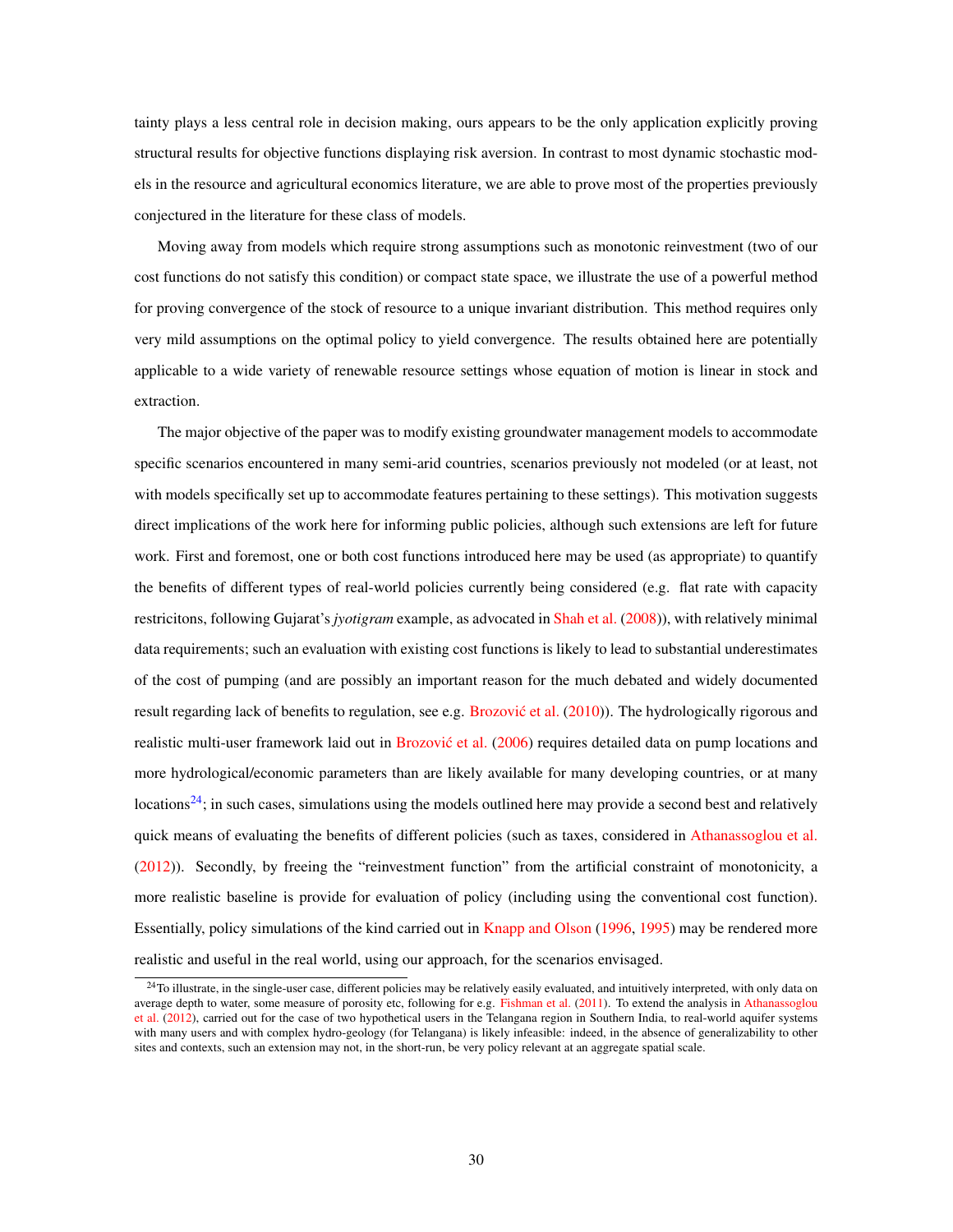Two directions for extension of the current work are immediately evident. First, in the case of groundwater, an important policy issue is the prevention of groundwater depletion (or restoration of the groundwater system, if already depleted) by means of regulation. In this context, even if the optimal policy is monotone, it need not be a simple function of the stock. In the general setting of this paper, an important step towards specific applications could involve characterizing (even in the admittedly simplified case of a single user) a variety of possibly sub-optimal but simple or rule-of-thumb policies (e.g. a linear policy, as in [Athanassoglou et al.](#page-32-8) [\(2012\)](#page-32-8)) and quantifying their performance in an empirical setting.

Second, in the groundwater scenario which motivated this work, crop choice determines water use (and groundwater extraction) and exogenous prices determine crop choices. In this setting, it is important to understand the conditions under which the variance (variability) in prices influences the evolution of groundwater stock. In other words, the question of whether increases in variability of price leads to increase in extraction of stock is of some importance for designing public policy (e.g. price support and stabilization etc). Exploring this question in the model framework above, and extending the sparse existing literature on variability and stock exploitation (e.g. [Sethi et al.](#page-34-13) [\(2005\)](#page-34-13)), we feel, is both feasible and interesting.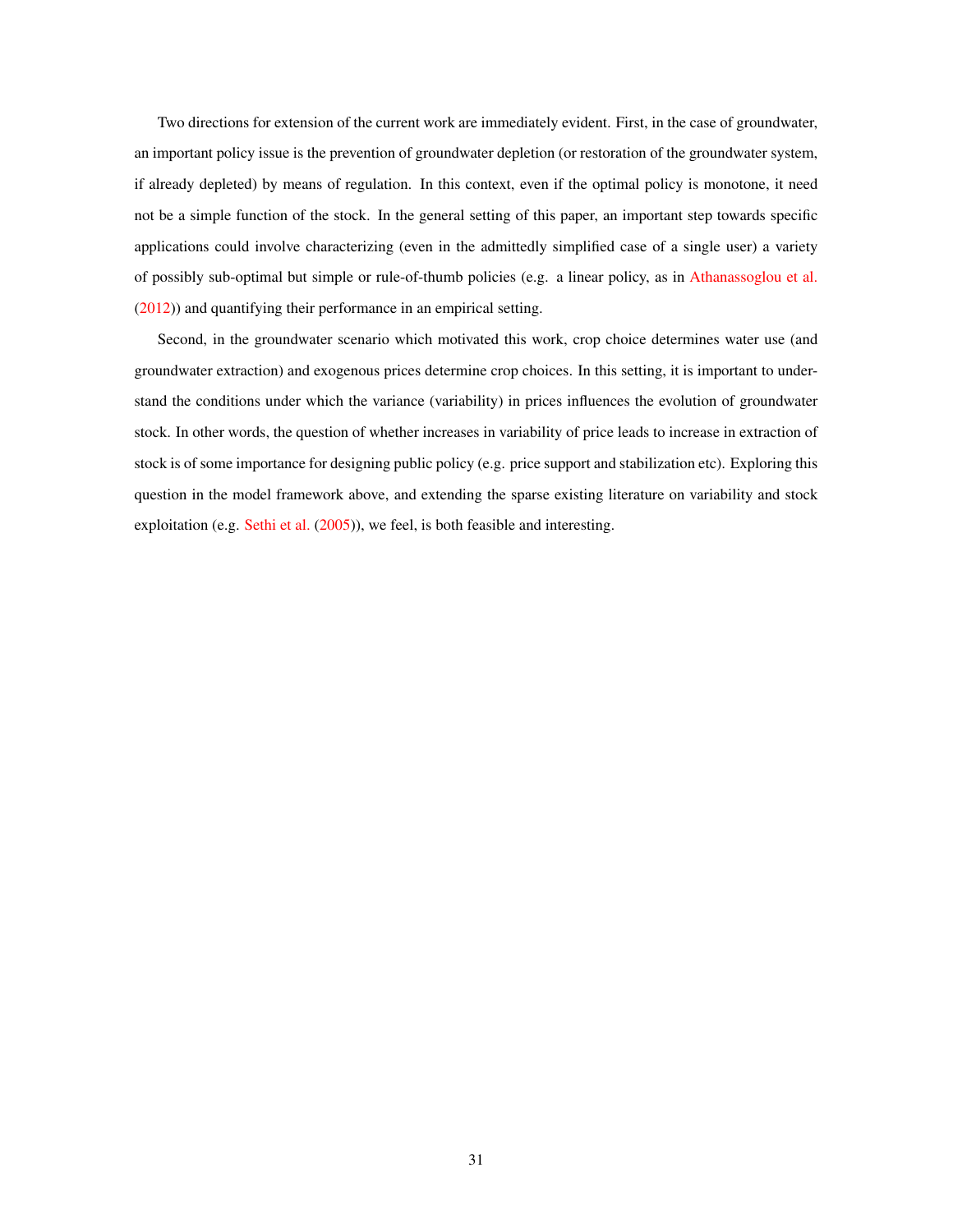## References

- <span id="page-32-5"></span>Aggarwal, R. M. and T. A. Narayan (2004). Does inequality lead to greater efficiency in the use of local commons? The role of strategic investments in capacity. *Journal of Environmental Economics and Management 47*(1), 163–182.
- <span id="page-32-12"></span>Amir, R. (2005). Supermodularity and complementarity in economics: an elementary survey. *Southern Economic Journal*, 636–660.
- <span id="page-32-8"></span>Athanassoglou, S., G. Sheriff, T. Siegfried, and W. T. Huh (2012). Optimal mechanisms for heterogeneous multi-cell aquifers. *Environmental and Resource Economics 52*(2), 265–291.
- <span id="page-32-1"></span>Brown, Jr., G. and R. Deacon (1972). Economic optimization of a single-cell aquifer. *Water Resources Research 8*(3), 557–564.
- <span id="page-32-9"></span>Brozović, N., D. Sunding, and D. Zilberman (2006). Optimal management of groundwater over space and time. *Frontiers in Water Resource Economics 29*, 109–135.
- <span id="page-32-10"></span>Brozović, N., D. L. Sunding, and D. Zilberman (2010). On the spatial nature of the groundwater pumping externality. *Resource and Energy Economics 32*(2), 154–164.
- <span id="page-32-11"></span>Burness, H. and T. Brill (2001). The role for policy in common pool groundwater use. *Resource and energy economics 23*(1), 19–40.
- <span id="page-32-0"></span>Burt, O. R. (1964). Optimal resource use over time with an application to ground water. *Management Science 11*(1), 80–93.
- <span id="page-32-2"></span>Burt, O. R. (1966). Economic control of groundwater reserves. *Journal of Farm Economics 48*(3), 632–647.
- <span id="page-32-3"></span>Burt, O. R. (1967). Temporal allocation of groundwater. *Water Resources Research 3*(1), 45–56.
- <span id="page-32-4"></span>Burt, O. R. (1970). Groundwater storage control under institutional restriction. *Water Resources Research 6*(6), 45–56.
- <span id="page-32-6"></span>Chakravorty, U. and C. Umetsu (2003). Basinwide water management: a spatial model. *Journal of environmental economics and management 45*(1), 1–23.
- <span id="page-32-7"></span>Fishman, R. M., T. Siegfried, P. Raj, V. Modi, and U. Lall (2011). Over-extraction from shallow bedrock versus deep alluvial aquifers: Reliability versus sustainability considerations for india's groundwater irrigation. *Water Resources Research 47*(6).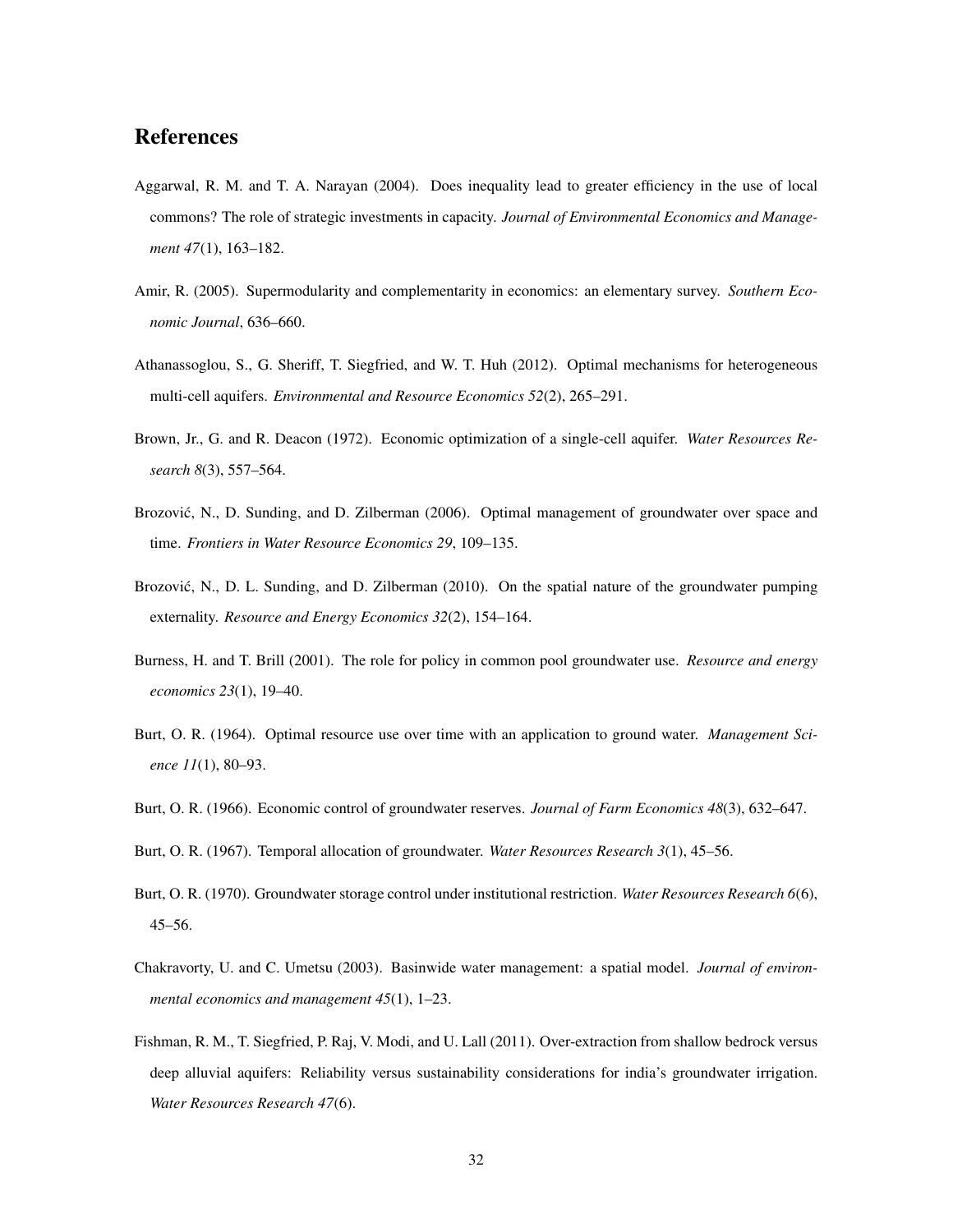- <span id="page-33-1"></span>Gisser, M. and D. A. Sanchez (1980). Competition versus optimal control in groundwater pumping. *Water Resources Research 16*(4), 638–642.
- <span id="page-33-8"></span>Harbaugh, A. W., E. R. Banta, M. C. Hill, and M. G. McDonald (2000). *MODFLOW-2000, the US Geological Survey modular ground-water model: User guide to modularization concepts and the ground-water flow process*. US Geological Survey Reston, VA, USA.
- <span id="page-33-2"></span>Hellegers, P., D. Ziberman, and E. van Ierland (2001). Dynamics of agricultural groundwater extraction. *Ecological Economics 37*(2), 303–311.
- <span id="page-33-9"></span>Heyman, D. and M. Sobel (2003). *Stochastic Models in Operations Research: Stochastic Optimization*, Volume 2. Dover Pubns.
- <span id="page-33-6"></span>Hopenhayn, H. and E. Prescott (1992). Stochastic monotonicity and stationary distributions for dynamic economies. *Econometrica 60*(6), 1387–1406.
- <span id="page-33-12"></span>Huh, W. T., C. K. Krishnamurthy, and R. Weber (2011). Concavity and monotonicity properties in a groundwater management model. *Naval Research Logistics (NRL) 58*(7), 670–675.
- <span id="page-33-11"></span>Kennedy, J., J. Hardaker, and J. Quiggin (1994). Incorporating risk aversion into dynamic programming models: comment. *American Journal of Agricultural Economics*, 960–964.
- <span id="page-33-3"></span>Knapp, K. and L. Olson (1995). The economics of conjunctive groundwater management with stochastic surface supplies. *Journal of Environmental Economics and Management 28*(3), 340–356.
- <span id="page-33-4"></span>Knapp, K. and L. Olson (1996). Dynamic resource management: Intertemporal substitution and risk aversion. *American Journal of Agricultural Economics 78*(4), 1004.
- <span id="page-33-0"></span>Koundouri, P. (2004). Current issues in the economics of groundwater resource management. *Journal of Economic Surveys 18*(5), 703–740.
- <span id="page-33-10"></span>Krautkraemer, J., G. Van Kooten, and D. Young (1992). Incorporating risk aversion into dynamic programming models. *American Journal of Agricultural Economics 74*(4), 870–878.
- <span id="page-33-7"></span>Madani, K. and A. Dinar (2012). Non-cooperative institutions for sustainable common pool resource management: Application to groundwater. *Ecological Economics 74*, 34–45.
- <span id="page-33-5"></span>Mendelssohn, R. and M. J. Sobel (1980). Capital accumulation and the optimization of renewable resource models. *Journal of Economic Theory 23*, 243–260.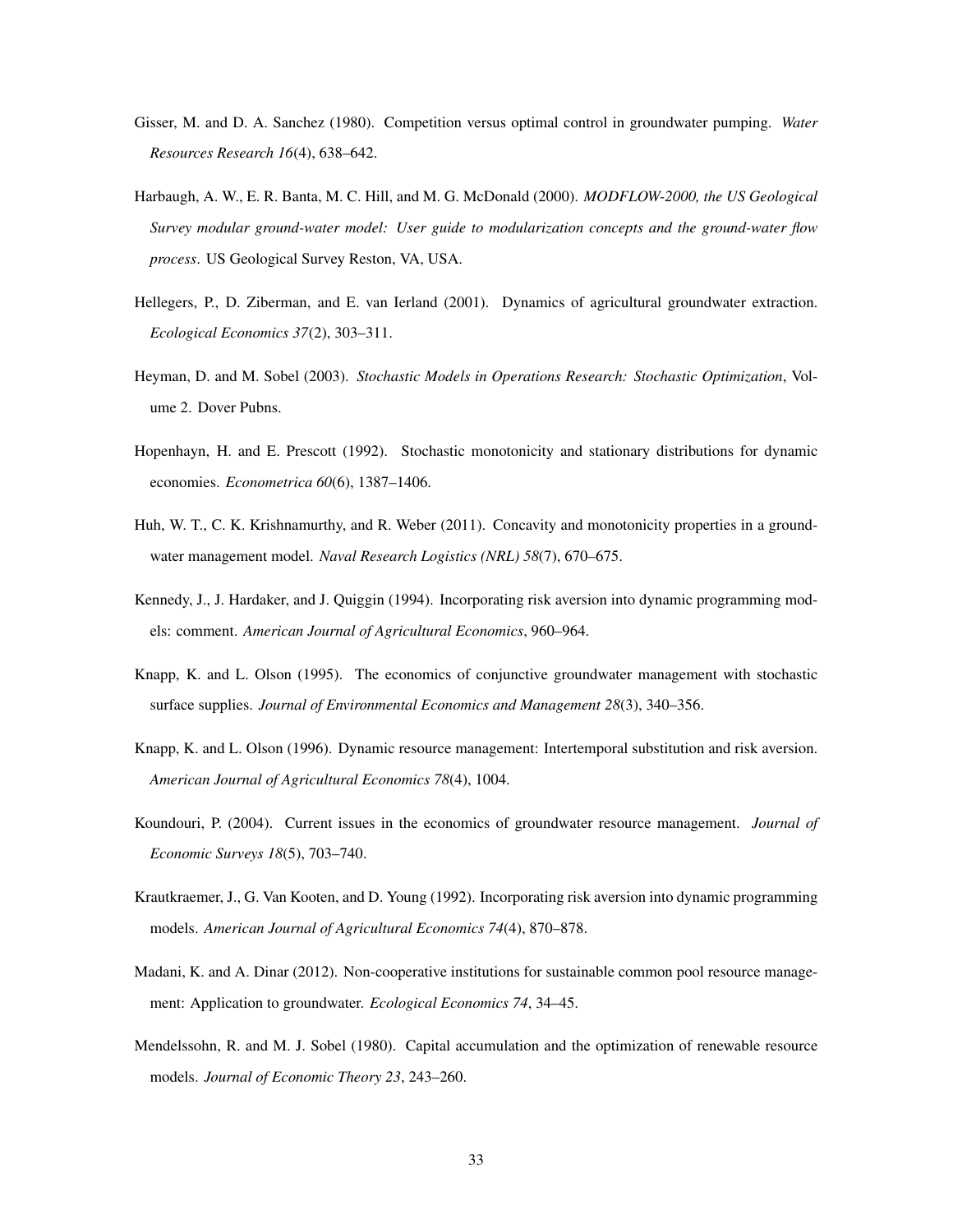- <span id="page-34-12"></span>Meyn, S. and R. Tweedie (1993). *Markov chains and stochastic stability*. Springer-Verlag London Ltd., London.
- <span id="page-34-11"></span>Milgrom, P. and C. Shannon (1994). Monotone comparative statics. *Econometrica 62*(1), 157–180.
- <span id="page-34-4"></span>Mitra, T. and S. Roy (2006). Optimal exploitation of renewable resources under uncertainty and the extinction of species. *Economic Theory 28*(1), 1–23.
- <span id="page-34-3"></span>Olson, L. and S. Roy (2000). Dynamic Efficiency of Conservation of Renewable Resources under Uncertainty\* 1. *Journal of Economic Theory 95*(2), 186–214.
- <span id="page-34-10"></span>Prickett, T. A. and C. G. Lonnquist (1971). Selected digital computer techniques for groundwater resource evaluation. *Illinois State Water Survey Bulletin 55*, 62.
- <span id="page-34-2"></span>Provencher, B. and O. Burt (1993). The externalities associated with the common property exploitation of groundwater. *Journal of Environmental Economics and Management 24*(2), 139–158.
- <span id="page-34-9"></span>Provencher, B. and O. Burt (1994). A private property rights regime for the commons: The case for groundwater. *American Journal of Agricultural Economics 76*(4), 875.
- <span id="page-34-0"></span>Roseta-Palma, C. and A. Xepapadeas (2004). Robust control in water management. *Journal of Risk and Uncertainty 29*(1), 21–34.
- <span id="page-34-1"></span>Rubio, S. and B. Casino (2001). Competitive versus efficient extraction of a common property resource: The groundwater case. *Journal of Economic Dynamics and Control 25*(8), 1117–1137.
- <span id="page-34-8"></span>Rubio, S. J. and J. P. Castro (1996). Long run groundwater reserves under uncertainty. *investigaciones económicas* 20(1), 71–88.
- <span id="page-34-13"></span>Sethi, G., C. Costello, A. Fisher, M. Hanemann, and L. Karp (2005). Fishery management under multiple uncertainty. *Journal of Environmental Economics and Management 50*(2), 300–318.
- <span id="page-34-5"></span>Shah, T. (2007). The groundwater economy of south asia: an assessment of size, significance and socioecological impacts. In M. Giordano and K. G. Villholth (Eds.), *The agricultural groundwater revolution: opportunities and threats to development*, pp. 7–36. Wallingford, UK: CABI.
- <span id="page-34-6"></span>Shah, T. (2010). *Taming the anarchy: Groundwater governance in South Asia*. Routledge.
- <span id="page-34-7"></span>Shah, T., S. Bhatt, R. Shah, and J. Talati (2008). Groundwater governance through electricity supply management: Assessing an innovative intervention in gujarat, western india. *Agricultural Water Management 95*(11), 1233–1242.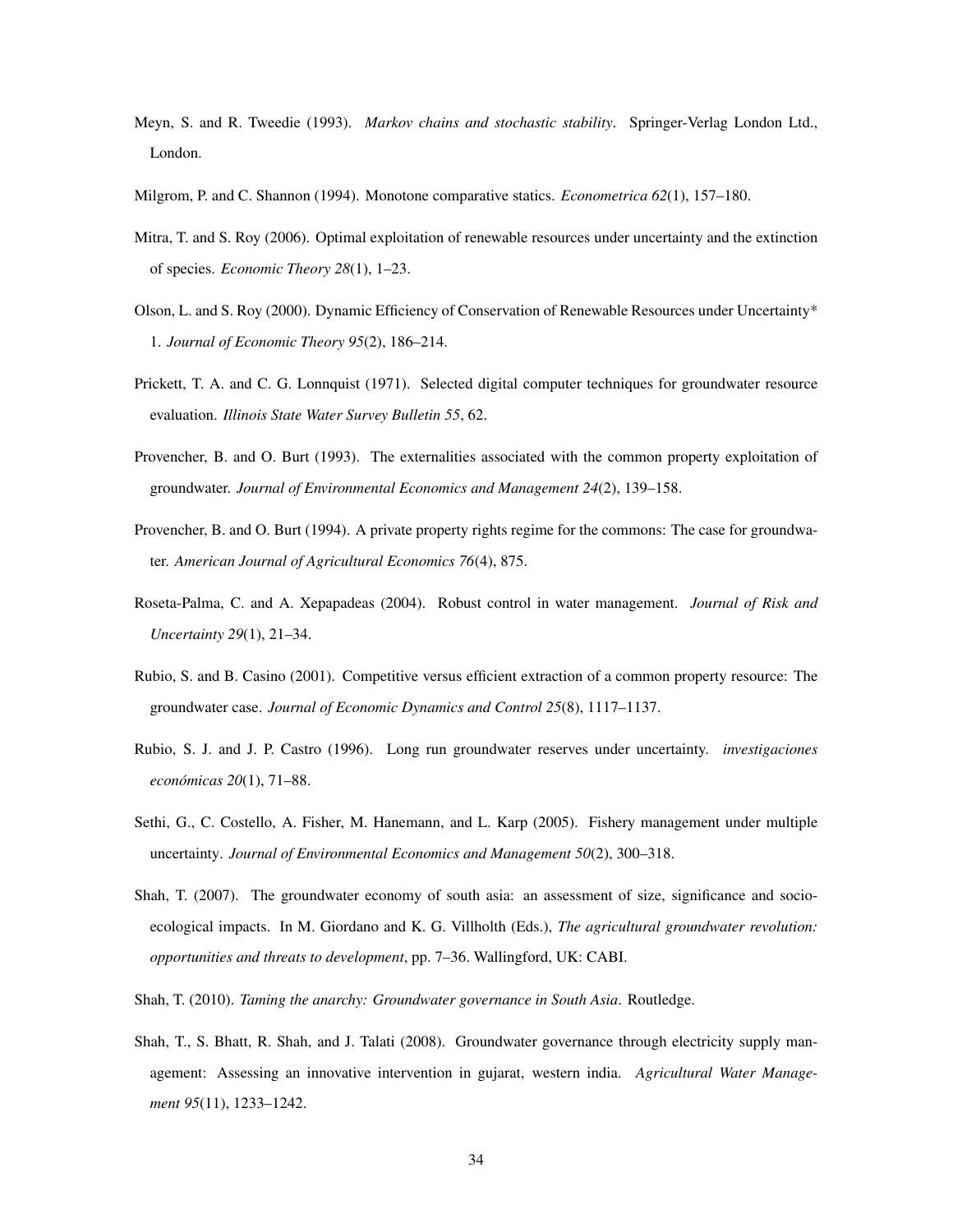- <span id="page-35-6"></span>Siegfried, T. (2004). Optimal utilization of a non-renewable transboundary groundwater resource-Methodology, case study and policy implications.
- <span id="page-35-10"></span>Stachurski, J. (2003). Economic dynamical systems with multiplicative noise. *Journal of Mathematical Economics 39*(1), 135–152.
- <span id="page-35-9"></span>Stachurski, J. (2009). *Economic dynamics: theory and computation*. The MIT Press.
- <span id="page-35-3"></span>Stokey, N. and R. Lucas (1989). *Recursive Methods in Economic Dynamics*. Harvard University Press.
- <span id="page-35-8"></span>Topkis, D. (1998). *Supermodularity and complementarity*. Princeton Univ Pr.
- <span id="page-35-7"></span>Topkis, D. M. (1978). Minimizing a submodular function on a lattice. *Operations Research 26*(2), 305–321.
- <span id="page-35-0"></span>Tsur, Y. and T. Graham-Tomasi (1991). The buffer value of groundwater with stochastic water supplies. *Journal of Environmental Economics and Management 21*(3), 201–224.
- <span id="page-35-1"></span>Tsur, Y. and A. Zemel (2004). Endangered aquifers: Groundwater management under threats of catastrophic events. *Water Resource Research 40*. 06S20, doi:10.1029/2003WR002168.
- <span id="page-35-4"></span>Worthington, V. E., O. R. Burt, and R. L. Brustkern (1985). Optimal management of a confined groundwater system. *Journal of Environmental Economics and Management 12*(3), 229–245.
- <span id="page-35-2"></span>Zeitouni, N. (2004). Optimal extraction from a renewable groundwater aquifer with stochastic recharge. *Water Resources Research 40*(6), W06S19.
- <span id="page-35-5"></span>Zeitouni, N. and A. Dinar (1997). Mitigating negative water quality and quality externalities by joint mangement of adjacent aquifers. *Environmental and Resource Economics 9*(1), 1–20.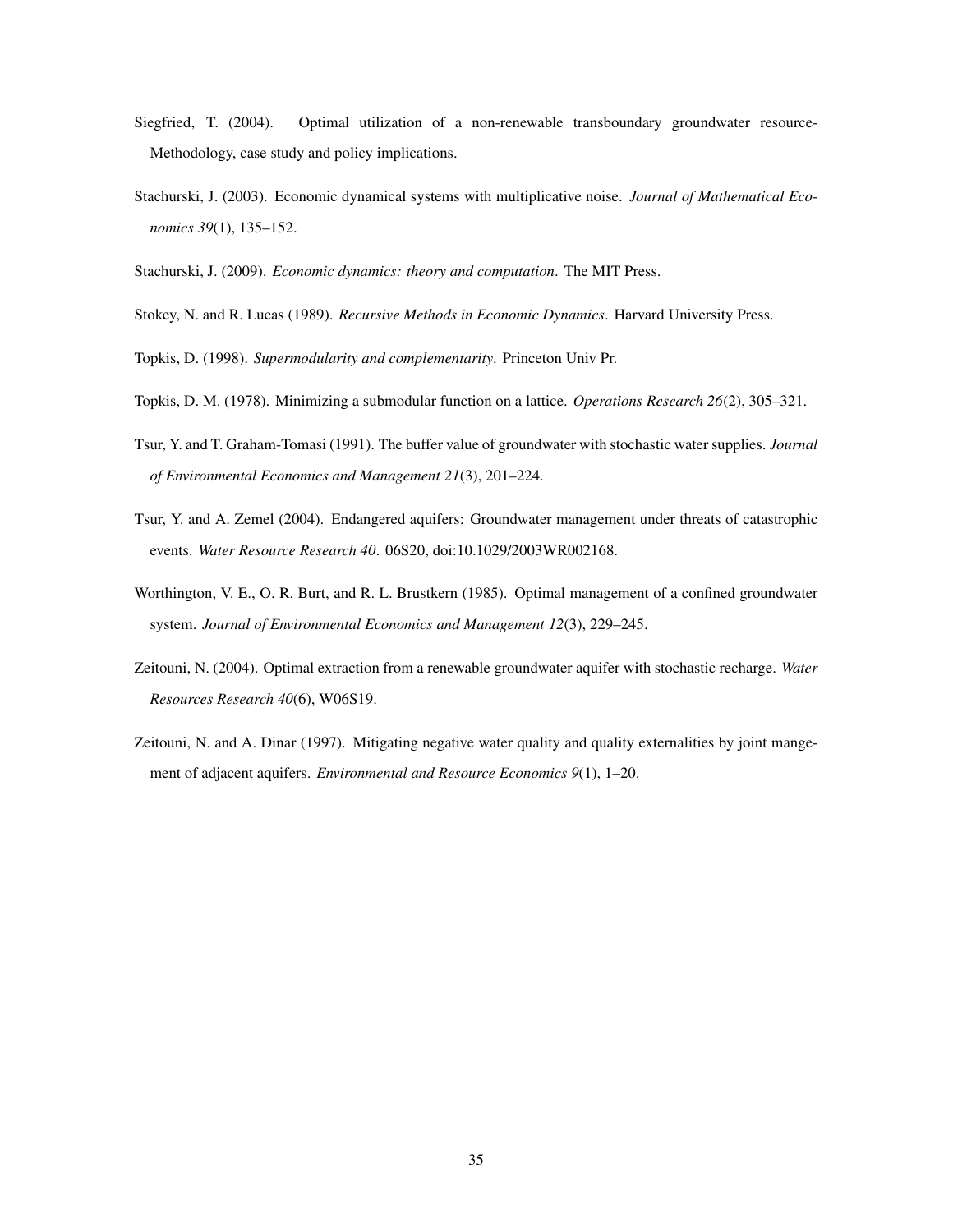## A Definitions and Notations

#### *A.1 Lattice Theory*

We enumerate below a list of assumptions, not all of which are used in all theorems or with all cost functions. We also set up some notation for future reference. Let  $X \subset \mathbb{R}_+$  be the state space (a lattice)<sup>[25](#page-36-0)</sup>,  $W: X \to L(X)$ , with  $L(X)$  the set of all sub-lattices of  $X^{26}$  $X^{26}$  $X^{26}$ ,  $\mathcal{C} = \{(x, w): x \in X, w \in W(x)\}$  be a sub-lattice of  $\mathbb{R}^2_+$ .

Definition 4. (Ascending Set-Valued functions) The set-valued function *W* is called *ascending in x on X* (or simply "ascending") if it is *increasing on X*. In this definition, if  $x_1$  and  $x_2$  are in *X*, then  $W(x_1)$  and  $W(x_2)$  are in *L*(*X*). Therefore, if *x*<sub>1</sub> < *x*<sub>2</sub>, *a* ∈ *W*(*x*<sub>1</sub>) and *b* ∈ *W*(*x*<sub>2</sub>) and *W* is ascending on *X*, then necessarily *a* ∧*b* ∈ *W*(*x*<sub>1</sub>) and  $a \vee b \in W(x_2)$  <sup>[27](#page-36-2)</sup>.

**Definition 5.** (Expanding Sets)The set  $W(x)$  is called "expanding" if  $x' < x \implies W(x) \subset W(x')$ .

**Definition 6.** (Stochastically supermodular)  $\tilde{X}(x, w)$ , a random variable parametrized by  $(x, w)$ , defined on a lattice  $X \times X$ ,  $F_{x,w}$  its distribution function, is said to be "stochastically supermodular" in  $(x, w)$  if either of the following two conditions are satisfied:

- 1. [\(Topkis,](#page-35-8) [1998,](#page-35-8) pp 159)  $\int_S dF_{x,w}(s)$  is supermodular in  $(x, w)$ .
- 2.  $\int h(s) dF_{x,w}(s)$  (as a deterministic function of  $(x, w)$ ) is supermodular in  $(x, w)$ , for all increasing and bounded functions *h*.

#### *A.2 Convergence of Markov Processes*

We continue with some notation, used below to elucidate ideas. Denote by  $\mathcal{P}(X)$  the set of all (Borel-) probability measures on the state space *X*, a (Borel-) subset of  $\mathbb{R}_+$  and denote by  $\psi$  any invariant distribution of the S.R.S in eq. [\(16\)](#page-23-1). *P* is the *stochastic kernel* for the S.R.S in eq. (16), defined for  $B \in \mathcal{B}(X)$  (set of Borel subsets of *X*) and  $x \in X$ , as

$$
P(x,B) = \int \mathbb{I}_B [F(x,z)] \, \Phi(dz)
$$

with  $\mathbb{I}_B(.)$  an indicator function for the set  $B^{28}$  $B^{28}$  $B^{28}$ . Given the stochastic kernel P, an associated linear operator,

<span id="page-36-0"></span><sup>&</sup>lt;sup>25</sup>A partially ordered set *X* is a lattice if,  $\forall x, y \in X$ , it is the case that  $x \wedge y$  and  $x \vee y \in X$ . When, as here,  $X \subset \mathbb{R}$ , with the usual order, then  $x \wedge y = \min\{x, y\}$  and  $x \vee y = \max\{x, y\}.$ 

<span id="page-36-1"></span><sup>&</sup>lt;sup>26</sup>Intuitively, a set  $\Gamma$  is a sub-lattice of *X* if,  $\forall x, y \in \Gamma$ , it is the case that  $x \wedge y$  and  $x \vee y \in \Gamma$ 

<span id="page-36-3"></span><span id="page-36-2"></span><sup>&</sup>lt;sup>27</sup>For ex. if  $x \in X \subset \mathbb{R}$ ,  $W(x) = [-\infty, x]$  or  $W(x) = [x, \infty]$  are ascending on *X*.

<sup>&</sup>lt;sup>28</sup>To understand the definition of the stochastic kernel, observe that  $P(x_t, B) = \mathbb{P}(F(x_t, R_{t+1}) \in B) = \mathbb{E}I_B[F(x_t, R_{t+1})]$ . Two important properties of this kernel are: for every  $x \in X$ ,  $P(x,.)$  is a probability measure and for  $B \in \mathcal{B}(X)$ ,  $P(B,.)$  is a measurable function on *X*. Note finally that the definition of a stochastic kernel above is adapted to the setting of a S.R.S. The general definition of a stochastic kernel is as a family of probability measures. Notationally, a general stochastic kernel is represented as  $P(x, dy) \in \mathcal{P}(X)$ ,  $(x \in X)$ .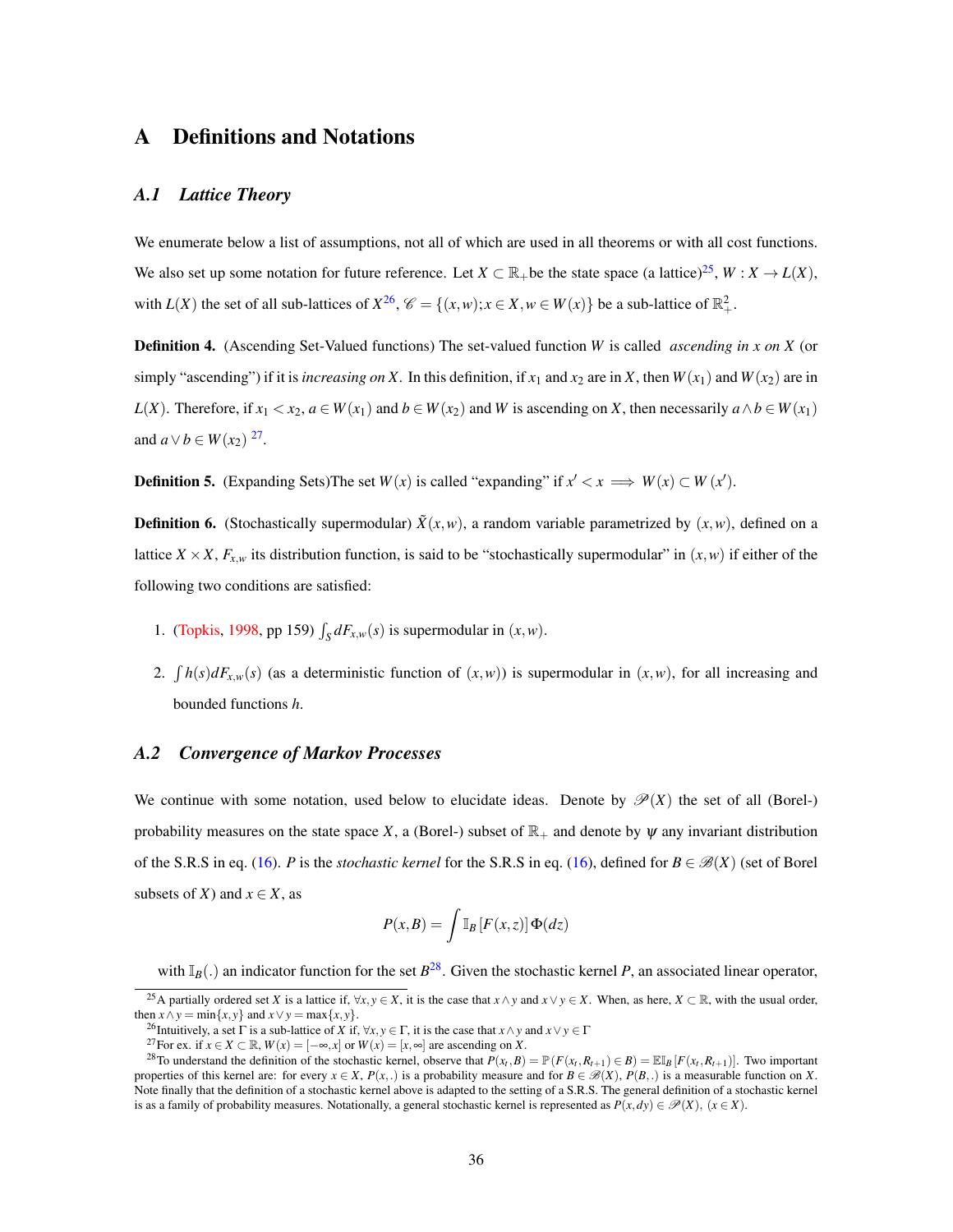the Markov Operator  $M : \mathcal{P}(X) \to \mathcal{P}(X)$  maybe defined as

$$
\Phi M(B) := \int P(x, B) \Phi(dx).
$$

The Markov operator is therefore a linear operator mapping distribution functions from  $\mathcal{P}(X)$  to  $\mathcal{P}(X)$ . Let  $X_0 \sim \Psi$ ,  $\Psi \in \mathscr{P}(X)$ , and denote the distribution of  $(X_t)_{t \geq 0}$  as  $\Psi_t$ . Then it is the case that the recursion  $\Psi_{t+1} = \Psi_t M$  holds, which yields, by an inductive argument, the infinite-dimensional version of the usual Markov Chain identity:  $\Psi_{t+1} = \Psi M^t$ .

The operator *M* also acts on *functions* and is used to define the expectation of any function w.r.t the stochastic kernel i.e.  $Mh(x) := \int h(y)P(x, dy) x \in X$ . In the context of a S.R.S., this is equivalent to the operationally useful definition:  $Mh(x) := \int h[F(x, z)] \Phi(dz)$ ,  $x \in X$ . A final point regarding the operator *M* is that it acts on distributions (alternatively measures) to the *left* and functions to the *right*. We now collect a few formal definitions of the properties of *P* and *M*, indicating also sufficient conditions for these properties to be fulfilled. We list these properties of *M* and *P* since they are integral in the proofs of both our main theorems. More details on these properties, including those regarding the recursions stated above and the linearity of *M*, may be found in many standard texts on Markov processes (cf. [Stachurski](#page-35-9) [\(2009\)](#page-35-9)(Chapters 8, 9.2 and 11), [Stokey and Lucas](#page-35-3) [\(1989\)](#page-35-3)(Chapter 12) and [Meyn and Tweedie](#page-34-12) [\(1993\)](#page-34-12)).

<span id="page-37-1"></span>Definition 7. (Feller Property) A Markov operator *M* is said to possess the "Feller Property" if it maps bounded, continuous functions into bounded continuous functions.

*Remark* 14. (Sufficient condition for Feller Property) It is straightforward to prove that if the map  $F(x,R)$ is continuous in *x* on *X* for each *R*, then a Markov operator satisfies the Feller Property (see definition [7](#page-37-1) in Appendix). In fact, for *F* linear (affine) in *x*, as in the S.R.S in eq. [\(17\)](#page-24-1), with  $F(x, R) = a(x) + R$ , it is sufficient that  $F$  is bounded (since continuity is immediate).

Considering instead the S.R.S corresponding to the transition equation for a finite aquifer in eq. [\(2\)](#page-7-0),

<span id="page-37-0"></span>
$$
X_{t+1} = F(x_t, R_{t+1}) = \min(a(x_t) + R_{t+1}, \bar{x})
$$
\n(20)

it is evident that due to the continuity of  $min(a(x), \overline{x})$  in *x*,  $F(x, R)$  is again continuous and therefore, satisfies the Feller property. Finally, by similar reasoning, it is evident that the S.R.S in eq. [\(19\)](#page-28-0) is also continuous in *x* and therefore, satisfies the Feller property.  $\Diamond$ 

<span id="page-37-2"></span>**Definition 8.** (Iterates of *M*) We have already indicated that  $Mh(x)$  may be interpreted as the expectation of the function *h* under the kernel *P*. We now illustrate the connection between the  $t^{th}$  iterate of *M* applied to *h* and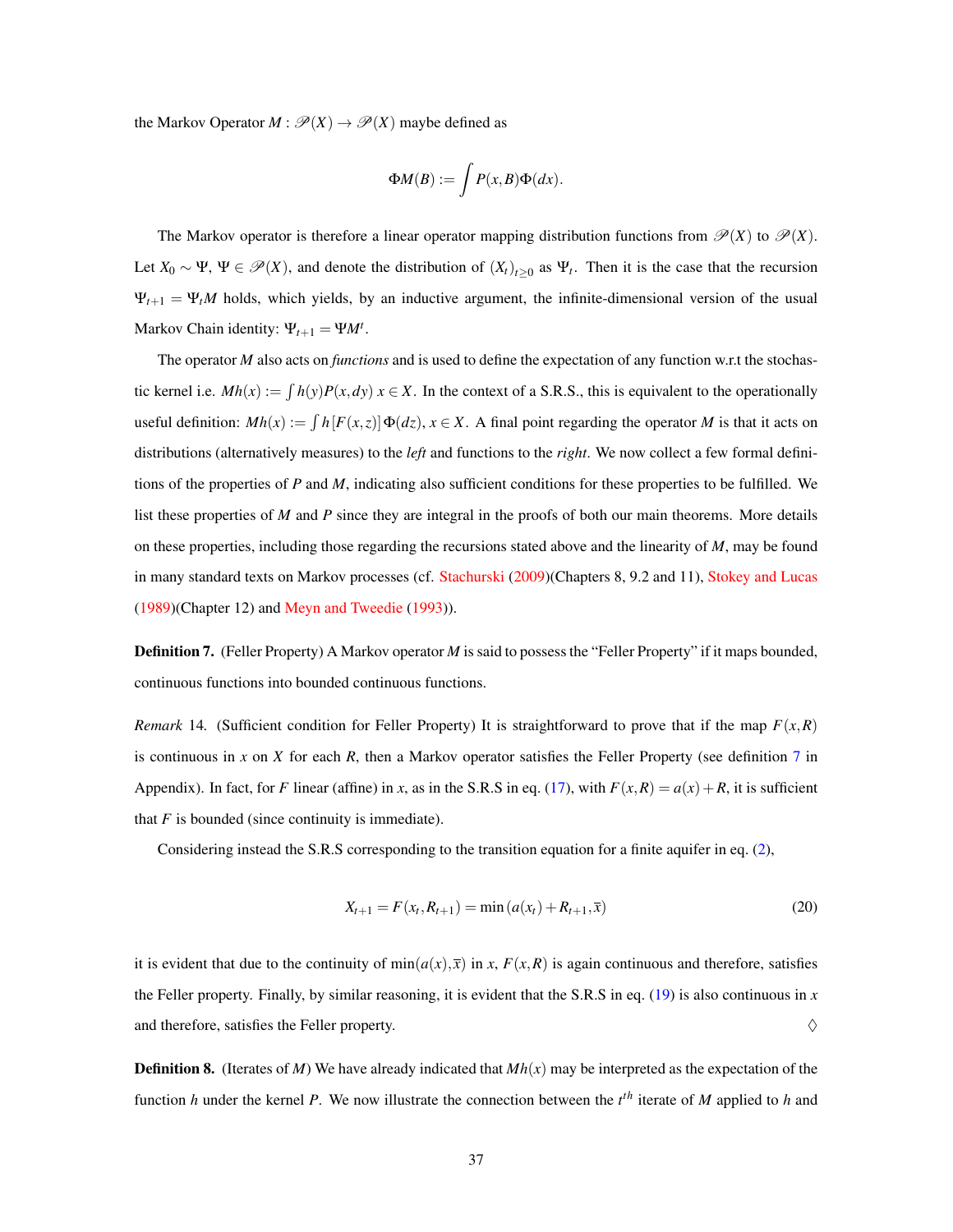the same iterate applied to a distribution  $\Psi$ . Note first that since  $P^t(x, dy)$  may be interpreted as the distribution of  $X_t$  given  $X_0 = x$ , it is immediate that  $M^t h(x)$ , defined as

$$
M^{t}h(x) := \int h(y)P^{t}(x, dy) = \mathbb{E}(h(X_{t})|X_{0} = x) \ (x \in X)
$$

may be interpreted as a conditional expectation. Then, it can be shown [\(Stachurski](#page-35-9) [\(2009\)](#page-35-9) §9.2 (Thm 9.2.15)) that

- (a)  $\Phi(Mh) = (\Phi M)(h) = \int \left[ \int h(y)P(x, dy) \right] \Phi(dx)$
- (b) By induction,  $\Phi(M^t h) = (\Phi M^t)(h) = \int \left[ \int h(y) P^t(x, dy) \right] \Phi(dx)$

Thus,  $\Phi(M^t h)$  is merely an (unconditional) expectation.

<span id="page-38-1"></span>**Definition 9.** (Aperiodic Kernel) A kernel *P* is said to be *aperiodic* if it has a  $(v, \varepsilon)$  – small set *C* with  $v(C) > 0$ .

<span id="page-38-2"></span>**Definition 10.** (Irreducible kernel) A kernel *P* is said to be  $\mu$  – irreducible, with  $\mu \in \mathcal{P}(X)$ , if  $\forall x \in X \& B \in$  $\mathscr{B}(X)$  with  $\mu(B) > 0$ ,  $\exists t \in \mathbb{N}$  s.t.  $P^t(x, B) > 0$ . If *P* is irreducible for an arbitrary  $\mu \in \mathscr{P}(X)$ , then it is called *irreducible*.

Definitions [9](#page-38-1) and [10](#page-38-2) are simply infinite state analogues of the classical definitions for finite state Markov Chains.

**Definition 11.** (Stability) Let  $\Psi^*$ be an invariant distribution. Denoting by  $ib(X)$  ( $ibc(X)$ ) the set of increasing and bounded (continuous) functions on *X*, *stability* of  $\Psi^*$  is taken to mean

<span id="page-38-3"></span>
$$
\forall \Psi \in \mathscr{P}(X) \& h \in ib(X), \ \left(\Psi M^t\right)(h) \to \Psi^*(h) \text{ as } t \to \infty \tag{21}
$$

This non-standard condition may be easily understood as a stronger form of convergence than weak convergence of the (measure) distribution Ψ. To see this, note that we have already defined (Ψ*M<sup>t</sup>* ) (*h*) as an expectation, in definition [8.](#page-37-2) Therefore, weak convergence of Ψ would imply the convergence in eq. [\(21\)](#page-38-3) for *h* ∈ *ibc*(*X*). However, noting that *ibc*(*X*) ⊂ *ib*(*X*), it is immediate that the convergence in eq. [\(21\)](#page-38-3), which holds for  $h \in ib(X)$ , is stronger than weak convergence.

<span id="page-38-0"></span>**Definition 12.** (Small set) Let  $v \in \mathcal{P}(X)$ ,  $\varepsilon > 0$ . A set  $C \subset B(X)$  is called  $(v, \varepsilon)$  – small for P if  $\forall x \in C$ , it is the case that for  $A \in \mathcal{B}(X)$ ,  $P(x,A) \geq \varepsilon v(A)$ . If this condition holds for *some* v and  $\varepsilon > 0$ , then the set *C* is called *small*.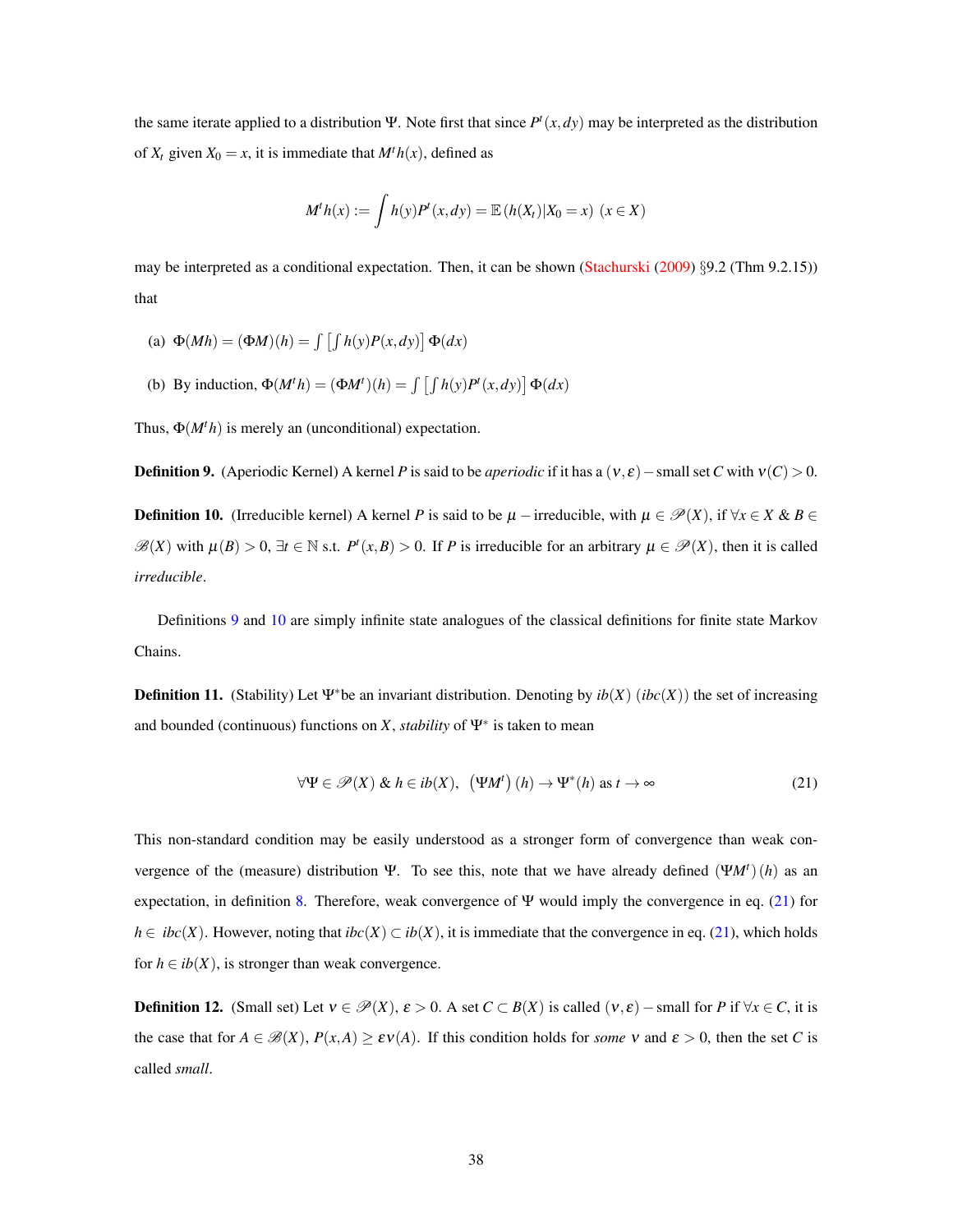## B Proofs

#### *Proof of theorem [1](#page-14-5)*

*Proof.* That  $V_t(x)$  is increasing in *x* is a straightforward consequence of two facts,  $V_{T+1}(x) = 0$  and  $\Pi(x, w)$  is increasing in *x*, given *w*. These both facts can be used to set up a simple inductive argument, as below.

*V*<sub>*T*+1</sub>(*x*) is trivially increasing in *x*, and so the induction is true for  $t = T + 1$ . Similarly,  $V_T = \max{\{\Pi(x, w); w \in W(x)\}}$ is increasing in *x*, since  $\Pi$  is increasing and  $W(x)$  is ascending and expanding and so the hypothesis is true for *t* = *T*. Let it be true for *t* = *k* < *T* i.e. *V<sub>k</sub>*(*x*) is increasing in *x*. Consider *V<sub>k−1</sub>*(*x*) = max<sub>*w*≥0</sub>{*J<sub>k−1</sub>*(*x,w*)}, where  $J_{k-1}(x, w)$  (=  $\Pi(x, w) + \delta \mathbb{E}(V_k(x - w + R))$ ) is increasing in *x*, since both its terms are (the second term,  $\mathbb{E}(V_k(x - w + R))$ , is increasing by the induction assumption and the fact that integration is order preserving) and thus, so too is  $V_{k-1}$ . As an aside, observe that if  $\Pi$  is bounded, so is  $V_t$ .

We next prove that  $\mathbb{E}\left[V_t\left(\tilde{X}(x_t, w_t)\right)\right]$  is supermodular in  $(x, w)$ . We have already proved that  $V_t$  is increasing and bounded, and have assumed that the distribution function of  $\tilde{X}(x_t, w_t)$ ,  $F_{x,w}$ , is supermodular. Therefore, by [Topkis](#page-35-8) [\(1998\)](#page-35-8)[Corollary 9.1(b), pp 160],  $\mathbb{E}\left[V_t\left(\tilde{X}(x_t, w_t)\right)\right]$  is supermodular. Thus, we have that  $J_t(x_t, w_t)$ in eq. [\(9b\)](#page-13-9) is supermodular (since the sum of two supermodular functions is supermodular).

Since  $W(x)$  is ascending and expanding in *x*, that  $w_t^*(x) = argmax\{J_t(x_t, w_t)\}\$ is non-empty and ascend-ing is the content of [Topkis](#page-35-8) [\(1998\)](#page-35-8)[Theorem 2.8.1, pp 78]. Finally, if  $W(x)$  is compact, then from Topkis [\(1998\)](#page-35-8)[Theorem 2.8.3(a), pp 78],  $w_t^*(x)$  is a sub-lattice of  $\mathbb{R}_+$ , with a least and a greatest element, both of which are increasing in *x*.  $\Box$ 

#### *Proof of theorem [3](#page-22-2)*

*Proof.* We split the proof outline into two steps. The first step involves proving that (a)  $V_t \downarrow V$  and that (b) *V* satisfies eq.  $(15a)$ . (a) is remark [8.](#page-21-3) A proof of (b) begins by noting that since each  $V_t$  is bounded and increasing in *x*, by the monotone convergence theorem for integrals, we have that

<span id="page-39-0"></span>
$$
\lim_{t \to \infty} \mathbb{E}\{V_t[\tilde{X}(x,w)]\} = \mathbb{E}\left\{V\left[\tilde{X}(x,w)\right]\right\}.
$$
\n(22)

From this, it is immediate that

$$
V_t(x) = \max \{J_t(x, w)\} \ge \max \{J(x, w)\}
$$

which implies

$$
\lim_{t \to \infty} V_t(x) = V(x) \ge \max \{ J(x, w) \}
$$